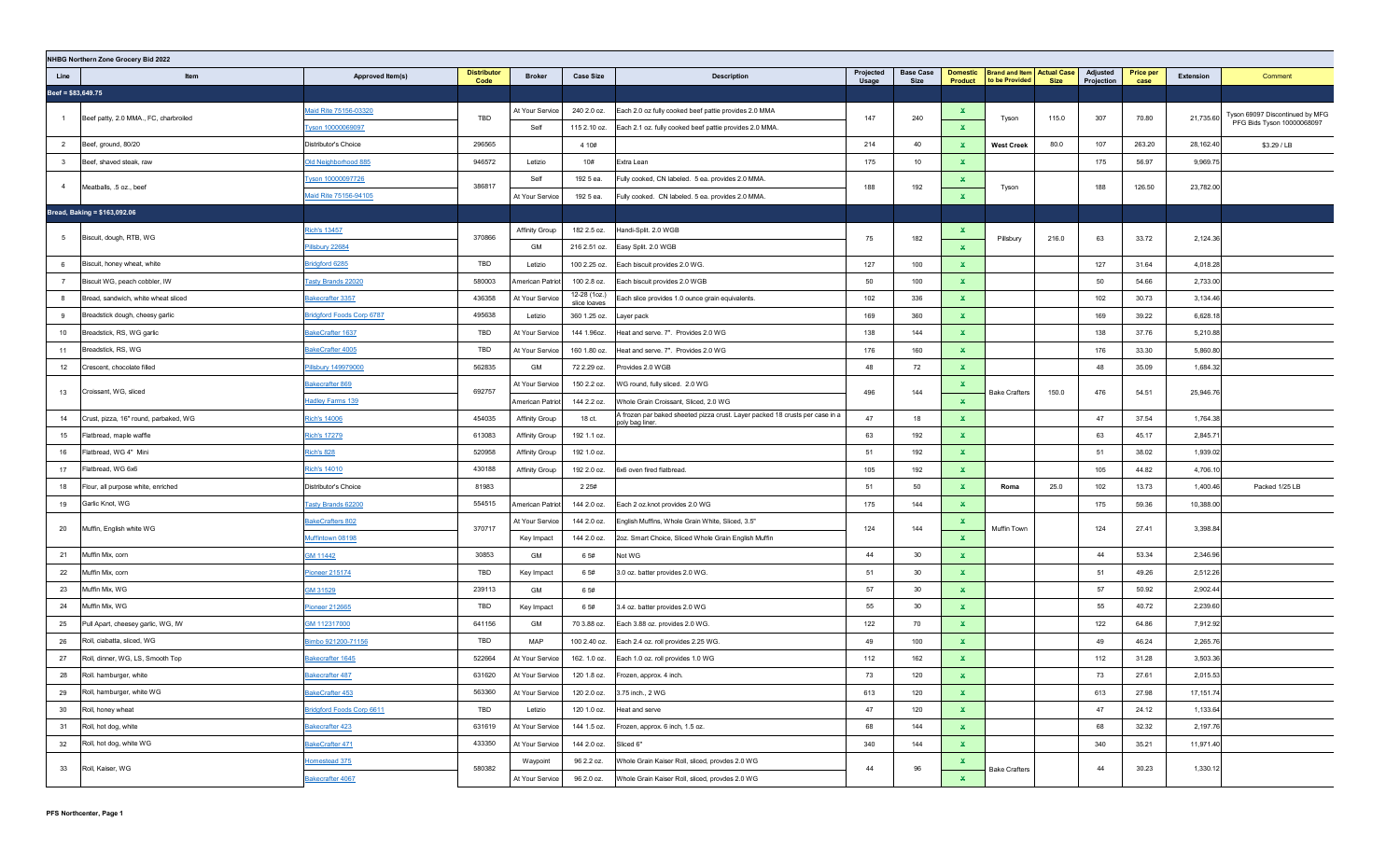|      | NHBG Northern Zone Grocery Bid 2022            |                             |                            |                       |                  |                                                          |                    |                                 |                                   |                                                     |             |                        |                          |           |                                                               |
|------|------------------------------------------------|-----------------------------|----------------------------|-----------------------|------------------|----------------------------------------------------------|--------------------|---------------------------------|-----------------------------------|-----------------------------------------------------|-------------|------------------------|--------------------------|-----------|---------------------------------------------------------------|
| Line | Item                                           | Approved Item(s)            | <b>Distributor</b><br>Code | <b>Broker</b>         | <b>Case Size</b> | <b>Description</b>                                       | Projected<br>Usage | <b>Base Case</b><br><b>Size</b> | <b>Domestic</b><br><b>Product</b> | <b>Brand and Item Actual Case</b><br>to be Provided | <b>Size</b> | Adjusted<br>Projection | <b>Price per</b><br>case | Extension | Comment                                                       |
| 34   | Roll, pretzel                                  | <b>J&amp;J 7054</b>         | 398213                     | CORE                  | 108 2.7 oz.      | 51% WG-No Sodium, 2.7 oz.                                | 75                 | 108                             | $\mathbf x$                       |                                                     |             | 75                     | 51.84                    | 3,888.00  |                                                               |
| 35   | Roll, slider, WG, Sliced                       | Bakecrafter 3474            | 351747                     | At Your Service       | 120 1.1 oz.      | Sliced 3.0"                                              | 43                 | 120                             | $\mathbf{x}$                      |                                                     |             | 43                     | 25.13                    | 1,080.59  |                                                               |
| 36   | Roll, sub, white WG approx. 6"                 | Bakecrafter 4062            | 425556                     | At Your Service       | 96 2.0 oz.       | WG, Pan Baked, Split Top, Hinge Sliced, 6", 2.0 breads   | 71                 | 96                              | $\mathbf x$                       |                                                     |             | 71                     | 32.21                    | 2,286.91  |                                                               |
| 37   | Texas Toast, WG                                | BakeCrafter 1605            | TBD                        | At Your Service       | 125 1.2 oz.      | Reduced fat and sodium, bulk                             | 105                | 125                             | $\mathbf x$                       |                                                     |             | 105                    | 31.50                    | 3,307.50  |                                                               |
| 38   | Tortilla, 10", WW                              | Father Sam's 96001          | 349304                     |                       | 12 12 ct.        | 2.0 WG                                                   | 160                | 144                             | ×.                                | Harbar                                              | 120.0       | 192                    | 25.54                    | 4,903.68  |                                                               |
|      |                                                | Harbar 21005054             |                            | <b>Affinity Group</b> | 10 12 ct.        | 2.5 WG                                                   |                    |                                 | $\mathbf x$                       |                                                     |             |                        |                          |           |                                                               |
| 39   | Tortilla, 6", WW                               | Father Sam's 96003          | 521050                     |                       | 12 12 ct.        | 1.0 WG                                                   | 113                | 144                             | ×.                                |                                                     | 384.0       | 42                     | 39.90                    | 1,675.80  |                                                               |
|      |                                                | Harbar 20605053             |                            | <b>Affinity Group</b> | 32 12 ct.        | 1.0 WG                                                   |                    |                                 | $\mathbf x$                       | Harbar                                              |             |                        |                          |           |                                                               |
| 40   | Tortilla, 8-9", WW                             | Father Sam's 96002          | 521051                     |                       | 12 12 ct.        | 1.75 WG                                                  | 105                | 144                             | $\mathbf{x}$                      | Harbar                                              | 120.0       | 126                    | 21.29                    | 2,682.54  |                                                               |
|      |                                                | Harbar 68860205             |                            | <b>Affinity Group</b> | 10 12 ct.        | 2.0 WG                                                   |                    |                                 | $\mathbf{x}$                      |                                                     |             |                        |                          |           |                                                               |
|      | Breakfast = \$230,955.01                       |                             |                            |                       |                  |                                                          |                    |                                 |                                   |                                                     |             |                        |                          |           |                                                               |
| 41   | Apple Frudel, WG, IW                           | GM 18000-27852              | 264280                     | GM                    | 72 2.29 oz.      | Provides 2.0 WGB                                         | 48                 | 72                              | ×.                                |                                                     |             | 48                     | 35.09                    | 1,684.32  |                                                               |
| 42   | Bagel, honey wheat, large                      | <u> Aesop's 98195</u>       | 341608                     | Key Impact            | 60 4.50 oz.      | NOT WG                                                   | 59                 | 60                              | $\mathbf{x}$                      | Heritage Ovens                                      | 36.0        | 98                     | 13.10                    | 1,283.80  | MFG Not Producing for 22/23 School<br>Year. Alt Item Approved |
| 43   | Bagel, mini                                    | Pillsbury 138399000         | 441988                     | GM                    | 72 2.43 oz.      | With cinnamon cream cheese                               | 49                 | 72                              | $\mathbf{x}$                      |                                                     |             | 49                     | 36.60                    | 1,793.40  |                                                               |
| 44   | Bagel, White WG, bulk                          | enders 00074                | 332543                     | Waypoint              | 72 2.0 oz.       | Presliced. White whole wheat                             | 230                | 72                              | $\mathbf{x}$                      |                                                     |             | 230                    | 23.83                    | 5,480.90  |                                                               |
| 45   | Bagel, White WG, IW                            | enders 00075                | 324122                     | Waypoint              | 72 2.0 oz.       | Presliced. White whole wheat                             | 348                | 72                              | $\mathbf{x}$                      |                                                     |             | 348                    | 27.30                    | 9,500.40  |                                                               |
| 46   | Bread Slice, WG banana, IW                     | SuperBakery 7501            | TBD                        | Waypoint              | 75 3.4 oz.       | Individually wrapped. 2 WG credit.                       | 134                | 75                              | $\mathbf{x}$                      |                                                     |             | 134                    | 46.23                    | 6,194.82  |                                                               |
| 47   | Bread Slice, WG blueberry, IW                  | Superbakery 7503            | TBD                        | Waypoint              | 75 3.4 oz.       | Individually wrapped. 2 WG credit                        | 52                 | 75                              | $\mathbf{x}$                      |                                                     |             | 52                     | 46.23                    | 2,403.96  |                                                               |
| 48   | Bread Slice, WG cocoa, IW                      | SuperBakery 7506            | TBD                        | Waypoint              | 75 3.4 oz.       | Individually wrapped. 2 WG credit.                       | 44                 | 75                              | ×.                                |                                                     |             | 44                     | 47.29                    | 2,080.76  |                                                               |
| 49   | Bread Slice, WG lemon, IW, RS                  | SuperBakery 7507            | TBD                        | Waypoint              | 75 3.4 oz.       | Individually wrapped. 2 WG credit.                       | 41                 | 75                              | $\mathbf{x}$                      |                                                     |             | 41                     | 47.34                    | 1,940.94  |                                                               |
| 50   | Bread Slice, WG zucchini, IW                   | SuperBakery 7502            | TBD                        | Waypoint              | 75 3.4 oz.       | Individually wrapped. 2 WG credit.                       | 48                 | 75                              | $\mathbf{x}$                      |                                                     |             | 48                     | 45.11                    | 2,165.28  |                                                               |
| 51   | Breakfast Bar, WG, IW                          | Sky Blue HWB5172            | 235049                     | Letizio               | 72 2.8 oz.       |                                                          | 244                | 72                              | $\mathbf{x}$                      |                                                     |             | 244                    | 34.74                    | 8,476.56  |                                                               |
| 52   | Breakfast Bar, BeneFIT, cocoa                  | Redi-Bake 40406             | 533939                     | CORE                  | 48 2.5 oz.       |                                                          | 62                 | 48                              | $\mathbf{x}$                      |                                                     |             | 62                     | 23.45                    | 1,453.90  |                                                               |
| 53   | Breakfast Bar, BeneFiT, banana chocolate chunk | Redi-Bake 40402             | 273348                     | CORE                  | 48 2.5 oz.       |                                                          | 80                 | 48                              | $\mathbf x$                       |                                                     |             | 80                     | 23.45                    | 1,876.00  |                                                               |
| 54   | Breakfast Bar, BeneFIT, oatmeal chocolate chip | Redi-Bake 40401             | 273347                     | CORE                  | 48 2.5 oz.       |                                                          | 136                | 48                              | $\mathbf{x}$                      |                                                     |             | 136                    | 23.45                    | 3,189.20  |                                                               |
| 55   | Breakfast Bar, BeneFIT, French toast           | Redi-Bake 40404             | 417982                     | CORE                  | 48 2.5 oz.       |                                                          | 46                 | 48                              | $\mathbf{x}$                      |                                                     |             | 46                     | 23.45                    | 1,078.70  |                                                               |
| 56   | Bun, breakfast                                 | Sky Blue WWB5160            | 229313                     | Letizio               | 60 2.6 oz.       |                                                          | 158                | 60                              | $\mathbf x$                       |                                                     |             | 158                    | 29.64                    | 4,683.12  |                                                               |
| 57   | Cinnabar, IW, WG                               | <b>Hadley Farms 805IW</b>   | 554912                     | American Patriot      | 60 2.90 oz.      | WG credits                                               | 154                | 60                              | $\mathbf{x}$                      |                                                     |             | 154                    | 29.46                    | 4,536.84  |                                                               |
| 58   | Cinnamon Roll Dough, freezer to oven, WG       | Pillsbury 100-94562-11111-0 | 589888                     | GM                    | 100 2.7 oz.      | 2 WG credits                                             | 113                | 100                             | $\mathbf{x}$                      |                                                     |             | 113                    | 30.06                    | 3,396.78  |                                                               |
| 59   | Cinnamon Roll, WG, iced, IW                    | <b>Hadley Farms 375IW</b>   | 492258                     | American Patriot      | 36 2.7 oz.       |                                                          | 169                | 36                              | $\mathbf{x}$                      |                                                     |             | 169                    | 17.60                    | 2,974.40  |                                                               |
| 60   | Cinnamon roll, WG, uniced, IW                  | <b>Hadley Farms 0375IW</b>  | 806940                     | American Patriot      | 36 2.7 oz.       | Whole Grain Cinnamon Roll Uniced 2.5 oz.                 | 144                | 36                              | $\mathbf{x}$                      | <b>Bake Crafters</b>                                | 72.0        | 72                     | 41.73                    | 3,004.56  | ALT ITEM APPROVED                                             |
| 61   | Crumb Cake, WG, cinnamon                       | <b>Sky Blue CR272</b>       | TBD                        | Letizio               | 72 3 oz.         |                                                          | 84                 | 72                              | $\mathbf{x}$                      |                                                     |             | 84                     | 32.76                    | 2,751.84  |                                                               |
| 62   | Donut Holes, WG                                | <u>Rich's 2725</u>          | 532028                     | Affinity Group        | 384 .41 oz.      |                                                          | 61                 | 384                             | $\mathbf{x}$                      |                                                     |             | 61                     | 34.35                    | 2,095.35  |                                                               |
| 63   | Donut, WG                                      | Rich's 14839                | 461983                     | Affinity Group        | 84 2.45 oz.      |                                                          | 154                | 84                              | $\mathbf{x}$                      |                                                     |             | 154                    | 38.23                    | 5,887.42  |                                                               |
| 64   | Donuts, WG mini chocolate 6 pk                 | Superbakery 7786            | 517587                     | Waypoint              | 72 3.3 oz.       | GoodyMan 51% WG chocolate enrobed                        | 161                | 72                              | $\mathbf{x}$                      |                                                     |             | 161                    | 54.38                    | 8,755.18  |                                                               |
| 65   | Donuts, WG mini powered 6pk                    | Superbakery 7787            | 517590                     | Waypoint              | 72 3.0 oz.       | GoodyMan 51% WG powdered sugar                           | 167                | 72                              | $\mathbf{x}$                      |                                                     |             | 167                    | 51.25                    | 8,558.75  |                                                               |
| 66   | French Toast stick, plain, WG                  | Michaels Foods 75016        | TBD                        | CORE                  | 100 2.6 oz.      |                                                          | 172                | 100                             | $\mathbf{x}$                      |                                                     |             | 172                    | 44.60                    | 7,671.20  |                                                               |
| 67   | French Toast, Maple Glazed WG                  | Michaels Foods 75010        | TBD                        | CORE                  | 85 2.9 oz.       |                                                          | 453                | 85                              | $\mathbf{x}$                      |                                                     |             | 453                    | 44.98                    | 20,375.94 |                                                               |
| 68   | French toast sticks, frozen, WG                | BakeCrafters 447            | 497080                     | At Your Service       | 10#              | 2 sticks = 2 WG bread. 108 ea. per case.                 | 506                | 10                              | $\mathbf{x}$                      |                                                     |             | 506                    | 22.61                    | 11,440.66 |                                                               |
| 69   | French Toast, mini, WG, IW, Cinnamon Rush      | GM 18000-37309              | 311682                     | GM                    | 72 2.64 oz.      | 2.0 WG credit                                            | 57                 | 72                              | $\mathbf{x}$                      |                                                     |             | 57                     | 30.64                    | 1,746.48  |                                                               |
| 70   | Mini Cinnis                                    | GM 133686000                | 285458                     | GM                    | 72 2.29 oz.      | Mini pull apart cinnamon rolls, cinnamon filling. 2.0 WG | 203                | 72                              | $\mathbf{x}$                      |                                                     |             | 203                    | 35.09                    | 7,123.27  |                                                               |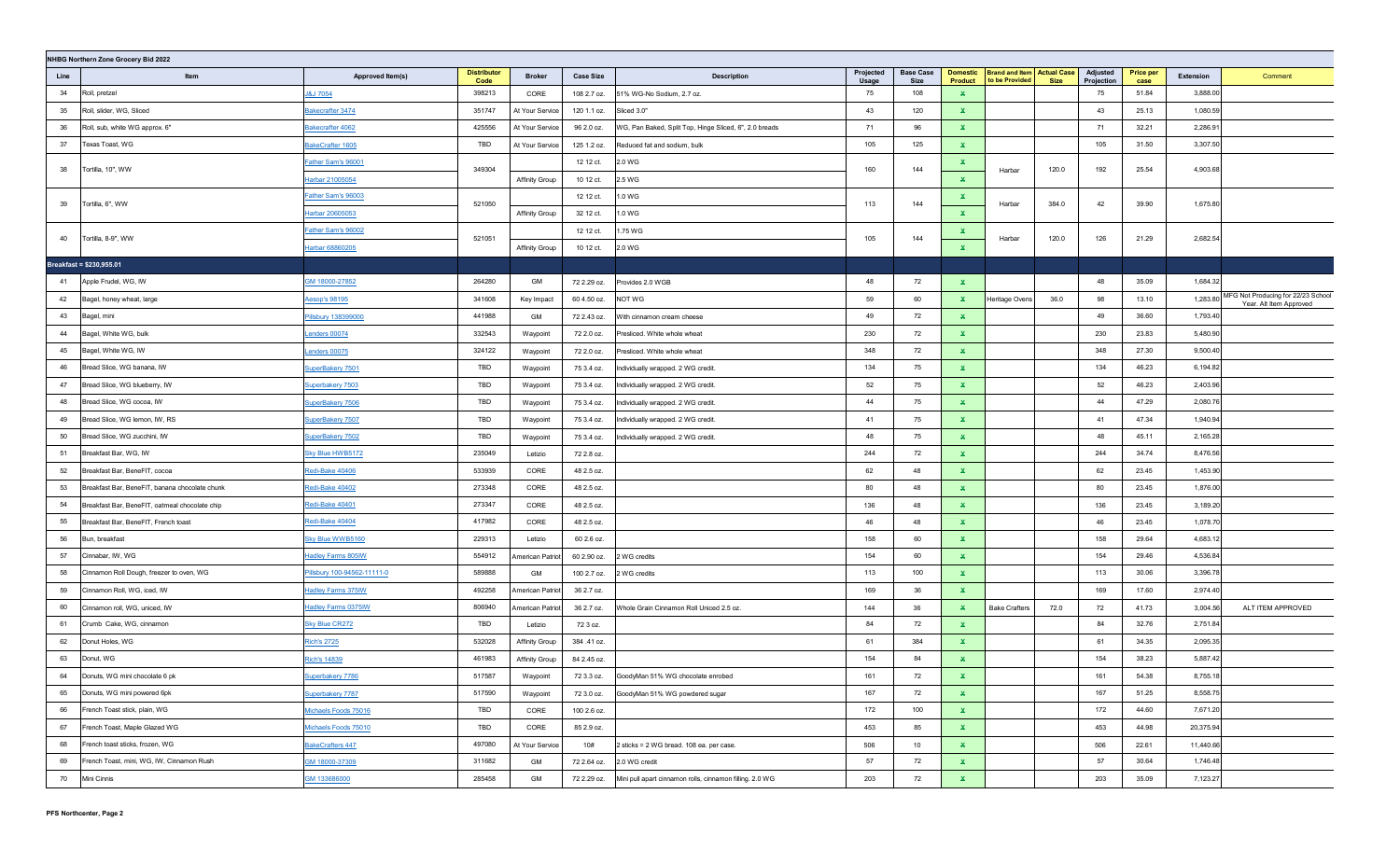|                      | NHBG Northern Zone Grocery Bid 2022                 |                                     |                            |                       |                  |                                                                                                                                              |                    |                          |                                   |                                                     |                                       |                          |           |                                     |
|----------------------|-----------------------------------------------------|-------------------------------------|----------------------------|-----------------------|------------------|----------------------------------------------------------------------------------------------------------------------------------------------|--------------------|--------------------------|-----------------------------------|-----------------------------------------------------|---------------------------------------|--------------------------|-----------|-------------------------------------|
| Line                 | Item                                                | Approved Item(s)                    | <b>Distributor</b><br>Code | <b>Broker</b>         | <b>Case Size</b> | <b>Description</b>                                                                                                                           | Projected<br>Usage | <b>Base Case</b><br>Size | <b>Domestic</b><br><b>Product</b> | <b>Brand and Item Actual Case</b><br>to be Provided | Adjusted<br>Projection<br><b>Size</b> | <b>Price per</b><br>case | Extension | Comment                             |
| 71                   | Muffin, Blueberry, WG, IW                           | Otis Spunkmeyer 10143               | TBD                        | CORE                  | 72 2.0 oz.       |                                                                                                                                              | 82                 | 72                       | $\mathbf{x}$                      |                                                     | 82                                    | 25.63                    | 2,101.66  |                                     |
| 72                   | Muffin, Chocolate Chip, WG, IW                      | Otis Spunkmeyer 10145               | TBD                        | CORE                  | 72 2.0 oz.       |                                                                                                                                              | 85                 | 72                       | ×.                                |                                                     | 85                                    | 25.63                    | 2,178.55  |                                     |
| 73                   | Muffin, Smart Choice, WG, apple cinnamon, IW        | Muffintown 2666                     | TBD                        | Key Impact            | 96 2.0 oz.       |                                                                                                                                              | 156                | 96                       | $\mathbf x$                       |                                                     | 156                                   | 27.19                    | 4,241.64  |                                     |
| 74                   | Muffin, Smart Choice, WG, apple cinnamon, IW        | Muffintown 6666                     | 370559                     | Key Impact            | 48 3.6 oz.       |                                                                                                                                              | 156                | 48                       | $\mathbf x$                       |                                                     | 156                                   | 24.40                    | 3,806.40  |                                     |
| 75                   | Muffin, Smart Choice, WG, blueberry, IW             | Muffintown 6661                     | 370570                     | Key Impact            | 48 3.6 oz.       |                                                                                                                                              | 180                | 48                       | $\mathbf{x}$                      |                                                     | 180                                   | 24.40                    | 4,392.00  |                                     |
| 76                   | Muffin, Smart Choice, WG, blueberry, IW             | Muffintown 2661                     | 370303                     | Key Impact            | 96 2.0 oz.       |                                                                                                                                              | 197                | 96                       | $\mathbf x$                       |                                                     | 197                                   | 27.19                    | 5,356.43  |                                     |
| 77                   | Muffin, Smart Choice, WG, choc. chip, IW            | Muffintown 6670                     | 370572                     | Key Impact            | 48 3.6 oz.       |                                                                                                                                              | 160                | 48                       | $\mathbf x$                       |                                                     | 160                                   | 24.40                    | 3,904.00  |                                     |
| 78                   | Muffin, Smart Choice, WG, chocolate chip, IW        | Muffintown 2670                     | 370701                     | Key Impact            | 96 2.0 oz.       |                                                                                                                                              | 282                | 96                       | $\mathbf x$                       |                                                     | 282                                   | 27.19                    | 7,667.58  |                                     |
| 79                   | Muffin, Smart Choice, WG, corn, IW                  | Muffintown 6605                     | TBD                        | Key Impact            | 48 3.6 oz.       |                                                                                                                                              | 94                 | 48                       | $\mathbf x$                       |                                                     | 94                                    | 24.40                    | 2,293.60  |                                     |
| 80                   | Pancake, bites, WG                                  | <b>Rich's 08066</b>                 | 572012                     | <b>Affinity Group</b> | 384 .51 oz.      | 6 ea. Provides 2.0 WG                                                                                                                        | 98                 | 384                      | $\mathbf{x}$                      |                                                     | 98                                    | 39.00                    | 3,822.00  |                                     |
| 81                   | Pancake, Chocolate Chip WG Mini, IW                 | ewaffelbaker 679844106354           | TBD                        | American Patriot      | 72 3.0 oz.       | A+ with sweet potato                                                                                                                         | 142                | 72                       | $\mathbf{x}$                      |                                                     | 142                                   |                          |           | MFG States N/A 22/23<br>School Year |
| 82                   | Pancake, Maple WG Mini, IW                          | Dewaffelbaker 679844106287          | TBD                        | American Patriot      | 72 3.0 oz.       | A+ with sweet potato                                                                                                                         | 168                | 72                       | $\mathbf{x}$                      |                                                     | 168                                   |                          |           | MFG States N/A 22/23<br>School Year |
| 83                   | Pancakes, Mini, confetti WG                         | Cellogg's 3800018574                | 583482                     | Affinity Group        | 72 3.03 oz.      | Eggo Bites. Provides 2.0 WG                                                                                                                  | 167                | 72                       | ×.                                |                                                     | 167                                   | 31.35                    | 5,235.45  |                                     |
|                      |                                                     | <u> Bakecrafter 1475</u>            |                            | At Your Service       | 144 1.3 oz.      | 1 pancake equals 1 WG.                                                                                                                       |                    |                          | ×.                                |                                                     |                                       |                          |           |                                     |
| 84                   | Pancakes, WG                                        | rusteaz 86151-20085                 | 641845                     | Waypoint              | 144 1.14 oz.     | 1 pancake equals 1 WG.                                                                                                                       | 322                | 144                      | $\mathbf{x}$                      | Krusteaz                                            | 322                                   | 26.11                    | 8,407.42  |                                     |
| 85                   | Tornado, Egg, Turkey Sausage, Cheese, WG            | <u><b>Ruiz 86969</b></u>            | 602752                     | Key Impact            | 144 2.79 oz.     | El Monterey. Scrambled eggs, turkey sausage, tomatoes, cheese, jalapeno<br>and picante sauce in a whole wheat tortilla. .75 MMA and 1.25 WG. | 70                 | 144                      | $\mathbf{x}$                      |                                                     | 70                                    | 93.65                    | 6,555.50  |                                     |
| 86                   | Waffle Stick, WG                                    | Con Agra 40333                      | 82234                      | Waypoint              | 54 88g svg.      | 4 per serving. Krusteaz                                                                                                                      | 71                 | 54                       | $\mathbf{x}$                      |                                                     | 71                                    | 50.45                    | 3,581.95  |                                     |
| 87                   | Waffles, jumbo, WG                                  | Bakecrafter 1453                    | 908200                     | At Your Service       | 144 ct.          | waffle = $1$ WG                                                                                                                              | 70                 | 144                      | $\mathbf{x}$                      |                                                     | 70                                    | 24.27                    | 1,698.90  |                                     |
| 88                   | Waffles, mini, cinnamon, WG                         | Cellogg's 3800092313                | 369643                     | Affinity Group        | 72 2.65 oz.      | Eggo Bites. Provides 2.0 WG                                                                                                                  | 142                | 72                       | $\mathbf{x}$                      |                                                     | 142                                   | 30.08                    | 4,271.36  |                                     |
| 89                   | Waffles, mini, maple, WG                            | Cellogg's 3800092315                | 369614                     | Affinity Group        | 72 2.65 oz.      | Eggo Bites. Provides 2.0 WG                                                                                                                  | 153                | 72                       | ×.                                |                                                     | 153                                   | 30.08                    | 4,602.24  |                                     |
| 90                   | Waffles, Blueberry, IW, WG                          | Arlington Valley 53363 00002        | TBD                        | Letizio               | 96 2.4 oz.       | Snackn Waffles. 2.0 WG each                                                                                                                  | 88                 | 96                       | $\mathbf{x}$                      |                                                     | 88                                    | 47.60                    | 4,188.80  |                                     |
| 91                   | Waffles, Cinnamon, IW, WG                           | <u>Arlington Valley 53363 00003</u> | TBD                        | Letizio               | 96 2.4 oz.       | Snackn Waffles. 2.0 WG each                                                                                                                  | 70                 | 96                       | $\mathbf{x}$                      |                                                     | 70                                    | 47.60                    | 3,332.00  |                                     |
| 92                   | Waffles, Maple, IW, WG                              | <u>Arlington Valley 53363 00001</u> | TBD                        | Letizio               | 96 2.4 oz.       | Snackn Waffles. 2.0 WG each                                                                                                                  | 78                 | 96                       | $\mathbf{x}$                      |                                                     | 78                                    | 47.60                    | 3,712.80  |                                     |
| Cereal = \$69,773.91 |                                                     |                                     |                            |                       |                  |                                                                                                                                              |                    |                          |                                   |                                                     |                                       |                          |           |                                     |
| 93                   | Cereal, BP Cheerios                                 | 3M 32262                            | 370916                     | GM                    | 96 ct.           | WG credit                                                                                                                                    | 209                | 96                       | ×.                                |                                                     | 209                                   | 26.54                    | 5,546.86  |                                     |
| 94                   | Cereal, BP Cheerios, Apple Cinnamon                 | GM 31879                            | 371703                     | GM                    | 96 ct.           | WG credit                                                                                                                                    | 192                | 96                       | $\mathbf x$                       |                                                     | 192                                   | 26.54                    | 5,095.68  |                                     |
| 95                   | Cereal, BP Cheerios, Honey Nut                      | GM 11918                            | 993416                     | GM                    | 96 ct.           | 1 WG credit                                                                                                                                  | 48                 | 96                       | $\mathbf x$                       |                                                     | 48                                    | 26.54                    | 1,273.92  |                                     |
| 96                   | Cereal, BP Cheerios, Multigrain                     | GM 32263                            | 370909                     | GM                    | 96 ct.           | 1 WG credit                                                                                                                                  | 48                 | 96                       | $\mathbf x$                       |                                                     | 48                                    | 26.54                    | 1,273.92  |                                     |
| 97                   | Cereal, BP Chex Rice                                | GM 31921                            | 371693                     | GM                    | 96 ct.           | 1 WG credit                                                                                                                                  | 66                 | 96                       | $\mathbf x$                       |                                                     | 66                                    | 27.00                    | 1,782.00  |                                     |
| 98                   | Cereal, BP Chex, Cinnamon                           | GM 38387                            | 442652                     | GM                    | 96 ct.           | WG credit                                                                                                                                    | 78                 | 96                       | $\mathbf x$                       |                                                     | 78                                    | 26.54                    | 2,070.12  |                                     |
| 99                   | Cereal, BP Cinnamon Toast Crunch, Reduced Sugar     | SM 29444                            | 966252                     | GM                    | 96 ct.           | WG credit                                                                                                                                    | 180                | 96                       | $\mathbf x$                       |                                                     | 180                                   | 26.54                    | 4,777.20  |                                     |
| 100                  | Cereal, BP Cocoa Puffs, Reduced Sugar               | SM 31888                            | 371709                     | GM                    | 96 ct.           | WG credit                                                                                                                                    | 126                | 96                       | $\mathbf{x}$                      |                                                     | 126                                   | 26.54                    | 3,344.04  |                                     |
| 101                  | Cereal, BP Golden Grahams                           | GM 11943                            | 42864                      | GM                    | 96 ct.           | WG credit                                                                                                                                    | 144                | 96                       | $\mathbf x$                       |                                                     | 144                                   | 26.54                    | 3,821.76  |                                     |
| 102                  | Cereal, BP Kix                                      | GM 11942                            | 42785                      | GM                    | 96 ct.           | WG credit                                                                                                                                    | 68                 | 96                       | $\mathbf{x}$                      |                                                     | 68                                    | 26.54                    | 1,804.72  |                                     |
| 103                  | Cereal, BP Trix, Reduced Sugar                      | SM 31922                            | 370907                     | GM                    | 96 ct.           | 1 WG credit                                                                                                                                  | 234                | 96                       | $\mathbf x$                       |                                                     | 234                                   | 26.54                    | 6,210.36  |                                     |
| 104                  | Cereal, BP, Corn Flakes                             | Kellogg's 3800000196                | 26374                      | <b>Affinity Group</b> | 96 ct.           | NOT WG                                                                                                                                       | 48                 | 96                       | $\mathbf{x}$                      |                                                     | 48                                    | 27.42                    | 1,316.16  |                                     |
| 105                  | Cereal, BP, Frosted Flakes Multigrain, RS           | Kellogg's 3800054998                | 302602                     | Affinity Group        | 96 ct.           | 1 WG credit                                                                                                                                  | 190                | 96                       | $\mathbf{x}$                      |                                                     | 190                                   | 29.26                    | 5,559.40  |                                     |
| 106                  | Cereal, BP, Frosted Mini Wheats                     | Kellogg's 3800004996                | 57149                      | Affinity Group        | 96 ct.           | 1 WG credit                                                                                                                                  | 100                | 96                       | $\mathbf{x}$                      |                                                     | 100                                   | 27.96                    | 2,796.00  |                                     |
| 107                  | Cereal, cup, Cinnamon Chex, 2 WG                    | GM 14883-0                          | 589914                     | GM                    | 60 ct.           | 2.0 WG credit                                                                                                                                | 102                | 60                       | $\mathbf{x}$                      |                                                     | 102                                   | 32.49                    | 3,313.98  |                                     |
| 108                  | Cereal, cup, Cinnamon Toast Crunch Less Sugar, 2 WG | GM_14886-1                          | 589904                     | GM                    | 60 ct.           | 2.0 WG credit                                                                                                                                | 178                | 60                       | $\mathbf{x}$                      |                                                     | 178                                   | 32.49                    | 5,783.22  |                                     |
| 109                  | Cereal, cup, Cocoa Puffs Less Sugar, 2 WG           | GM 14885-4                          | 589907                     | GM                    | 60 ct.           | 2.0 WG credit                                                                                                                                | 80                 | 60                       | $\mathbf{x}$                      |                                                     | 80                                    | 32.49                    | 2,599.20  |                                     |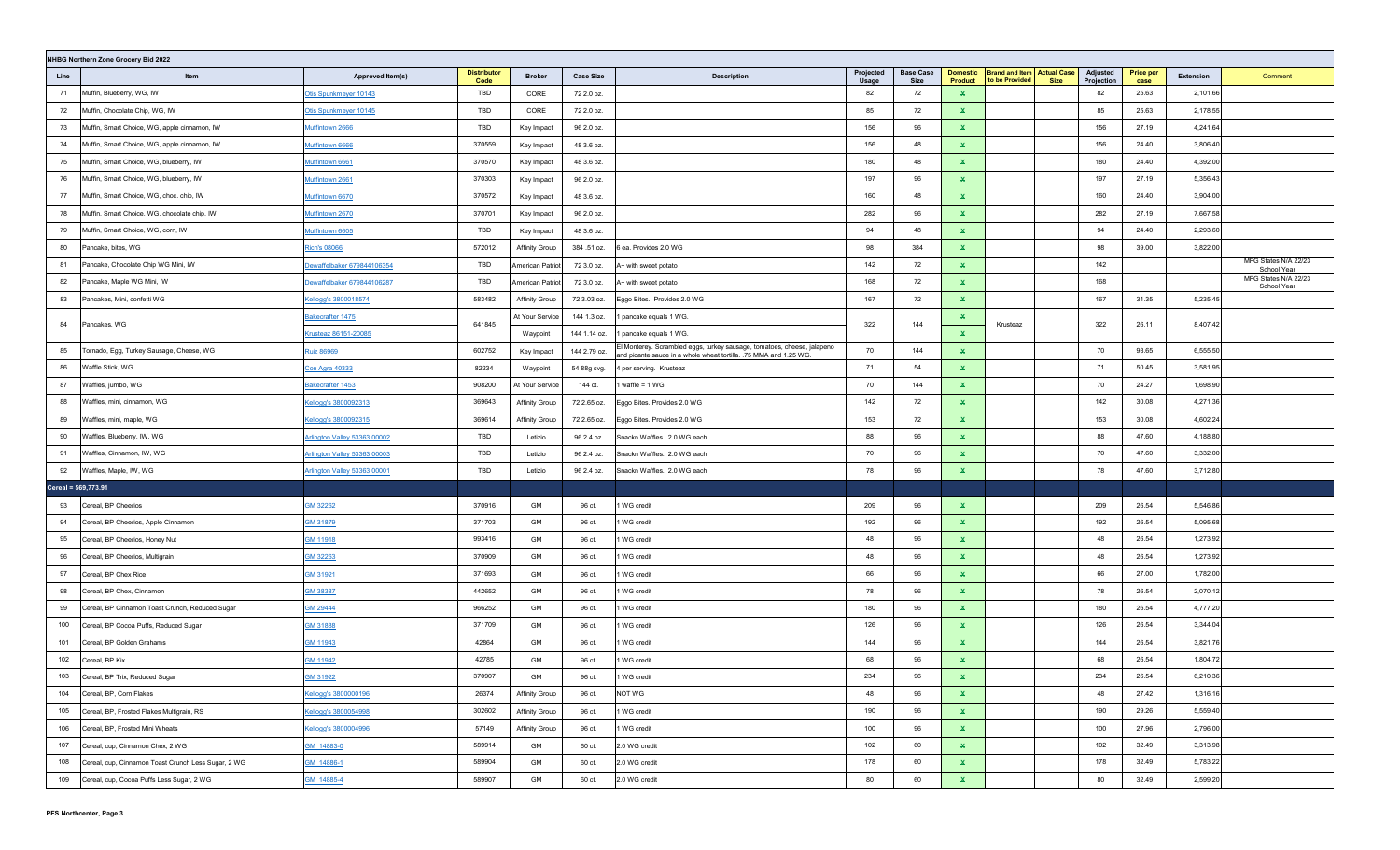| Projected<br><b>Base Case</b><br>Adjusted<br><b>Distributor</b><br><b>Domestic</b><br><b>Brand and Item Actual Case</b><br><b>Price per</b><br>Extension<br>Item<br><b>Broker</b><br><b>Case Size</b><br><b>Description</b><br>Line<br>Approved Item(s)<br>to be Provided<br>Code<br>Usage<br><b>Size</b><br><b>Product</b><br><b>Size</b><br>Projection<br>case<br>110<br>GM 17262000<br>640470<br>2.0 WG credit<br>50<br>60<br>50<br>32.49<br>1,624.50<br>Cereal, cup, Chex Blueberry, 2 WG<br>GM<br>60 ct.<br>$\mathbf{x}$<br>TBD<br>99<br>2,925.45<br>MAP<br>99<br>48<br>29.55<br>111<br>Cereal, large BP, Marshmallow Mateys<br>Post 100-42400-05940-7<br>48 2.0 oz.<br>2 WG credits<br>×.<br>861261<br>47<br>2,161.53<br>112<br>MAP<br>4 50 oz.<br>47<br>200<br>45.99<br>Granola, bulk cinnamon<br>Post 07485-1<br>Malt O Meal. Chunks of rolled oats and crisp rice with real cinnamon.<br>×.<br>1,187.56<br>113<br>Granola, Crunchy Clusters<br>Kellogg's 3800011458<br>421087<br>Affinity Group<br>48 2.0 oz.<br>Oat, wheat, and rice cluster cereal<br>44<br>48<br>44<br>26.99<br>$\mathbf{x}$<br>397479<br>48<br>24<br>48<br>26.74<br>1,283.52<br>114<br>24 1.5 oz.<br>Quaker Oatmeal Express 1.0 WG<br><b>Exception</b><br>Oatmeal, instant cup, apple cinnamon<br>Pepsico 31973<br>Pepsico<br>47<br>47<br>1,236.57<br>398640<br>24<br>26.31<br>115<br>24 1.69 oz.<br>Quaker Oatmeal Express 1.0 WG<br>Oatmeal, instant cup, brown sugar<br>Pepsico 31971<br>Pepsico<br><b>Exception</b> |                                         |
|------------------------------------------------------------------------------------------------------------------------------------------------------------------------------------------------------------------------------------------------------------------------------------------------------------------------------------------------------------------------------------------------------------------------------------------------------------------------------------------------------------------------------------------------------------------------------------------------------------------------------------------------------------------------------------------------------------------------------------------------------------------------------------------------------------------------------------------------------------------------------------------------------------------------------------------------------------------------------------------------------------------------------------------------------------------------------------------------------------------------------------------------------------------------------------------------------------------------------------------------------------------------------------------------------------------------------------------------------------------------------------------------------------------------------------------------------------------------------------------------------|-----------------------------------------|
|                                                                                                                                                                                                                                                                                                                                                                                                                                                                                                                                                                                                                                                                                                                                                                                                                                                                                                                                                                                                                                                                                                                                                                                                                                                                                                                                                                                                                                                                                                      | Comment                                 |
|                                                                                                                                                                                                                                                                                                                                                                                                                                                                                                                                                                                                                                                                                                                                                                                                                                                                                                                                                                                                                                                                                                                                                                                                                                                                                                                                                                                                                                                                                                      |                                         |
|                                                                                                                                                                                                                                                                                                                                                                                                                                                                                                                                                                                                                                                                                                                                                                                                                                                                                                                                                                                                                                                                                                                                                                                                                                                                                                                                                                                                                                                                                                      |                                         |
|                                                                                                                                                                                                                                                                                                                                                                                                                                                                                                                                                                                                                                                                                                                                                                                                                                                                                                                                                                                                                                                                                                                                                                                                                                                                                                                                                                                                                                                                                                      |                                         |
|                                                                                                                                                                                                                                                                                                                                                                                                                                                                                                                                                                                                                                                                                                                                                                                                                                                                                                                                                                                                                                                                                                                                                                                                                                                                                                                                                                                                                                                                                                      |                                         |
|                                                                                                                                                                                                                                                                                                                                                                                                                                                                                                                                                                                                                                                                                                                                                                                                                                                                                                                                                                                                                                                                                                                                                                                                                                                                                                                                                                                                                                                                                                      |                                         |
|                                                                                                                                                                                                                                                                                                                                                                                                                                                                                                                                                                                                                                                                                                                                                                                                                                                                                                                                                                                                                                                                                                                                                                                                                                                                                                                                                                                                                                                                                                      |                                         |
| Quaker. 20 Maple Brown Sugar, 16 Apple Cinnamon, 12 Cinnamon Spice and<br>46<br>46<br>21.44<br>986.24<br>355204<br>64<br>64 5.54 oz.<br>116<br>Oatmeal, instant, variety pack pouches<br>Pepsico 31682<br>Pepsico<br><b>Exception</b><br>16 Original. 1.0 WG                                                                                                                                                                                                                                                                                                                                                                                                                                                                                                                                                                                                                                                                                                                                                                                                                                                                                                                                                                                                                                                                                                                                                                                                                                         |                                         |
| Chicken = \$209,118.68                                                                                                                                                                                                                                                                                                                                                                                                                                                                                                                                                                                                                                                                                                                                                                                                                                                                                                                                                                                                                                                                                                                                                                                                                                                                                                                                                                                                                                                                               |                                         |
| Letizio<br>192 3.6 oz.<br>Smart Snack Entree. Provides 2.0 MMA<br>Yang's 5th Taste 15563-0<br>×.                                                                                                                                                                                                                                                                                                                                                                                                                                                                                                                                                                                                                                                                                                                                                                                                                                                                                                                                                                                                                                                                                                                                                                                                                                                                                                                                                                                                     |                                         |
| 470133<br>100<br>192<br>100<br>188.96<br>18,896.00<br>117<br>Chicken, Asian, General Tso, WG<br>Yang's<br>nternational Food Solutions 72003<br>CORE<br>176 3.9 oz.<br>Provides 2.0 MMA and .5 WG<br>$\mathbf{x}$                                                                                                                                                                                                                                                                                                                                                                                                                                                                                                                                                                                                                                                                                                                                                                                                                                                                                                                                                                                                                                                                                                                                                                                                                                                                                     |                                         |
| Letizio<br>192 3.6 oz.<br>Smart Snack Entree. Provides 2.0 MMA<br>Yang's 5th Taste 15555-5<br>×.                                                                                                                                                                                                                                                                                                                                                                                                                                                                                                                                                                                                                                                                                                                                                                                                                                                                                                                                                                                                                                                                                                                                                                                                                                                                                                                                                                                                     |                                         |
| 435353<br>130<br>192<br>130<br>174.65<br>22,704.50<br>118<br>Chicken, Asian Orange or Tangerine, WG<br>Yang's<br>nternational Food Solutions 72001<br>CORE<br>176 3.9 oz.<br>$\mathbf{x}$<br>Provides 2.0 MMA and .5 WG                                                                                                                                                                                                                                                                                                                                                                                                                                                                                                                                                                                                                                                                                                                                                                                                                                                                                                                                                                                                                                                                                                                                                                                                                                                                              |                                         |
| Frozen or previously frozen product will not be accepted. 2 oz. provides 1.25<br>327462<br>119<br>2 7# avg.<br>52<br>14<br>52<br>81.76<br>4,251.52<br>Chicken, breast, Buffalo<br>Thin n Trim Demakes 701<br>Letizio<br>$\mathbf{x}$<br>MMA                                                                                                                                                                                                                                                                                                                                                                                                                                                                                                                                                                                                                                                                                                                                                                                                                                                                                                                                                                                                                                                                                                                                                                                                                                                          | \$5.84 / LB                             |
| Frozen or previously frozen product will not be accepted. 2 oz. provides 1.25<br>355273<br>120<br>2 12# avg.<br>53<br>24<br>$\mathbf{x}$<br>53<br>140.16<br>7,428.48<br>Thin n Trim Demakes 702<br>Letizio<br>Chicken, breast, honey mesquite<br>MMA                                                                                                                                                                                                                                                                                                                                                                                                                                                                                                                                                                                                                                                                                                                                                                                                                                                                                                                                                                                                                                                                                                                                                                                                                                                 | \$5.84 / LB                             |
| At Your Service<br>78 4.14 oz.<br>Provides 2.0 MMA and 1.0 WG.<br>Rich Chicks 13440<br>×.                                                                                                                                                                                                                                                                                                                                                                                                                                                                                                                                                                                                                                                                                                                                                                                                                                                                                                                                                                                                                                                                                                                                                                                                                                                                                                                                                                                                            |                                         |
| TBD<br>Chicken, breast filet, WG, FC<br>75<br>78<br>132.0<br>44<br>134.22<br>5,905.68<br>121<br>Tyson<br>$\mathbf{x}$<br>Self<br>132 3.75 oz.<br>Breaded golden crispy WM, WG filet. Provides 2.0 MMA and 1.0 WG.<br>Tyson 10703000928                                                                                                                                                                                                                                                                                                                                                                                                                                                                                                                                                                                                                                                                                                                                                                                                                                                                                                                                                                                                                                                                                                                                                                                                                                                               |                                         |
| Rich Chicks 17402<br>At Your Service<br>120 2.66 oz.<br>Each 2.66 oz. filet provides 2.0 MMA.<br>$\mathbf{x}$                                                                                                                                                                                                                                                                                                                                                                                                                                                                                                                                                                                                                                                                                                                                                                                                                                                                                                                                                                                                                                                                                                                                                                                                                                                                                                                                                                                        |                                         |
| 267896<br>53<br>120<br>47.65<br>5,622.70<br>54.0<br>118<br>122<br>Chicken, breast filet, unbreaded, grill mark<br>Tyson<br>Self<br>Tyson 10383500928<br>54 2.96 oz.<br>Each 3.0 oz. portion provides provides 2.5 MMA.<br>$\mathbf{x}$                                                                                                                                                                                                                                                                                                                                                                                                                                                                                                                                                                                                                                                                                                                                                                                                                                                                                                                                                                                                                                                                                                                                                                                                                                                               |                                         |
| 57<br>57<br>TBD<br>10<br>42.17<br>2,403.69<br>123<br>Chicken, diced, all white meat<br>Distributor's Choice<br>10#<br>1/2 inch dice.<br>$\mathbf x$<br>Tyson                                                                                                                                                                                                                                                                                                                                                                                                                                                                                                                                                                                                                                                                                                                                                                                                                                                                                                                                                                                                                                                                                                                                                                                                                                                                                                                                         |                                         |
| Smart Picks™ Flamebroiled Chicken Breast Dipper with Teriyaki. 4 = 2.0<br>N/A<br>400.75 oz.<br>171<br>400<br>171<br>124<br>Chicken, dippers, teriyaki, .75 oz.<br>Tyson 10000002417<br>Self<br>$\mathbf{x}$<br>MMA                                                                                                                                                                                                                                                                                                                                                                                                                                                                                                                                                                                                                                                                                                                                                                                                                                                                                                                                                                                                                                                                                                                                                                                                                                                                                   | Discontinued by MFG                     |
| 83<br>8,153.09<br>125<br>Chicken, drumstick, breaded, FC, WG<br>428479<br>83<br>92<br>98.23<br>Tyson 16660100928<br>Self<br>92 80g.<br>$\mathbf{x}$<br>Each 5.15 oz. portion provides 2.0 MMA and .75 WG.                                                                                                                                                                                                                                                                                                                                                                                                                                                                                                                                                                                                                                                                                                                                                                                                                                                                                                                                                                                                                                                                                                                                                                                                                                                                                            |                                         |
| 996354<br>43<br>43<br>47.47<br>2,041.21<br>126<br>Chicken, filet, raw, IQF, 4.0 oz.<br>40<br>Distributor's Choice<br>40 4.0 oz.<br>Each 4.0 oz. portion provides at least 2.0 MMA.<br>×.<br>Tyson                                                                                                                                                                                                                                                                                                                                                                                                                                                                                                                                                                                                                                                                                                                                                                                                                                                                                                                                                                                                                                                                                                                                                                                                                                                                                                    |                                         |
| Rich Chicks 54410<br>At Your Service<br>107 3.0 oz.<br>5 provide 2 MMA and 1 WG.<br>×.                                                                                                                                                                                                                                                                                                                                                                                                                                                                                                                                                                                                                                                                                                                                                                                                                                                                                                                                                                                                                                                                                                                                                                                                                                                                                                                                                                                                               |                                         |
| 875440<br>127<br>318<br>107<br>137.0<br>248<br>76.96<br>19,086.08<br>Chicken, nugget, fully cooked, WG<br>Tyson<br>Tyson 10021550928<br>Self<br>137 3.20 oz<br>5 provide 2 MMA and 1 WG.<br>$\mathbf{x}$                                                                                                                                                                                                                                                                                                                                                                                                                                                                                                                                                                                                                                                                                                                                                                                                                                                                                                                                                                                                                                                                                                                                                                                                                                                                                             |                                         |
| Rich Chicks 54463<br>At Your Service<br>107 3.0 oz.<br>3 oz. filet shaped patty W/D. Provides 2.0 MMA and 1.0 WG.<br>$\mathbf{x}$                                                                                                                                                                                                                                                                                                                                                                                                                                                                                                                                                                                                                                                                                                                                                                                                                                                                                                                                                                                                                                                                                                                                                                                                                                                                                                                                                                    |                                         |
| Chicken, patty, breaded WG, FC<br>366185<br>392<br>107<br>148.0<br>283<br>91.38<br>25,860.54<br>128<br>Tyson<br>$\mathbf{x}$<br>Tyson 10703040928<br>Self<br>148 3,54 oz.<br>3.54 oz. breaded chicken pattie provides 2 MMA and 1.0 WG.                                                                                                                                                                                                                                                                                                                                                                                                                                                                                                                                                                                                                                                                                                                                                                                                                                                                                                                                                                                                                                                                                                                                                                                                                                                              |                                         |
| At Your Service<br>107 3.09 oz.<br>Rich Chicks 54464<br>3.09 oz. filet shaped patty W/D. Provides 2.0 MMA and 1.0 WG.<br>$\mathbf{x}$                                                                                                                                                                                                                                                                                                                                                                                                                                                                                                                                                                                                                                                                                                                                                                                                                                                                                                                                                                                                                                                                                                                                                                                                                                                                                                                                                                |                                         |
| 373370<br>107<br>108<br>91.42<br>9,873.36<br>174<br>173.0<br>129<br>Chicken, patty, spicy breaded WG, FC<br>Tyson<br>Self<br>3.0 oz. breaded chicken pattie provides 2.0 MMA and 1.0 WG.<br>$\mathbf{x}$<br>Tyson 10703140928<br>173 3.0 oz.                                                                                                                                                                                                                                                                                                                                                                                                                                                                                                                                                                                                                                                                                                                                                                                                                                                                                                                                                                                                                                                                                                                                                                                                                                                         |                                         |
| At Your Service<br>107 3.0 oz.<br>10 ea. @ .30 oz. provides 2.0 MMA and 1.0 WG.<br>Rich Chicks 54409<br>×.                                                                                                                                                                                                                                                                                                                                                                                                                                                                                                                                                                                                                                                                                                                                                                                                                                                                                                                                                                                                                                                                                                                                                                                                                                                                                                                                                                                           |                                         |
| 424140<br>115<br>107<br>124.0<br>99<br>96.00<br>9,504.00<br>130<br>Chicken, popcorn, breaded, WG, FC<br>Tyson<br>124 87 g.<br>$\mathbf{x}$<br>Tyson 10029400928<br>Self<br>12 ea. (3.85 oz) provides 2.0 MMA and 1.0 WG                                                                                                                                                                                                                                                                                                                                                                                                                                                                                                                                                                                                                                                                                                                                                                                                                                                                                                                                                                                                                                                                                                                                                                                                                                                                              |                                         |
| 611357<br>108.46<br>Chicken, slider, WG, FC<br>91<br>9,869.86<br>131<br>91<br>78<br>Rich Chicks 13441<br>At Your Service<br>78 4.14 oz.<br>2 per serving. 156 ct.per case. 2 ea. Provides 2.0 MMA and 1.0 WG.<br>×.                                                                                                                                                                                                                                                                                                                                                                                                                                                                                                                                                                                                                                                                                                                                                                                                                                                                                                                                                                                                                                                                                                                                                                                                                                                                                  |                                         |
| Rich Chicks 54453<br>At Your Service<br>107 3.0 oz.<br>3 ea. provides 2 MMA and 1 WG.<br>×.                                                                                                                                                                                                                                                                                                                                                                                                                                                                                                                                                                                                                                                                                                                                                                                                                                                                                                                                                                                                                                                                                                                                                                                                                                                                                                                                                                                                          |                                         |
| 373342<br>107<br>151<br>12,398.61<br>212<br>150.0<br>82.11<br>132<br>Chicken, tender, breaded, WG, FC<br>Tyson<br>$\mathbf{x}$<br>Tyson 10703340928<br>Self<br>150 3.39 oz.<br>3 ea. provides 2 MMA and 1 WG.                                                                                                                                                                                                                                                                                                                                                                                                                                                                                                                                                                                                                                                                                                                                                                                                                                                                                                                                                                                                                                                                                                                                                                                                                                                                                        |                                         |
| 611546<br>253<br>77<br>253<br>108.46<br>27,440.38<br>133<br>Chicken, tender, breaded, WG, FC, WM, Clean label, 1.39 oz.<br>At Your Service<br>77 4.17 oz.<br>3 ea. (4.17 oz.) provides 2.0 MMA and 1.0 WG.<br>$\mathbf{x}$<br>Rich Chicks 54485                                                                                                                                                                                                                                                                                                                                                                                                                                                                                                                                                                                                                                                                                                                                                                                                                                                                                                                                                                                                                                                                                                                                                                                                                                                      | Changed to RC #43424 Per<br>Addendum #3 |
| 611356<br>134 Chicken, wing boneless, WG, FC<br>Rich Chicks 23415<br>At Your Service   78 4.12 oz. 4 ea. Provides 2.0 MMA and 1.0 WG.<br>163<br>78<br>X,<br>163<br>108.46<br>17,678.98                                                                                                                                                                                                                                                                                                                                                                                                                                                                                                                                                                                                                                                                                                                                                                                                                                                                                                                                                                                                                                                                                                                                                                                                                                                                                                               |                                         |
| Condiments = $$148,997.63$                                                                                                                                                                                                                                                                                                                                                                                                                                                                                                                                                                                                                                                                                                                                                                                                                                                                                                                                                                                                                                                                                                                                                                                                                                                                                                                                                                                                                                                                           |                                         |
| 135 Guacamole<br>12<br>45<br>1,945.80<br>Simplot 10071179193425<br>939208<br>45<br>43.24<br>121#<br><b>Exception</b>                                                                                                                                                                                                                                                                                                                                                                                                                                                                                                                                                                                                                                                                                                                                                                                                                                                                                                                                                                                                                                                                                                                                                                                                                                                                                                                                                                                 |                                         |
| Honey Mustard Cup, RS<br>375291<br>147<br>100<br>147<br>17.00<br>2,499.00<br>136<br>Diamond Crystal 70807<br>Letizio<br>100 1.0 oz.<br>$\mathbf{x}$                                                                                                                                                                                                                                                                                                                                                                                                                                                                                                                                                                                                                                                                                                                                                                                                                                                                                                                                                                                                                                                                                                                                                                                                                                                                                                                                                  |                                         |
| 27.40<br>4,603.20<br>137<br>Honey mustard, dipping cup<br><b>Ken's 0572A5</b><br>422069<br>CORE<br>100 1.5 oz.<br>168<br>100<br>168<br>$\mathbf{x}$                                                                                                                                                                                                                                                                                                                                                                                                                                                                                                                                                                                                                                                                                                                                                                                                                                                                                                                                                                                                                                                                                                                                                                                                                                                                                                                                                  |                                         |
| 4,914.00<br>138<br>Distributor's Choice<br>243599<br>2 5#<br>175<br>$\mathbf{x}$<br>Cedars<br>175<br>28.08<br>Hummus, regular<br>10 <sup>10</sup>                                                                                                                                                                                                                                                                                                                                                                                                                                                                                                                                                                                                                                                                                                                                                                                                                                                                                                                                                                                                                                                                                                                                                                                                                                                                                                                                                    |                                         |
| 139<br>989562<br>58<br>58<br>48.72<br>2,825.76<br>Jelly, grape<br>Distributor's Choice<br>6#10<br>6<br>$\mathbf{x}$<br>Polaner                                                                                                                                                                                                                                                                                                                                                                                                                                                                                                                                                                                                                                                                                                                                                                                                                                                                                                                                                                                                                                                                                                                                                                                                                                                                                                                                                                       |                                         |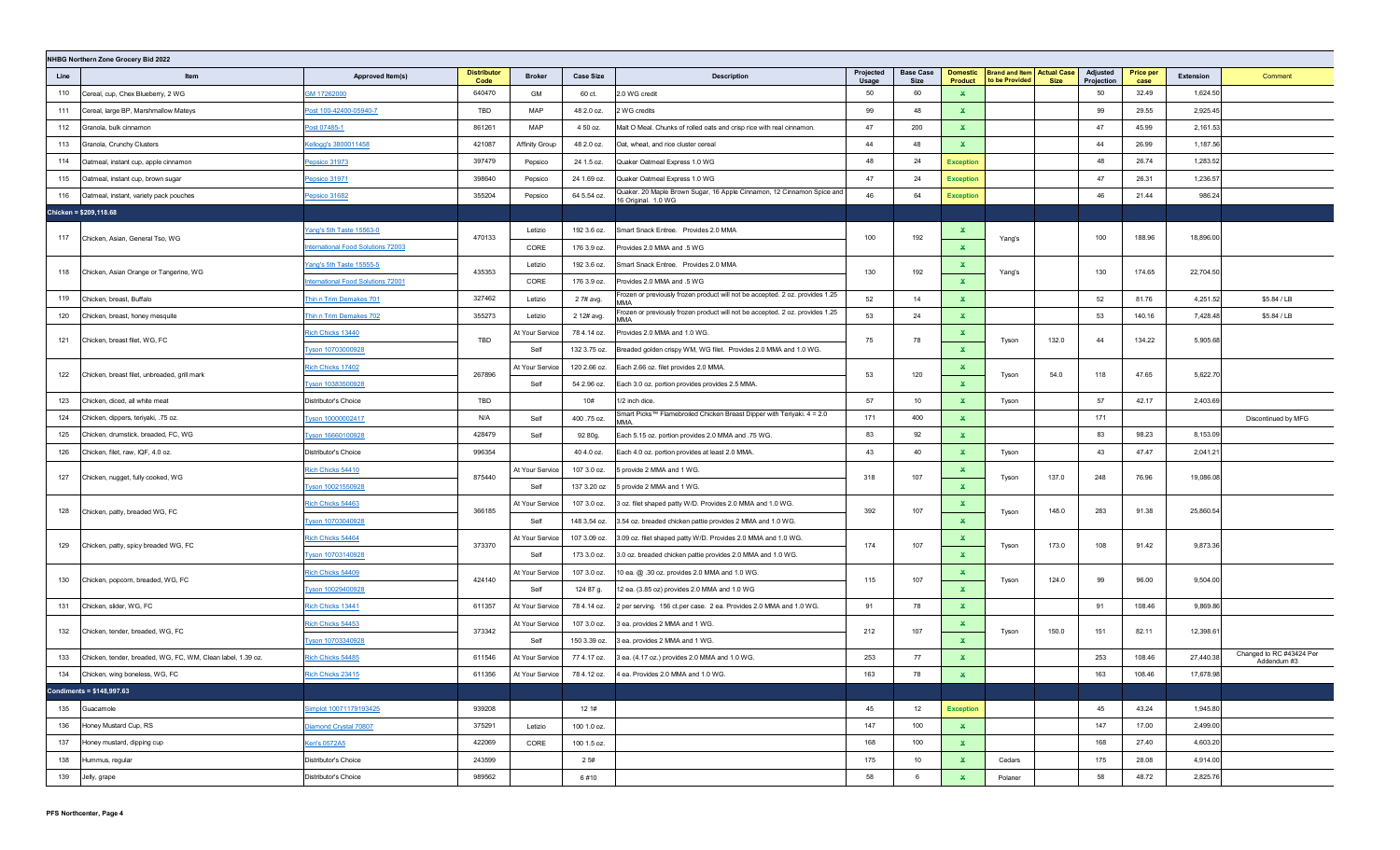|      | NHBG Northern Zone Grocery Bid 2022 |                                                                                                                                                                                                                                |                            |                       |                  |                                                                                        |                           |                          |                                   |                                                     |             |                        |                          |           |                   |
|------|-------------------------------------|--------------------------------------------------------------------------------------------------------------------------------------------------------------------------------------------------------------------------------|----------------------------|-----------------------|------------------|----------------------------------------------------------------------------------------|---------------------------|--------------------------|-----------------------------------|-----------------------------------------------------|-------------|------------------------|--------------------------|-----------|-------------------|
| Line | Item                                | Approved Item(s)                                                                                                                                                                                                               | <b>Distributor</b><br>Code | <b>Broker</b>         | <b>Case Size</b> | <b>Description</b>                                                                     | Projected<br><b>Usage</b> | <b>Base Case</b><br>Size | <b>Domestic</b><br><b>Product</b> | <b>Brand and Item Actual Case</b><br>to be Provided | <b>Size</b> | Adjusted<br>Projection | <b>Price per</b><br>case | Extension | Comment           |
| 140  | Ketchup Cup, RS                     | Diamond Crystal 70825                                                                                                                                                                                                          | 474088                     | Letizio               | 100 1.0 oz.      |                                                                                        | 77                        | 100                      | $\mathbf x$                       |                                                     |             | 77                     | 15.19                    | 1,169.63  |                   |
| 141  | Ketchup, reduced sodium             | Red Gold REDYL99                                                                                                                                                                                                               | 321223                     | Key Impact            | 6#10             | 100% Natural Ketchup made with Sugar is also Low Sodium (50mg/17g<br>versus 160mg/17g) | 158                       | 6                        | ×.                                |                                                     |             | 158                    | 38.89                    | 6,144.62  |                   |
| 142  | Ketchup, reduced sodium, PC         | Red Gold REDYL9G                                                                                                                                                                                                               | 292524                     | Key Impact            | 1000 9 gram      | 100% Natural Ketchup made with Sugar is also Low Sodium (50mg/17g<br>versus 160mg/17g) | 272                       | 1000                     | $\mathbf{x}$                      |                                                     |             | 272                    | 25.77                    | 7,009.44  |                   |
| 143  | Ketchup, dispenser                  | leinz 00130005155000                                                                                                                                                                                                           | 1844                       | Kraft/Heinz           | 2 1.5 gallon     |                                                                                        | 173                       | $\overline{\mathbf{3}}$  | ×.                                |                                                     |             | 173                    | 26.42                    | 4,570.66  |                   |
| 144  | Mayonnaise, dispenser               | Heinz 10013000516706                                                                                                                                                                                                           | 29887                      | Kraft/Heinz           | 2 1.5 gallon     |                                                                                        | 53                        | $\overline{\mathbf{3}}$  | ×.                                |                                                     |             | 53                     | 53.85                    | 2,854.05  |                   |
| 145  | Mayonnaise, gallons                 | Ken's 0898                                                                                                                                                                                                                     | 898                        | CORE                  | 4 1 gallon       |                                                                                        | 121                       | $\overline{4}$           | $\mathbf{x}$                      |                                                     |             | 121                    | 54.32                    | 6,572.72  |                   |
| 146  | Mayonnaise, light, gallons          | Ken's 0892                                                                                                                                                                                                                     | 973379                     | CORE                  | 4 1 gallon       |                                                                                        | 49                        | $\overline{4}$           | $\mathbf{x}$                      |                                                     |             | 49                     | 43.58                    | 2,135.42  |                   |
| 147  | Mayonnaise, PC                      | Distributor's Choice                                                                                                                                                                                                           | 455824                     |                       | 500 9 g.         |                                                                                        | 257                       | 500                      | $\mathbf{x}$                      | PPI                                                 | 200.0       | 643                    | 10.19                    | 6,552.17  |                   |
| 148  | Mustard, dispenser                  | leinz 10013000652008                                                                                                                                                                                                           | 32170                      | Kraft/Heinz           | 2 1.5 gallon     |                                                                                        | 44                        | $\overline{\mathbf{3}}$  | $\mathbf{x}$                      |                                                     |             | 44                     | 24.88                    | 1,094.72  |                   |
| 149  | Mustard, PC                         | Distributor's Choice                                                                                                                                                                                                           | 194581                     |                       | 500 4.5 g.       |                                                                                        | 192                       | 500                      | $\mathbf{x}$                      | West Creek                                          |             | 192                    | 13.25                    | 2,544.00  |                   |
| 150  | Peppers, banana, sliced             | Distributor's Choice                                                                                                                                                                                                           | 528702                     |                       | 6#10             |                                                                                        | 49                        | 6                        | <b>Exception</b>                  | Roma                                                | 4.0         | 74                     | 29.75                    | 2,201.50  | 4/1 GALLON        |
| 151  | Peppers, jalapenos, sliced          | Distributor's Choice                                                                                                                                                                                                           | 546358                     |                       | 6#10             |                                                                                        | 42                        | 6                        | <b>Exception</b>                  | Roland                                              | 4.0         | 63                     | 35.21                    | 2,218.23  | 4/1 GALLON        |
| 152  | Pesto, nut free                     | Distributor's Choice                                                                                                                                                                                                           | 287852                     |                       | 1 30 oz.         |                                                                                        | 54                        | 30                       | ×.                                | Roma                                                | 90.0        | 18                     | 37.92                    | 682.56    | 3/30 OZ           |
| 153  | Pickles, dill chip, gallons         | Distributor's Choice                                                                                                                                                                                                           | 33539                      |                       | 4 1 gallon       |                                                                                        | 77                        | $\overline{4}$           | <b>Exception</b>                  | <b>B&amp;G</b>                                      |             | 77                     | 25.84                    | 1,989.68  |                   |
| 154  | Pickles, dill chip, 5 gallon        | Distributor's Choice                                                                                                                                                                                                           | 587340                     |                       | 5 gal            |                                                                                        | 86                        | 5                        | <b>Exception</b>                  | <b>B&amp;G</b>                                      |             | 86                     | 31.10                    | 2,674.60  |                   |
| 155  | Pickles, dill spears                | Distributor's Choice                                                                                                                                                                                                           | 472335                     |                       | 5 gal            |                                                                                        | 52                        | 5                        | <b>Exception</b>                  | Regal Crown                                         |             | 52                     | 31.59                    | 1,642.68  |                   |
| 156  | Ranch Cup, RS                       | Diamond Crystal 74056                                                                                                                                                                                                          | 375292                     | Letizio               | 100 1.0 oz.      |                                                                                        | 297                       | 100                      | ×.                                | Dyma 70808                                          |             | 297                    | 16.87                    | 5,010.39  |                   |
|      |                                     | <b>Diamond Crystal 70808</b>                                                                                                                                                                                                   |                            | Letizio               | 100 1.0 oz.      |                                                                                        |                           |                          | $\mathbf{x}$                      |                                                     |             |                        |                          |           |                   |
| 157  | Relish, PC                          | Distributor's Choice                                                                                                                                                                                                           | 194586                     |                       | 200 9 g.         |                                                                                        | 83                        | 200                      | $\mathbf{x}$                      | West Creek                                          | 500.0       | 33                     | 28.96                    | 955.68    |                   |
| 158  | Salsa, cup                          | Red Gold REDSC2ZC168                                                                                                                                                                                                           | 496131                     | Key Impact            | 168 3 oz.        |                                                                                        | 308                       | 168                      | $\mathbf{x}$                      |                                                     |             | 308                    | 62.93                    | 19,382.44 |                   |
| 159  | Salsa, low sodium                   | Red Gold REDSC99                                                                                                                                                                                                               | 886718                     | Key Impact            | 6#10             | Nutritionally Enhanced Low Sodium Salsa. 3 oz. equals 1/2 cup R/O                      | 61                        | 6                        | $\mathbf{x}$                      |                                                     |             | 61                     | 42.18                    | 2,572.98  |                   |
| 160  | Sauce, BBQ                          | <b>Ken's 1055</b>                                                                                                                                                                                                              | 375676                     |                       | 4 1 gallon       |                                                                                        | 70                        | $\overline{4}$           | ×.                                | KC                                                  |             | 70                     | 40.07                    | 2,804.90  |                   |
|      |                                     | <c 74609-05418<="" masterpiece="" td=""><td></td><td></td><td>4 1 gallon</td><td></td><td></td><td></td><td><math display="inline">\mathbf{x}</math></td><td>Masterpiece</td><td></td><td></td><td></td><td></td><td></td></c> |                            |                       | 4 1 gallon       |                                                                                        |                           |                          | $\mathbf{x}$                      | Masterpiece                                         |             |                        |                          |           |                   |
| 161  | Sauce, BBQ, dispenser               | Heinz 10013000500101                                                                                                                                                                                                           | 273765                     | Kraft/Heinz           | 2 1.5 gallon     |                                                                                        | 53                        | $\overline{\mathbf{3}}$  | $\mathbf{x}$                      |                                                     |             | 53                     | 38.64                    | 2,047.92  |                   |
| 162  | Sauce, BBQ, PC RS                   | Red Gold REDOA1Z                                                                                                                                                                                                               | 341543                     | Key Impact            | 250 1 oz.        | ow Sodium barbeque sauce.                                                              | 161                       | 250                      | $\mathbf{x}$                      |                                                     |             | 161                    | 28.78                    | 4,633.58  |                   |
| 163  | Sauce, Boom Boom                    | Ken's KE1936                                                                                                                                                                                                                   | 152240                     | CORE                  | 4 1 gallon       |                                                                                        | 52                        | $\overline{4}$           | $\mathbf{x}$                      |                                                     |             | 52                     | 77.37                    | 4,023.24  |                   |
| 164  | Sauce, buffalo, dispenser           | Frank's 418216304                                                                                                                                                                                                              | 267161                     | Affinity Group        | 2 1.5 gallon     | Red Hot                                                                                | 41                        | $\overline{\mathbf{3}}$  | ×.                                |                                                     |             | 41                     | 56.16                    | 2,302.56  |                   |
| 165  | Sauce, Chick'n Dippin Cup, RS       | <u>Diamond Crystal 85837</u>                                                                                                                                                                                                   | 615379                     | Letizio               | 100 1.0 oz.      |                                                                                        | 80                        | 100                      | $\mathbf{x}$                      |                                                     |             | 80                     | 20.09                    | 1,607.20  |                   |
| 166  | Sauce, General Tso                  | <b>Jestle 12043341</b>                                                                                                                                                                                                         | 868829                     | CORE                  | 4.5 gal.         | Minor's                                                                                | 44                        | $\overline{2}$           | $\mathbf{x}$                      |                                                     |             | 44                     | 60.30                    | 2,653.20  |                   |
| 167  | Sauce, hot                          | <u>Frank's 410556011</u>                                                                                                                                                                                                       | 268060                     | <b>Affinity Group</b> | 4 1 gallon       |                                                                                        | 54                        | $\overline{4}$           | $\mathbf{x}$                      |                                                     |             | 54                     | 52.39                    | 2,829.06  |                   |
| 168  | Sauce, marinara cup                 | Red Gold REDNA2ZC84                                                                                                                                                                                                            | 432333                     | Key Impact            | 84 2.5 oz.       | Meets 1/2 cup red/orange veg.                                                          | 242                       | 84                       | $\mathbf{x}$                      |                                                     |             | 242                    | 25.26                    | 6,112.92  |                   |
| 169  | Sauce, orange                       | Minors 50000547425                                                                                                                                                                                                             | 949513                     |                       | 4.5 gallon       |                                                                                        | 44                        | $\overline{2}$           | ×.                                |                                                     |             | 44                     | 46.63                    | 2,051.72  |                   |
| 170  | Sauce, sweet & sour                 | <u>Sen's 0740</u>                                                                                                                                                                                                              | 892838                     | CORE                  | 4 1 gallon       |                                                                                        | 46                        | $\overline{2}$           | ×.                                | Ken's                                               | 4.0         | 23                     | 47.91                    | 1,101.93  |                   |
|      |                                     | Craft 10021000648709                                                                                                                                                                                                           |                            | Kraft/Heinz           | 2 1 gallon       |                                                                                        |                           |                          | $\mathbf{x}$                      |                                                     |             |                        |                          |           |                   |
| 171  | Sauce, sweet & sour PC              | <b>Kraft 67212</b>                                                                                                                                                                                                             | 194601                     | Kraft/Heinz           | 100 1.0 oz.      |                                                                                        | 179                       | 100                      | $\mathbf{x}$                      | West Creek                                          | 200.0       | 90                     | 32.12                    | 2,890.80  | Alt Item Approved |
| 172  | Sauce, Sweet Chili Cup, RS          | Diamond Crystal 76308                                                                                                                                                                                                          | 623265                     | Letizio               | 100 1.0 oz.      |                                                                                        | 53                        | 100                      | $\mathbf{x}$                      |                                                     |             | 53                     | 17.19                    | 911.07    |                   |
| 173  | Sauce, teriyaki                     | Ken's SJ2349-P                                                                                                                                                                                                                 | 447533                     | CORE                  | 4 64 oz.         |                                                                                        | 46                        | 256                      | $\mathbf{x}$                      |                                                     |             | 46                     | 33.23                    | 1,528.58  |                   |
| 174  | Syrup, pancake PC, cup only         | Distributor's Choice                                                                                                                                                                                                           | 915890                     |                       | 100 1.5 oz.      |                                                                                        | 492                       | 100                      | $\mathbf{x}$                      | Dyma 75901                                          |             | 492                    | 16.99                    | 8,359.08  |                   |
| 175  | Table Syrup Cup, RS                 | Diamond Crystal 70813                                                                                                                                                                                                          | 390348                     | Letizio               | 100 1.0 oz.      |                                                                                        | 421                       | 100                      | $\mathbf{x}$                      |                                                     |             | 421                    | 15.14                    | 6,373.94  |                   |
|      | Cookie Dough = \$34,479.61          |                                                                                                                                                                                                                                |                            |                       |                  |                                                                                        |                           |                          |                                   |                                                     |             |                        |                          |           |                   |
|      | 176 Cookie dough, 1.0 oz., candy    | Readi-Bake 04912                                                                                                                                                                                                               | 416065                     | CORE                  | 384 1.0 oz.      | J&J BENEFIT® 51% Whole Grain Cookie Dough                                              | 72                        | 384                      | $\mathbf{x}$                      |                                                     |             | 72                     | 50.60                    | 3,643.20  |                   |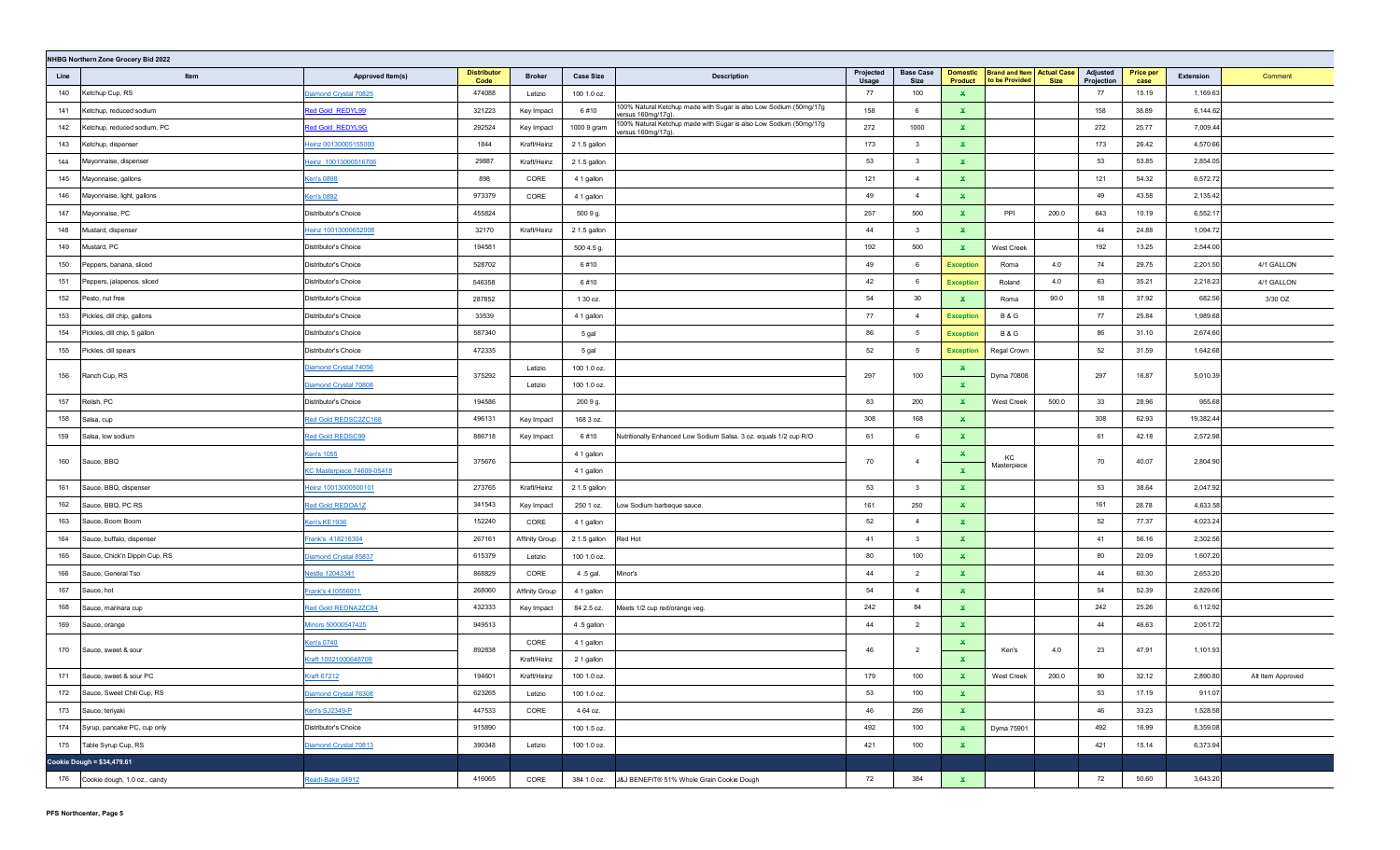|                      | NHBG Northern Zone Grocery Bid 2022             |                        |                            |                       |                  |                                                                     |                    |                          |                                   |                                                     |      |                        |                          |           |                    |
|----------------------|-------------------------------------------------|------------------------|----------------------------|-----------------------|------------------|---------------------------------------------------------------------|--------------------|--------------------------|-----------------------------------|-----------------------------------------------------|------|------------------------|--------------------------|-----------|--------------------|
| Line                 | Item                                            | Approved Item(s)       | <b>Distributor</b><br>Code | <b>Broker</b>         | <b>Case Size</b> | <b>Description</b>                                                  | Projected<br>Usage | <b>Base Case</b><br>Size | <b>Domestic</b><br><b>Product</b> | <b>Brand and Item Actual Case</b><br>to be Provided | Size | Adjusted<br>Projection | <b>Price per</b><br>case | Extension | Comment            |
| 177                  | Cookie dough, 1.0 oz., chocolate chip           | Readi-Bake 04911       | 314931                     | CORE                  | 384 1.0 oz.      | J&J BENEFIT® 51% Whole Grain Cookie Dough                           | 94                 | 384                      | $\mathbf x$                       |                                                     |      | 94                     | 47.80                    | 4,493.20  |                    |
| 178                  | Cookie dough, 1.0 oz., double chocolate         | Readi-Bake 04914       | 416064                     | CORE                  | 384 1.0 oz.      | J&J BENEFIT® 51% Whole Grain Cookie Dough                           | 57                 | 384                      | ×.                                |                                                     |      | 57                     | 49.28                    | 2,808.96  |                    |
| 179                  | Cookie dough, 1.0 oz., sugar                    | Readi-Bake 04915       | 314932                     | CORE                  | 384 1.0 oz.      | J&J BENEFIT® 51% Whole Grain Cookie Dough                           | 49                 | 384                      | $\mathbf{x}$                      |                                                     |      | 49                     | 47.05                    | 2,305.45  |                    |
| 180                  | Cookie dough, 1.33 oz., candy                   | Readi-Bake 04932       | TBD                        | CORE                  | 180 1.33 oz.     | J&J BENEFIT® 51% Whole Grain Cookie Dough                           | 191                | 180                      | $\mathbf{x}$                      |                                                     |      | 191                    | 37.34                    | 7,131.94  |                    |
| 181                  | Cookie dough, 1.33 oz., chocolate chip          | Readi-Bake 04931       | TBD                        | CORE                  | 180 1.33 oz.     | J&J BENEFIT® 51% Whole Grain Cookie Dough                           | 170                | 180                      | ×.                                |                                                     |      | 170                    | 35.47                    | 6,029.90  |                    |
| 182                  | Cookie dough, 1.33 oz., double chocolate        | Readi-Bake 04934       | TBD                        | CORE                  | 180 1.33 oz.     | J&J BENEFIT® 51% Whole Grain Cookie Dough                           | 83                 | 180                      | $\mathbf{x}$                      |                                                     |      | 83                     | 36.40                    | 3,021.20  |                    |
| 183                  | Cookie dough, 1.33 oz., sugar                   | Readi-Bake 04935       | TBD                        | CORE                  | 180 1.33 oz.     | J&J BENEFIT® 51% Whole Grain Cookie Dough                           | 144                | 180                      | $\mathbf{x}$                      |                                                     |      | 144                    | 35.04                    | 5,045.76  |                    |
| Dairy = \$193,207.11 |                                                 |                        |                            |                       |                  |                                                                     |                    |                          |                                   |                                                     |      |                        |                          |           |                    |
| 184                  | Butter blend                                    | Distributor's Choice   | 474717                     |                       | 30 1#            | Trans fat free                                                      | 87                 | 30                       | ×.                                | West Creek                                          |      | 87                     | 33.40                    | 2,905.80  |                    |
| 185                  | Butter spread, PC                               | /entura Foods 17339    | 910823                     | Waypoint              | 600 .5 oz.       | Smart Balance                                                       | 64                 | 600                      | $\mathbf{x}$                      |                                                     |      | 64                     | 26.27                    | 1,681.28  |                    |
| 186                  | Cheese American White                           | Distributor's Choice   | TBD                        |                       | 4 5#             |                                                                     | 115                | 20                       | $\mathbf{x}$                      | Land O Lakes                                        | 30.0 | 77                     | 70.30                    | 5,413.10  | $6/5$ LB           |
| 187                  | Cheese, Feta crumbled                           | Distributor's Choice   | 361663                     |                       | 4 2.5#           |                                                                     | 101                | 10                       | ×.                                | Roma                                                |      | 101                    | 32.02                    | 3,234.02  |                    |
| 188                  | Cheese, Parmesan, grated                        | Distributor's Choice   | 232048                     |                       | 4 5#             |                                                                     | 99                 | 20                       | $\mathbf{x}$                      | Imperia                                             |      | 99                     | 57.72                    | 5,714.28  |                    |
| 189                  | Cheese, Parmesan, shredded                      | Distributor's Choice   | 232199                     |                       | 2 5#             |                                                                     | 59                 | 10                       | $\mathbf{x}$                      | Ultimo                                              | 5.0  | 118                    | 18.99                    | 2,240.82  | $1/5$ LB           |
| 190                  | Cheese, shredded blend                          | Distributor's Choice   | 265449                     |                       | 20#              | 80-10-10 Mozz./Prov./Cheddar                                        | 80                 | 20                       | $\mathbf{x}$                      | Great Lakes                                         |      | 80                     | 62.58                    | 5,006.40  |                    |
| 191                  | Cheese, string, mozzarella                      | Bongard's 402951       | 574456                     | American Patriot      | 168 1 oz.        | Individually wrapped, mozzarella                                    | 469                | 168                      | $\mathbf{x}$                      |                                                     |      | 469                    | 37.30                    | 17,493.70 |                    |
| 192                  | Cream Cheese, light, 1 oz. cup                  | Distributor's Choice   | 580873                     |                       | 100 1.0 oz.      |                                                                     | 598                | 100                      | $\mathbf{x}$                      | Smithfield                                          |      | 598                    | 25.68                    | 15,356.64 |                    |
| 193                  | Creamer, shelf stable                           | Distributor's Choice   | 231953                     |                       | 360 1.0 oz.      |                                                                     | 76                 | 360                      | $\mathbf{x}$                      | Hood                                                |      | 76                     | 13.66                    | 1,038.16  |                    |
| 194                  | Egg patty, fried, natural shape                 | dichaels 46025-85879   | 910006                     | CORE                  | 144 1.75 oz.     |                                                                     | 45                 | 144                      | ×.                                |                                                     |      | 45                     | 42.87                    | 1,929.15  |                    |
| 195                  | Egg Patty, round                                | dichael's 46025-85017  | 384425                     | CORE                  | 300 1.25 oz.     | CN Labeled, 1 MMA                                                   | 146                | 300                      | $\mathbf{x}$                      |                                                     |      | 146                    | 57.35                    |           |                    |
| 196                  | Eggs, hard cooked                               | Michael's 46025-85018  | 228310                     | CORE                  | 15#              | Dry Pack, 12-12 ct. bags per case.                                  | 104                | 15                       | $\mathbf{x}$                      |                                                     |      | 104                    | 37.27                    | 3,876.08  |                    |
| 197                  | Eggs, scrambled, FC                             | Michael's 46025-85877  | 927402                     | CORE                  | 12 1.85#         | Fully cooked, refrigerated, butter flavor. 2.1 oz. provides 1.5 MMA | 50                 | 22.2                     | $\mathbf{x}$                      |                                                     |      | 50                     | 54.74                    | 2,737.00  |                    |
| 198                  | Margarine, Trans fat free                       | Distributor's Choice   | 518672                     |                       | 30 1#            |                                                                     | 71                 | 30                       | ×.                                | <b>West Creek</b>                                   |      | 71                     | 44.07                    | 3,128.97  |                    |
| 199                  | Milk, 1% lowfat white, shelf stable, carton     | lershey's 754686000259 | TBD                        |                       | 27 8.0 oz.       |                                                                     | 515                | 27                       | $\mathbf{x}$                      |                                                     |      | 515                    |                          |           | Left Blank Per Tim |
| 200                  | Milk, FF chocolate, shelf stable, carton        | lershey's 754686001003 | TBD                        |                       | 27 8.0 oz.       |                                                                     | 542                | 27                       | $\mathbf{x}$                      |                                                     |      | 542                    |                          |           | Left Blank Per Tim |
| 201                  | Mozzarella stick, breaded, WG                   | Rich's 65220           | 344878                     | <b>Affinity Group</b> | 8 3#             | 84 servimgs @ 6 ea. Provides 2.0 MMA and 2.25 WG.                   | 293                | 24                       | $\mathbf{x}$                      |                                                     |      | 293                    | 68.91                    | 20,190.63 |                    |
| 202                  | Sauce, cheese cup                               | and O'Lakes 39911      | 382329                     | Waypoint              | 140 3.0 oz.      | Ultimate Cheddar Cheese dip. 1 MMA per cup.                         | 186                | 140                      | $\mathbf{x}$                      |                                                     |      | 186                    | 77.50                    | 14,415.00 |                    |
| 203                  | Sauce, cheese, Alfredo, pouch                   | <b>TM 5722</b>         | TBD                        | American Patriot      | 262 1.83 oz.     | Each 1.83 oz. serving provides 1.0 MMA.                             | 121                | 262                      | $\mathbf{x}$                      |                                                     |      | 121                    | 63.45                    | 7,677.45  |                    |
| 204                  | Sauce, cheese, cheddar pouch                    | <b>TM 5705</b>         | TBD                        | American Patriot      | 263 1.82 oz.     | Each 1.82 oz. serving provides 1.0 MMA.                             | 150                | 263                      | $\mathbf{x}$                      |                                                     |      | 150                    | 66.21                    | 9,931.50  |                    |
| 205                  | Sauce, Queso Blanco, pouch                      | <b>ITM 5718</b>        | TBD                        | American Patriot      | 240 2.0 oz.      | Each 2.0 oz. serving provides 1.0 MMA.                              | 53                 | 240                      | $\mathbf{x}$                      |                                                     |      | 53                     | 66.82                    | 3,541.46  |                    |
| 206                  | Smoothie, individual bottles, peach             | Barfresh TGPCY48       | 782131                     |                       | 48 7.6 oz.       | Each 7.6 oz. bottle provides 1.0 MMA and 1/2 cup fruit.             | 104                | 48                       | $\mathbf{x}$                      |                                                     |      | 104                    | 48.13                    | 5,005.52  |                    |
| 207                  | Smoothie, individual bottles, stwarberry banana | Barfresh TGSBY48       | 782128                     |                       | 48 7.6 oz.       | Each 7.6 oz. bottle provides 1.0 MMA and 1/2 cup fruit              | 226                | 48                       | $\mathbf{x}$                      |                                                     |      | 226                    | 48.13                    | 10,877.38 |                    |
| 208                  | Sour Cream, PC cups                             | Distributor's Choice   | 231897                     |                       | 100 1.0 oz       |                                                                     | 295                | 100                      | $\mathbf{x}$                      | Hood                                                |      | 295                    | 15.72                    | 4,637.40  |                    |
| 209                  | Sour Cream, bulk                                | Distributor's Choice   | 447733                     |                       | 1 5#             | Single 5# tub.                                                      | 45                 | - 5                      | $\mathbf{x}$                      | Nature's Best                                       |      | 45                     | 8.64                     | 388.80    |                    |
| 210                  | Topping, RTU bags                               | Rich's 02559           | 29400                      | <b>Affinity Group</b> | 12 16 oz.        | On Top Regular flavor                                               | 48                 | 12                       | $\mathbf{x}$                      |                                                     |      | 48                     | 46.23                    | 2,219.04  |                    |
| 211                  | Tofu, extra firm                                | Distributor's Choice   | 578581                     |                       | 6 1#             |                                                                     | 53                 | 6                        | <b>Exception</b>                  | Nasoya                                              |      | 53                     | 8.76                     | 464.28    |                    |
|                      | 212 Yogurt, bulk, lowfat or nonfat vanilla      | Upstate Farms 9866     | TBD                        | MAP                   | 4 5#             | Multi-serve, Non fat vanilla only                                   | 264                | 20                       | $\mathbf{x}$                      | Dannon                                              | 24.0 | 220                    | 26.41                    | 5,810.20  |                    |
|                      |                                                 | Dannon Pro 1931        |                            | CORE                  | 4 6#             | Non fat vanilla bags                                                |                    |                          | $\mathbf{x}$                      |                                                     |      |                        |                          |           |                    |
| 213                  | Yogurt, Greek, vanilla, nonfat                  | Dannon 2717            | TBD                        | CORE                  | 12 5.3 oz.       | Oikos nonfat Greek.                                                 | 46                 | 12                       | $\mathbf{x}$                      |                                                     |      | 46                     | 9.04                     | 415.84    |                    |
| 214                  | Yogurt, lowfat, vanilla organic                 | Stonyfield 00520       | 979596                     | Affinity Group        | 6 32 oz.         |                                                                     | 122                | 6                        | $\mathbf{x}$                      |                                                     |      | 122                    | 19.20                    | 2,342.40  |                    |
| 215                  | Yogurt, lowfat, blueberry                       | Distributor's Choice   | 36942                      |                       | 12 6 oz.         |                                                                     | 43                 | 12                       | $\mathbf{x}$                      | Yoplait                                             |      | 43                     | 6.85                     | 294.55    |                    |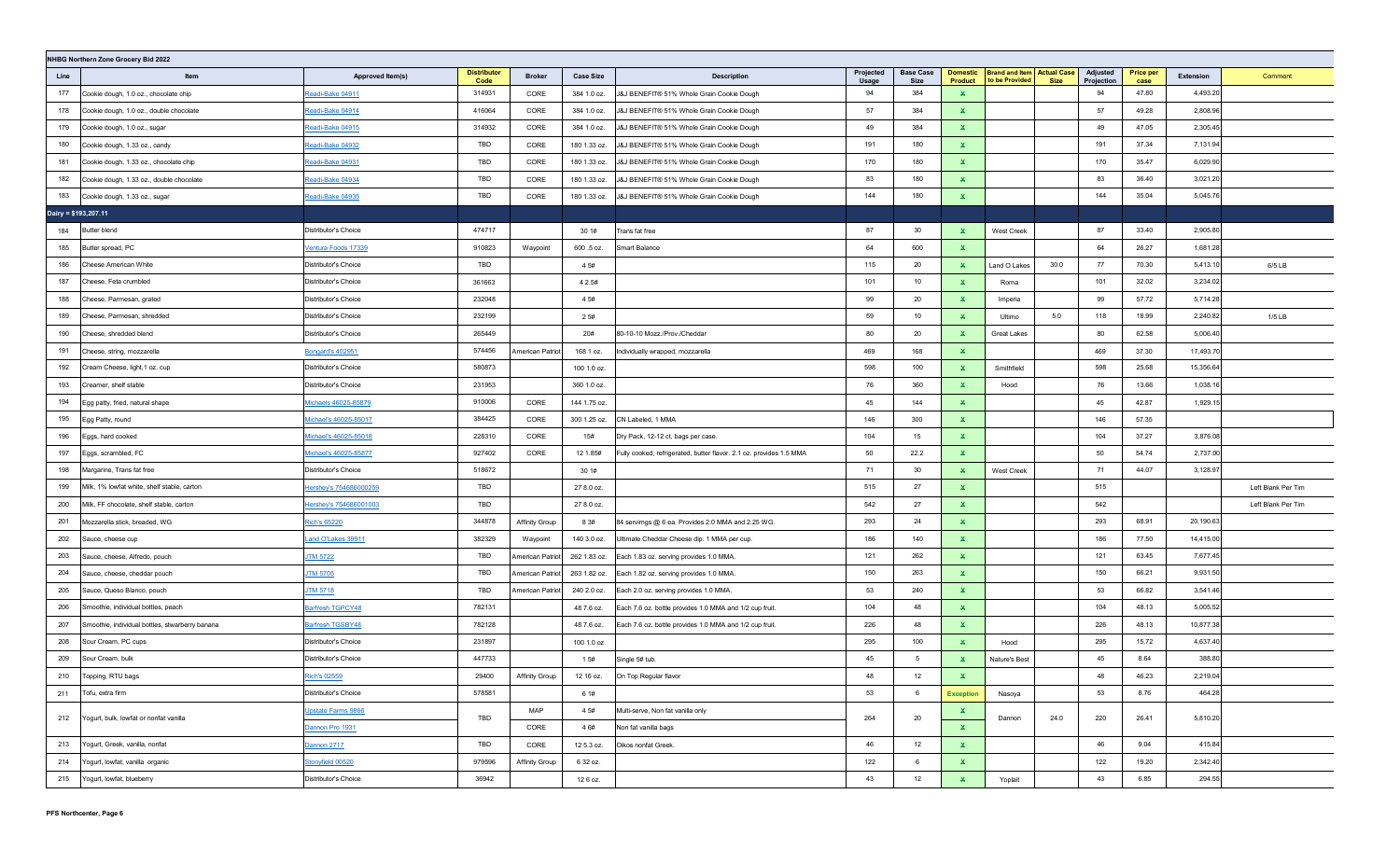|      | NHBG Northern Zone Grocery Bid 2022                            |                                     |                            |               |                  |                                                   |                    |                          |                                   |                                                     |             |                        |                          |           |                                        |
|------|----------------------------------------------------------------|-------------------------------------|----------------------------|---------------|------------------|---------------------------------------------------|--------------------|--------------------------|-----------------------------------|-----------------------------------------------------|-------------|------------------------|--------------------------|-----------|----------------------------------------|
| Line | Item                                                           | Approved Item(s)                    | <b>Distributor</b><br>Code | <b>Broker</b> | <b>Case Size</b> | <b>Description</b>                                | Projected<br>Usage | <b>Base Case</b><br>Size | <b>Domestic</b><br><b>Product</b> | <b>Brand and Item Actual Case</b><br>to be Provided | <b>Size</b> | Adjusted<br>Projection | <b>Price per</b><br>case | Extension | Comment                                |
| 216  | Yogurt, lowfat raspberry                                       | Distributor's Choice                | 997169                     |               | 12 6 oz.         |                                                   | 56                 | 12                       | ×.                                | Yoplait                                             |             | 56                     | 6.85                     | 383.60    |                                        |
| 217  | Yogurt, lowfat, strawberry                                     | Distributor's Choice                | 997167                     |               | 12 6 oz.         |                                                   | 54                 | 12                       | $\mathbf{x}$                      | Yoplait                                             |             | 54                     | 6.85                     | 369.90    |                                        |
| 218  | Yogurt, Parfait Pro, strawberry, lowfat                        | GM 16631000                         | 250546                     | GM            | 6 64 oz.         | Parfait Pro                                       | 70                 | 6                        | ×.                                |                                                     |             | 70                     | 27.24                    | 1,906.80  |                                        |
| 219  | Yogurt, Parfait Pro, vanilla, lowfat                           | GM 16632000                         | 250545                     | GM            | 6 64 oz.         | Parfait Pro                                       | 247                | 6                        | ×.                                |                                                     |             | 247                    | 27.24                    | 6,728.28  |                                        |
| 220  | Yogurt, strawberry, lowfat, 4oz.                               | Dannon 2731                         | 273297                     | CORE          | 48 4.0 oz.       | <b>TFF</b>                                        | 510                | 48                       | ×.                                |                                                     |             | 510                    | 12.64                    | 6,446.40  |                                        |
| 221  | Yogurt, strawberry-banana, nonfat, 4oz.                        | Dannon 2732                         | 273298                     | CORE          | 48 4.0 oz.       | <b>TFF</b>                                        | 832                | 48                       | ×.                                |                                                     |             | 832                    | 12.64                    | 10,516.48 |                                        |
| 222  | Yogurt, vanilla, nonfat, 4oz.                                  | Dannon 2733                         | 340775                     | CORE          | 48 4.0 oz.       | TFF                                               | 545                | 48                       | ×.                                |                                                     |             | 545                    | 12.64                    | 6,888.80  |                                        |
|      | Dressings = \$62,634.44                                        |                                     |                            |               |                  |                                                   |                    |                          |                                   |                                                     |             |                        |                          |           |                                        |
| 223  | Dressing, balsamic lite, liters                                | Ken's 0636ZY                        | 242046                     | CORE          | 6 1 ltr.         |                                                   | 53                 | 6                        | $\mathbf{x}$                      |                                                     |             | 53                     | 29.53                    | 1,565.09  |                                        |
| 224  | Dressing, balsamic vinaigrette, PC                             | Ken's 1057B3                        | 983022                     | CORE          | 60 1.5 oz.       | Pouch                                             | 67                 | 60                       | $\mathbf{x}$                      |                                                     |             | 67                     | 18.21                    | 1,220.07  |                                        |
| 225  | Dressing, blue cheese, gallons                                 | <u>Ken's 0855</u>                   | 34977                      | CORE          | 4 gal.           |                                                   | 46                 | $\overline{4}$           | $\mathbf{x}$                      | Ken's 0865                                          |             | 46                     | 73.46                    | 3,379.16  | ALT ITEM APPROVED                      |
| 226  | Dressing, blue cheese, liters                                  | Ken's 0965ZY                        | 242082                     | CORE          | 6 1 ltr.         |                                                   | 50                 | 6                        | $\mathbf{x}$                      |                                                     |             | 50                     | 40.90                    | 2,045.00  |                                        |
| 227  | Dressing, Caesar lite, gallons                                 | <b>Ken's 0808</b>                   | 29893                      | CORE          | 4 gal.           |                                                   | 84                 | $\overline{4}$           | $\mathbf{x}$                      |                                                     |             | 84                     | 62.41                    | 5,242.44  |                                        |
| 228  | Dressing, Caesar, PC                                           | <u><en's 827b3<="" u=""></en's></u> | 61969                      | CORE          | 60 1.5 oz.       | Pouch                                             | 330                | 60                       | $\mathbf{x}$                      |                                                     |             | 330                    | 20.12                    | 6,639.60  |                                        |
| 229  | Dressing, golden Italian, gallons                              | <u> Ken's 0858</u>                  | 27317                      | CORE          | 4 gal.           |                                                   | 106                | $\overline{4}$           | $\mathbf{x}$                      |                                                     |             | 106                    | 48.70                    | 5,162.20  |                                        |
| 230  | Dressing, golden Italian, liters                               | <b>Ken's 0858ZY</b>                 | 242439                     | CORE          | 6 1 ltr.         |                                                   | 58                 | 6                        | $\mathbf{x}$                      |                                                     |             | 58                     | 29.75                    | 1,725.50  |                                        |
| 231  | Dressing, Greek, PC                                            | <u><b>Cen's 788B3</b></u>           | 75705                      | CORE          | 60 1.5 oz.       | Pouch                                             | 74                 | 60                       | $\mathbf{x}$                      |                                                     |             | 74                     | 18.74                    | 1,386.76  |                                        |
| 232  | Dressing, honey mustard, liters                                | Ken's 0552ZY                        | 242061                     | CORE          | 6 1 ltr.         |                                                   | 54                 | 6                        | $\mathbf{x}$                      |                                                     |             | 54                     | 36.79                    | 1,986.66  |                                        |
| 233  | Dressing, honey mustard, PC                                    | Ken's 572B3                         | 81996                      | CORE          | 60 1.5 oz.       | Pouch                                             | 128                | 60                       | $\mathbf{x}$                      |                                                     |             | 128                    | 19.03                    | 2,435.84  |                                        |
| 234  | Dressing, Italian lite, 12 gram PC                             | Distributor's Choice                | 58716                      |               | 246 12 g.        | Pouch                                             | 52                 | 246                      | $\mathbf{x}$                      | PPI                                                 | 200.0       | 64                     | 9.10                     | 582.40    |                                        |
| 235  | Dressing, Italian lite, PC                                     | Ken's 801B3                         | 66150                      | CORE          | 60 1.5 oz.       | Pouch                                             | 120                | 60                       | ×.                                |                                                     |             | 120                    | 14.63                    | 1,755.60  |                                        |
| 236  | Dressing, parmesan and peppercorn, PC                          | Ken's 031B3                         | 81909                      | CORE          | 60 1.5 oz.       | Pouch                                             | 46                 | 60                       | ×.                                |                                                     |             | 46                     | 20.36                    | 936.56    |                                        |
| 237  | Dressing, ranch lite, 12 gram PC                               | Distributor's Choice                | 333597                     |               | 246 12 g.        | Pouch                                             | 64                 | 246                      | $\mathbf{x}$                      | PPI                                                 | 200.0       | 79                     | 11.20                    | 884.80    |                                        |
| 238  | Dressing, ranch lite, cup                                      | Ken's 0708A5                        | 439107                     | CORE          | 100 1.5 oz.      |                                                   | 368                | 100                      | $\mathbf{x}$                      |                                                     |             | 368                    | 23.97                    | 8,820.96  |                                        |
| 239  | Dressing, ranch lite, dispenser                                | Heinz 78004350                      | 867236                     | Kraft/Heinz   | 2 1.5 gallon     |                                                   | 43                 | $\overline{\mathbf{3}}$  | $\mathbf{x}$                      |                                                     |             | 43                     | 47.48                    | 2,041.64  | 78004350 Replaced w/<br>10013000980422 |
| 240  | Dressing, ranch lite, gallons                                  | <u>Ken's 0608</u>                   | 29888                      | CORE          | 4 gal.           |                                                   | 89                 | $\overline{4}$           | $\mathbf{x}$                      |                                                     |             | 89                     | 52.18                    | 4,644.02  | ALT ITEM APPROVED                      |
| 241  | Dressing, ranch lite, liters                                   | Ken's 0708ZY                        | 242047                     | CORE          | 6 1 ltr.         |                                                   | 100                | 6                        | ×.                                |                                                     |             | 100                    | 30.14                    | 3,014.00  |                                        |
| 242  | Dressing, ranch, PC                                            | Ken's 789B3                         | 81989                      | CORE          | 60 1.5 oz.       | Pouch                                             | 218                | 60                       | ×.                                |                                                     |             | 218                    | 16.99                    | 3,703.82  |                                        |
| 243  | Dressing, raspberry vinaigrette, FF, PC                        | Ken's 630B3                         | 32936                      | CORE          | 60 1.5 oz.       | Pouch                                             | 48                 | 60                       | ×.                                |                                                     |             | 48                     | 17.88                    | 858.24    |                                        |
| 244  | Dressing, sesame Asian                                         | <u><en's 0619<="" u=""></en's></u>  | 26932                      | CORE          | 4 gal.           |                                                   | 43                 | $\overline{4}$           | $\mathbf{x}$                      |                                                     |             | 43                     | 60.56                    | 2,604.08  |                                        |
|      | Fruit and Vegetable = $$136,889.25$                            |                                     |                            |               |                  |                                                   |                    |                          |                                   |                                                     |             |                        |                          |           |                                        |
| 245  | Apples, sliced, water packed, canned                           | Distributor's Choice                | 861854                     |               | 6#10             | USDA grade A                                      | 44                 | 6                        | ×.                                | Musselman's                                         |             | 44                     | 53.36                    | 2,347.84  |                                        |
| 246  | Applesauce, unsweetened, canned                                | Distributor's Choice                | 580858                     |               | 6#10             | USDA grade B                                      | 107                | 6                        | ×.                                | National Food<br>Group                              |             | 107                    | 31.20                    | 3,338.40  |                                        |
| 247  | Applesauce, unsweetened, cups, shelf stable                    | <b>National Food Group A3500</b>    | TBD                        |               | 72 4.50 oz.      | ZeeZee's. Each 4.5 oz. cup provides 1/2 cup fruit | 168                | 72                       | $\mathbf{x}$                      |                                                     |             | 168                    | 36.77                    | 6,177.36  |                                        |
| 248  | Applesauce, unsweetened, cups, shelf stable, cinnamon          | <b>National Food Group A1410</b>    | TBD                        |               | 72 4.50 oz.      | ZeeZee's. Each 4.5 oz. cup provides 1/2 cup fruit | 112                | 72                       | X.                                |                                                     |             | 112                    | 36.77                    | 4,118.24  |                                        |
| 249  | Applesauce, unsweetened, cups, shelf stable, strawberry        | National Food Group A1490           | TBD                        |               | 72 4.50 oz.      | ZeeZee's. Each 4.5 oz. cup provides 1/2 cup fruit | 130                | 72                       | $\mathbf{x}$                      |                                                     |             | 130                    | 36.77                    | 4,780.10  |                                        |
| 250  | Applesauce, unsweetened, cups, shelf stable, strawberry banana | National Food Group A3700           | 610520                     |               | 72 4.50 oz.      | ZeeZee's. Each 4.5 oz. cup provides 1/2 cup fruit | 78                 | 72                       | $\mathbf{x}$                      |                                                     |             | 78                     | 36.77                    | 2,868.06  |                                        |
| 251  | Beans, green cuts, canned                                      | Distributor's Choice                | 863505                     |               | 6#10             | USDA grade B                                      | 49                 | 6                        | $\mathbf{x}$                      |                                                     |             | 49                     | 34.65                    | 1,697.85  |                                        |
| 252  | Beans, green cuts, frozen                                      | Distributor's Choice                | 283228                     |               | 20#              | USDA grade B                                      | 188                | 20                       | $\mathbf{x}$                      | West Creek                                          | 24.0        | 157                    | 27.68                    | 4,345.76  | 12/2 LB                                |
| 253  | Beans, vegetarian, RS                                          | Bush's Best 1638                    | TBD                        | Waypoint      | 6 115 oz.        |                                                   | 174                | 6                        | $\mathbf{x}$                      |                                                     |             | 174                    | 45.50                    | 7,917.00  |                                        |
| 254  | Blueberries, IQF                                               | Distributor's Choice                | 305569                     |               | 30#              | USDA grade B                                      | 52                 | 30                       | $\mathbf{x}$                      | Packer                                              |             | 52                     | 58.79                    | 3,057.08  |                                        |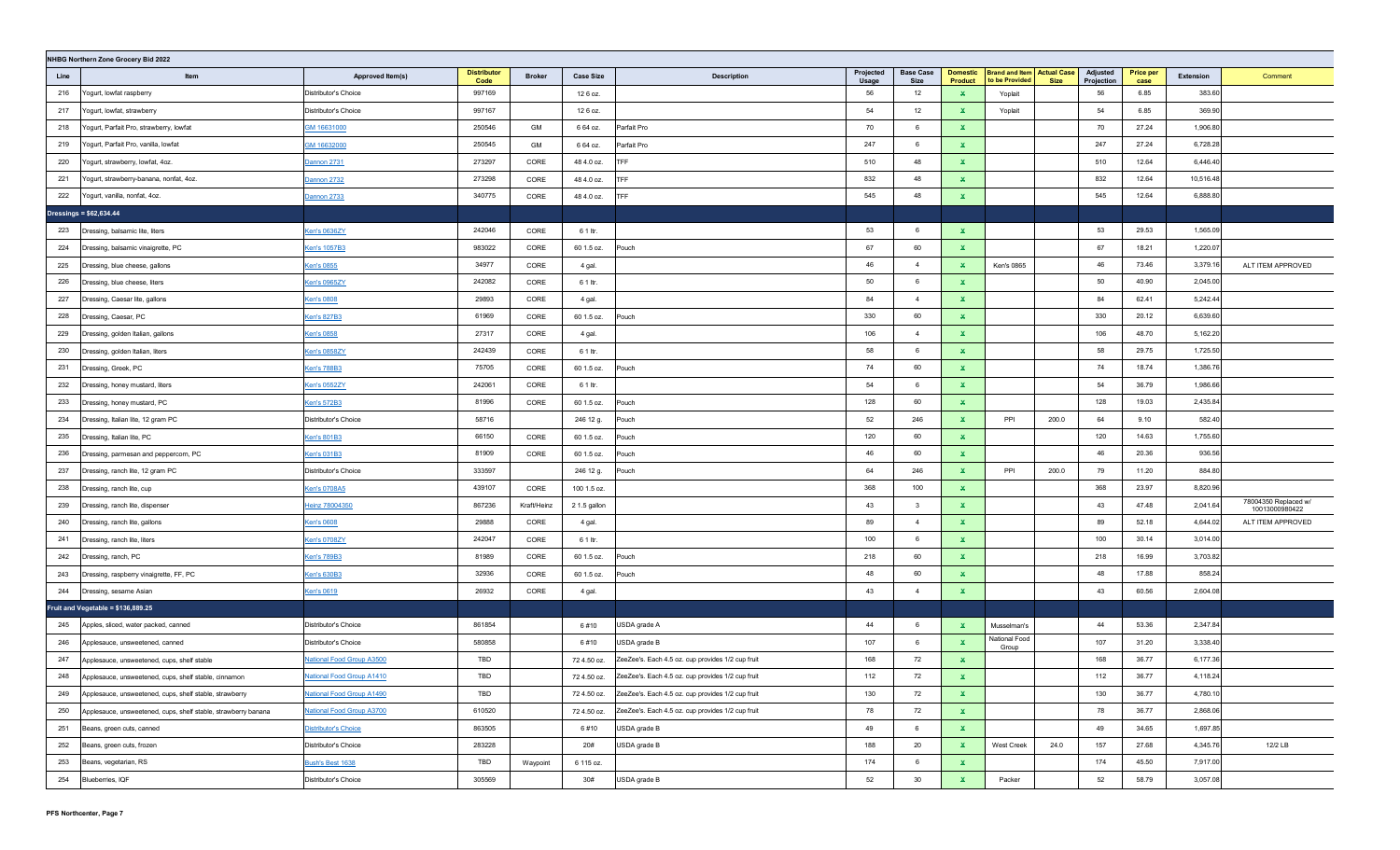|      | NHBG Northern Zone Grocery Bid 2022                         |                                |                            |                  |                  |                                                                             |                    |                          |                                   |                                                     |             |                        |                          |           |           |
|------|-------------------------------------------------------------|--------------------------------|----------------------------|------------------|------------------|-----------------------------------------------------------------------------|--------------------|--------------------------|-----------------------------------|-----------------------------------------------------|-------------|------------------------|--------------------------|-----------|-----------|
| Line | Item                                                        | Approved Item(s)               | <b>Distributor</b><br>Code | <b>Broker</b>    | <b>Case Size</b> | <b>Description</b>                                                          | Projected<br>Usage | <b>Base Case</b><br>Size | <b>Domestic</b><br><b>Product</b> | <b>Brand and Item Actual Case</b><br>to be Provided | <b>Size</b> | Adjusted<br>Projection | <b>Price per</b><br>case | Extension | Comment   |
| 255  | Broccoli, floret, frozen                                    | Distributor's Choice           | 433733                     |                  | 20#              | USDA grade B                                                                | 197                | 20                       | <b>Exception</b>                  | West Creek                                          | 24.0        | 164                    | 40.39                    | 6,623.96  | 12/2 LB   |
| 256  | Carrots, canned, sliced                                     | Distributor's Choice           | 863495                     |                  | 6#10             | USDA grade B                                                                | 102                | 6                        | ×.                                | <b>West Creek</b>                                   |             | 102                    | 33.92                    | 3,459.84  |           |
| 257  | Carrots, crinkle cut, frozen                                | Distributor's Choice           | 939306                     |                  | 20#              | USDA grade B                                                                | 170                | 20                       | ×.                                | <b>West Creek</b>                                   | 24.0        | 142                    | 25.88                    | 3,674.96  | 12/2 LB   |
| 258  | Corn, whole kernal, canned                                  | Distributor's Choice           | 863494                     |                  | 6#10             | USDA Grade B or equal                                                       | 51                 | 6                        | ×.                                | <b>West Creek</b>                                   |             | 51                     | 37.45                    | 1,909.95  |           |
| 259  | Corn, whole kernel, frozen                                  | Distributor's Choice           | 254963                     |                  | 20#              | USDA grade B                                                                | 196                | 20                       | ×.                                | Packer                                              | 30.0        | 131                    | 27.13                    | 3,554.03  | 12/2.5 LB |
| 260  | Edamame, Shelled, frozen                                    | Simplot 10071179522768         | 558079                     |                  | 6 2.5#           | No substitute                                                               | 56                 | 15                       | <b>Exception</b>                  |                                                     |             | 56                     | 64.51                    | 3,612.56  |           |
| 261  | Fruit, dried, Mixzees                                       | National Food Group 615789     | TBD                        |                  | 144 1.33 oz.     | ZeeZee's. Each 1.33 oz. box provides 1/2 cup fruit                          | 61                 | 144                      | $\mathbf{x}$                      |                                                     |             | 61                     | 60.72                    | 3,703.92  |           |
| 262  | Fruit, mixed                                                | Distributor's Choice           | 25855                      |                  | 6#10             | Product of USA. Natural Juice or light syrup. Pears, Peaches and Pineapple. | 49                 | 6                        | <b>Exception</b>                  | Dole                                                |             | 49                     | 54.80                    | 2,685.20  |           |
| 263  | Olives, black, pitted, sliced, canned, imported             | Distributor's Choice           | 342885                     |                  | 6#10             | Imported acceptable                                                         | 75                 | 6                        | $\mathbf{x}$                      | Roma                                                |             | 75                     | 75.89                    | 5,691.75  |           |
| 264  | Olives, Kalamata, pitted large                              | Distributor's Choice           | 288570                     |                  | 62 KG            | Imported acceptable                                                         | 53                 | 12                       | <b>Exception</b>                  | Roma                                                | 8.0         | 80                     | 61.83                    | 4,946.40  |           |
| 265  | Onion Rings, breaded, WG                                    | Tasty Brand 33504              | 385067                     | American Patriot | 6 5#             | 1 WG bread and 1/4 cup other per 5 pc serving. 178 Svgs per case.           | 151                | 30                       | ×.                                |                                                     |             | 151                    | 76.17                    | 11,501.67 |           |
| 266  | Oranges, mandarin, whole segments only, light syrup, canned | Distributor's Choice           | 548123                     |                  | 6#10             |                                                                             | 158                | 6                        | <b>Exception</b>                  | Asian Pride                                         |             | 158                    | 60.30                    | 9,527.40  |           |
| 267  | Peaches, diced, cling, light syrup, canned                  | Del Monte Foods 2001707        | TBD                        | Key Impact       | 6#10             | No substitute                                                               | 47                 | 6                        | ×.                                |                                                     |             | 47                     | 52.26                    | 2,456.22  |           |
| 268  | Pears, sliced, juice pack, canned                           | <u>Del Monte Foods 2002203</u> | 537967                     | Key Impact       | 6#10             | No substitute                                                               | 47                 | 6                        | $\mathbf{x}$                      |                                                     |             | 47                     | 45.47                    | 2,137.09  |           |
| 269  | Peas, frozen                                                | Distributor's Choice           | 283405                     |                  | 20#              | USDA grade B                                                                | 164                | 20                       | ×.                                | West Creek                                          | 30.0        | 109                    | 43.69                    | 4,762.21  | 12/2.5 LB |
| 270  | Pineapple, chunks, unsweetened, canned                      | Distributor's Choice           | 149868                     |                  | 6#10             | USDA grade B                                                                | 87                 | 6                        | <b>Exception</b>                  | Dole                                                |             | 87                     | 56.80                    | 4,941.60  |           |
| 271  | Pineapple, tidbits, unsweetened, canned                     | Distributor's Choice           | 149871                     |                  | 6#10             | USDA grade B                                                                | 75                 | 6                        | <b>Exception</b>                  | Dole                                                |             | 75                     | 56.80                    | 4,260.00  |           |
| 272  | Spinach, chopped IQF                                        | Distributor's Choice           | 397573                     |                  | 12 2# or 20#     | USDA Grade B or equal                                                       | 44                 | 24                       | <b>Exception</b>                  | West Creek                                          | 36.0        | 29                     | 51.47                    | 1,492.63  | 12/3 LB   |
| 273  | Strawberries, IQF                                           | Distributor's Choice           | 514448                     |                  | 30#              | USDA grade B                                                                | 139                | 30                       | <b>Exception</b>                  | Wyman's                                             |             | 139                    | 59.28                    | 8,239.92  |           |
| 274  | Tomatoes, diced                                             | Distributor's Choice           | 878218                     |                  | 6#10             | USDA grade B                                                                | 50                 | 6                        | ×.                                | West Creek                                          |             | 50                     | 28.30                    | 1,415.00  |           |
| 275  | /egetable medley, broccoli, cauliflower, carrot, frozen     | Distributor's Choice           | 629011                     |                  | 20#              | USDA grade B                                                                | 195                | 20                       | <b>Exception</b>                  | Simplot                                             |             | 195                    | 28.95                    | 5,645.25  |           |
|      | Gluten Free = \$11,368.23                                   |                                |                            |                  |                  |                                                                             |                    |                          |                                   |                                                     |             |                        |                          |           |           |
| 276  | Bread, sandwich, multigran, GF                              | Udis 80902                     | 569591                     | Waypoint         | 6 24 oz.         |                                                                             | 54                 | 144                      | $\mathbf{x}$                      |                                                     |             | 54                     | 36.13                    | 1,951.02  |           |
| 277  | Chicken tender, GF                                          | Perdue Harvest Land 56203      | 333596                     | CORE             | 25#              |                                                                             | 47                 | 10                       | ×.                                |                                                     |             | 47                     | 61.17                    | 2,874.99  |           |
| 278  | Muffin, double chocolate, GF, IW                            | Udis 80646                     | 344716                     | Waypoint         | 36 3.0 oz.       |                                                                             | 44                 | 36                       | $\mathbf{x}$                      |                                                     |             | 44                     | 41.44                    | 1,823.36  |           |
| 279  | Penne, GF                                                   | Barilla 1000011509             | 488837                     | CORE             | 8 12 oz.         |                                                                             | 43                 | 96                       | $\mathbf{x}$                      |                                                     |             | 43                     | 20.61                    | 886.23    |           |
| 280  | Pizza crust, GF, 10 inch, IW                                | Udis 80643                     | 341073                     | Waypoint         | 10 2 ct.         |                                                                             | 47                 | 20                       | $\mathbf{x}$                      |                                                     |             | 47                     | 32.70                    | 1,536.90  |           |
| 281  | Roll, hamburger, GF, IW                                     | Udis 80644                     | 344720                     | Waypoint         | 24 3.2 oz.       |                                                                             | 53                 | 24                       | $\mathbf{x}$                      |                                                     |             | 53                     | 21.91                    | 1,161.23  |           |
| 282  | Roll, hot dog, GF, IW                                       | Udis 80620                     | 344721                     | Waypoint         | 24 2.4 oz.       |                                                                             | 50                 | 24                       | ×.                                |                                                     |             | 50                     | 22.69                    | 1,134.50  |           |
|      | Juice and Beverages = \$117,688.09                          |                                |                            |                  |                  |                                                                             |                    |                          |                                   |                                                     |             |                        |                          |           |           |
| 283  | Juice, apple cup, 6 oz.                                     | Distributor's Choice           | 146261                     |                  | 48 6.0 oz.       | 100% juice. Foil lid.                                                       | 270                | 48                       | <b>Exception</b>                  | Ardmore                                             |             | 270                    | 13.17                    | 3,555.90  |           |
| 284  | Juice, apple, 4 oz.                                         | Distributor's Choice           | 974897                     |                  | 96 4.0 oz.       | 100% juice. Foil lid.                                                       | 1,121              | 96                       | <b>Exception</b>                  | Ardmore                                             |             | 1,121                  | 16.47                    | 18,462.87 |           |
| 285  | Juice, box, apple, shelf stable                             | Apple & Eve 86000              | 905744                     | Letizio          | 40 4.23 oz.      | Straw attached. No substitute. 100% juice.                                  | 635                | 40                       | <b>Exception</b>                  |                                                     |             | 635                    | 7.52                     | 4,775.20  |           |
| 286  | Juice, box, orange and tangerine, shelf stable              | Apple & Eve 86003              | 868703                     | Letizio          | 40 4.23 oz.      | Straw attached. No substitute. 100% juice.                                  | 508                | 40                       | <b>Exception</b>                  |                                                     |             | 508                    | 7.52                     | 3,820.16  |           |
| 287  | Juice, frozen cup, 4.4 oz. Cherrymoji                       | Indy's Homemade, LLC CHI0458   | TBD                        | Letizio          | 90 4.4 oz.       | Each 4.4 oz. cup provides 1/2 cup fruit.                                    | 67                 | 90                       | ×.                                |                                                     |             | 67                     | 32.09                    | 2,150.03  |           |
| 288  | Juice, frozen cup, 4.4 oz. Fruit punch                      | Lindy's Homemade, LLC FRP0175  | TBD                        | Letizio          | 90 4.4 oz.       | Each 4.4 oz. cup provides 1/2 cup fruit.                                    | 86                 | 90                       | $\mathbf{x}$                      |                                                     |             | 86                     | 32.09                    | 2,759.74  |           |
| 289  | Juice, frozen cup, 4.4 oz. Strawberry                       | Lindy's Homemade, LLC STR0298  | TBD                        | Letizio          | 90 4.4 oz.       | Each 4.4 oz. cup provides 1/2 cup fruit.                                    | 64                 | 90                       | $\mathbf{x}$                      |                                                     |             | 64                     | 32.09                    | 2,053.76  |           |
| 290  | Juice, fruit punch, 4 oz.                                   | Distributor's Choice           | 864575                     |                  | 96 4.0 oz.       | 100% juice. Foil lid.                                                       | 498                | 96                       | <b>Exception</b>                  | Ardmore                                             |             | 498                    | 16.59                    | 8,261.82  |           |
| 291  | Juice, grape cup, 6 oz.                                     | Distributor's Choice           | 867839                     |                  | 48 6.0 oz.       | 100% juice. Foil lid.                                                       | 49                 | 48                       | <b>Exception</b>                  | Ardmore                                             |             | 49                     | 13.91                    | 681.59    |           |
| 292  | Juice, grape, 4 oz.                                         | Distributor's Choice           | 976006                     |                  | 96 4.0 oz.       | 100% juice. Foil lid.                                                       | 403                | 96                       | <b>Exception</b>                  | Ardmore                                             |             | 403                    | 18.85                    | 7,596.55  |           |
| 293  | Juice, orange cup, 6 oz.                                    | Distributor's Choice           | 71939                      |                  | 48 6.0 oz.       | 100% juice. Foil lid.                                                       | 49                 | 48                       | <b>Exception</b>                  | Ardmore                                             |             | 49                     | 13.43                    | 658.07    |           |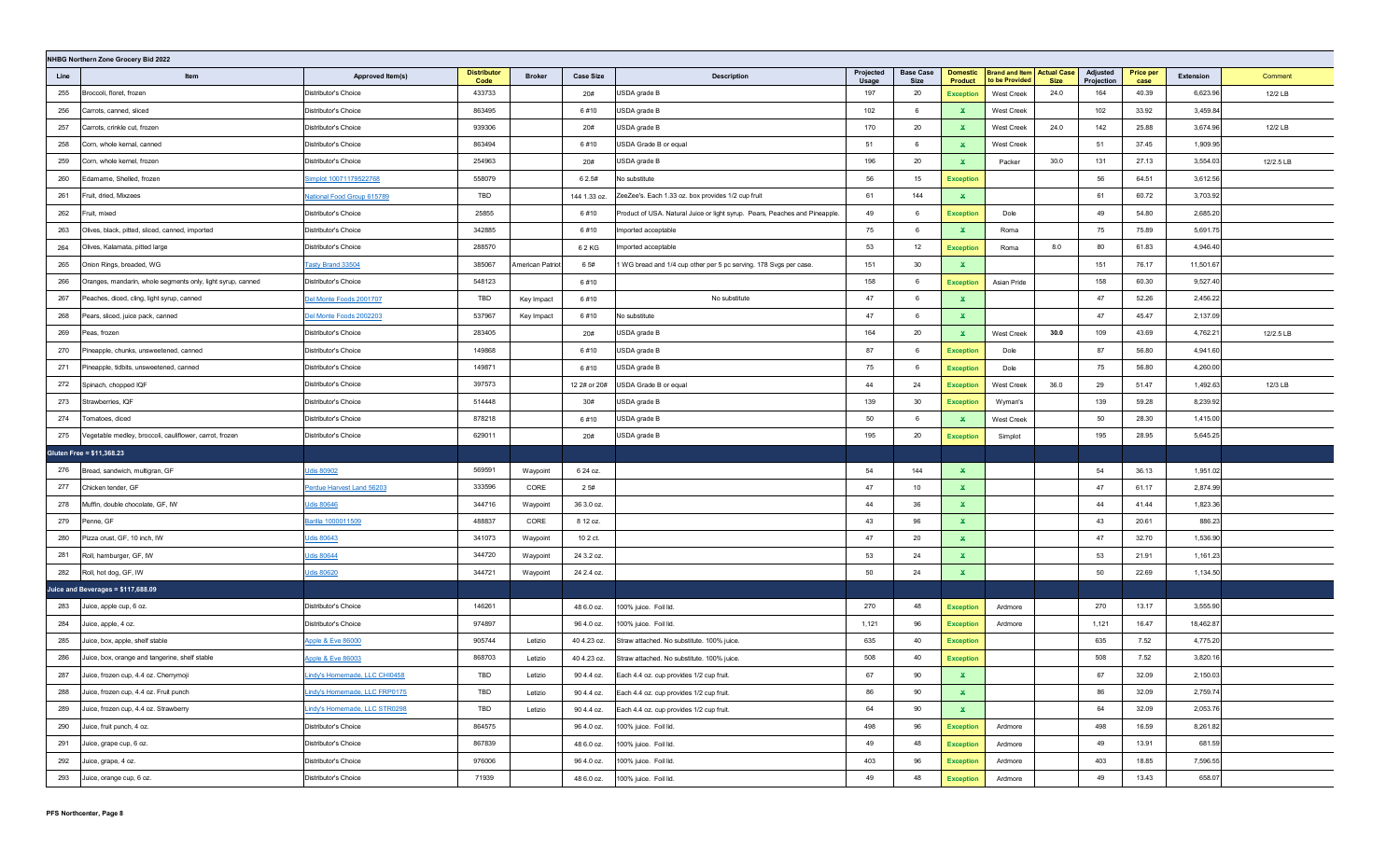|      | NHBG Northern Zone Grocery Bid 2022     |                             |                            |                       |                  |                                                                                                    |                    |                          |                                   |                                                     |             |                        |                          |           |                            |
|------|-----------------------------------------|-----------------------------|----------------------------|-----------------------|------------------|----------------------------------------------------------------------------------------------------|--------------------|--------------------------|-----------------------------------|-----------------------------------------------------|-------------|------------------------|--------------------------|-----------|----------------------------|
| Line | Item                                    | Approved Item(s)            | <b>Distributor</b><br>Code | <b>Broker</b>         | <b>Case Size</b> | <b>Description</b>                                                                                 | Projected<br>Usage | <b>Base Case</b><br>Size | <b>Domestic</b><br><b>Product</b> | <b>Brand and Item Actual Case</b><br>to be Provided | <b>Size</b> | Adjusted<br>Projection | <b>Price per</b><br>case | Extension | Comment                    |
| 294  | Juice, orange, 4 oz.                    | Distributor's Choice        | 976002                     |                       | 96 4.0 oz.       | 100% juice. Foil lid.                                                                              | 772                | 96                       | <b>Exception</b>                  | Ardmore                                             |             | 772                    | 18.28                    | 14,112.16 |                            |
| 295  | Juice, sparkling, can, acai berry       | <b>Envy 2039</b>            | 447818                     | MAP                   | 24 8.0 oz.       | 100% juice                                                                                         | 362                | 24                       | <b>Exception</b>                  |                                                     |             | 362                    | 18.05                    | 6,534.10  |                            |
| 296  | Juice, sparkling, can, apple            | <b>Envy 2008</b>            | 447816                     | MAP                   | 24 8.0 oz.       | 100% juice                                                                                         | 245                | 24                       | <b>Exception</b>                  |                                                     |             | 245                    | 18.05                    | 4,422.25  |                            |
| 297  | Juice, sparkling, can, fruit punch      | <b>Envy 2015</b>            | 447817                     | MAP                   | 24 8.0 oz.       | 100% juice                                                                                         | 215                | 24                       | <b>Exception</b>                  |                                                     |             | 215                    | 18.05                    | 3,880.75  |                            |
| 298  | Juice, sparkling, can, orange           | <b>Envy 2077</b>            | 585274                     | MAP                   | 24 8.0 oz.       | 100% juice                                                                                         | 316                | 24                       | <b>Exception</b>                  |                                                     |             | 316                    | 16.70                    | 5,277.20  |                            |
| 299  | Juice, sparkling, can, strawberry kiwi  | <b>Envy 2022</b>            | 580771                     | MAP                   | 24 8.0 oz.       | 100% juice                                                                                         | 194                | 24                       | <b>Exception</b>                  |                                                     |             | 194                    | 18.05                    | 3,501.70  |                            |
| 300  | Juice. Switch, Fruit Punch              | <b>Switch 00315</b>         | TBD                        | Letizio               | 24 8.0 oz.       | Sparkling. 100% juice provides 1 cup fruit per can.                                                | 149                | 24                       | <b>Exception</b>                  |                                                     |             | 149                    | 13.37                    | 1,992.13  |                            |
| 301  | Juice. Switch, Kiwi Berry               | <b>Switch 00317</b>         | TBD                        | Letizio               | 24 8.0 oz.       | Sparkling. 100% juice provides 1 cup fruit per can.                                                | 142                | 24                       | <b>Exception</b>                  |                                                     |             | 142                    | 13.37                    | 1,898.54  |                            |
| 302  | Juice. Switch, Orange Tangerine         | <b>Switch 00314</b>         | TBD                        | Letizio               | 24 8.0 oz.       | Sparkling. 100% juice provides 1 cup fruit per can.                                                | 120                | 24                       | <b>Exception</b>                  |                                                     |             | 120                    | 13.37                    | 1,604.40  |                            |
| 303  | Juice. Switch, Watermelon Strawberry    | Switch 003167               | TBD                        | Letizio               | 24 8.0 oz.       | Sparkling. 100% juice provides 1 cup fruit per can.                                                | 146                | 24                       | <b>Exception</b>                  |                                                     |             | 146                    | 13.37                    | 1,952.02  |                            |
| 304  | Tea, bags                               | Distributor's Choice        | 929282                     |                       | 100 ct.          |                                                                                                    | 53                 | 100                      | <b>Exception</b>                  | Lipton                                              |             | 53                     | 4.78                     | 253.34    |                            |
| 305  | Water, bottled, 16.9 oz.                | Poland Spring 90452         | 489940                     |                       | 40 16.9 oz.      |                                                                                                    | 803                | 40                       | ×.                                |                                                     |             | 803                    | 5.45                     | 4,376.35  |                            |
| 306  | Water, bottled, 8 oz.                   | Vestle 68274-32228          | 266708                     |                       | 48 8 oz.         |                                                                                                    | 2,350              | 48                       | $\mathbf{x}$                      |                                                     |             | 2,350                  | 3.83                     | 9,000.50  |                            |
| 307  | Water, cups, 4.0 oz                     | <b>Glacier Valley 41351</b> | 238238                     | American Patriot      | 96 4.0 oz.       |                                                                                                    | 359                | 96                       | $\mathbf{x}$                      |                                                     |             | 359                    | 11.44                    | 4,106.96  |                            |
|      | Meat - Misc = \$129,551.94              |                             |                            |                       |                  |                                                                                                    |                    |                          |                                   |                                                     |             |                        |                          |           |                            |
| 308  | Bacon, precooked, layout                | Distributor's Choice        | 268381                     |                       | 300 slices       |                                                                                                    | 158                | 300                      | <b>Exception</b>                  | <b>West Creek</b>                                   |             | 158                    | 40.88                    | 6,459.04  |                            |
| 309  | Bacon, precooked round                  | Distributor's Choice        | 521286                     |                       | 192 slices       |                                                                                                    | 105                | 192                      | $\mathbf{x}$                      | Jone's Dairy                                        |             | 105                    | 42.02                    | 4,412.10  |                            |
| 310  | Bacon, turkey                           | Jennie-O 2711-06            | 897362                     | <b>Affinity Group</b> | 12 50 ct.        | Fully cooked. 5.6 slices provides 1.0 MMA                                                          | 46                 | 600                      | ×.                                |                                                     |             | 46                     | 101.28                   | 4,658.88  |                            |
| 311  | Bologna                                 | Meisterchef 2551            | 949121                     | American Patriot      | 2 7# avg.        |                                                                                                    | 46                 | 14                       | $\mathbf{x}$                      |                                                     |             | 46                     | 25.48                    | 1,172.08  | \$1.82 / LB                |
| 312  | Chicken, Buffalo style                  | Old Neighborhood 701        | $\sim$                     | Letizio               | 2 7# avg.        |                                                                                                    | 105                | 14                       | $\mathbf{x}$                      |                                                     |             | 105                    |                          |           | Left Blank Per Addendum #3 |
| 313  | Corn dog, chicken, WG                   | Foster Farms 95150          | 909561                     | Key Impact            | 72 4.0 oz.       | Each corn dog provides 2.0 MMA and 2.0 WG                                                          | 69                 | 72                       | $\mathbf{x}$                      |                                                     |             | 69                     | 37.50                    | 2,587.50  |                            |
| 314  | Fish, pollack rectangle, WG, OR breaded | Highliner Foods 1089271     | TBD                        | CORE                  | 10#              | 46 3.6 oz. Each portion provides 2.0 MMA and 1.0 WG.                                               | 44                 | 10                       | $\mathbf{x}$                      |                                                     |             | 44                     | 47.47                    | 2,088.68  |                            |
| 315  | Fish, pollock stick, potato coating, FC | Highliner Foods 06591       | 418537                     | CORE                  | 10#              | 4 ea. @ 1.0 oz. provides 2.0 MMA and .75 WG                                                        | 45                 | 10                       | $\mathbf{x}$                      |                                                     |             | 45                     | 51.25                    | 2,306.25  |                            |
| 316  | Frankfurter, low sodium, beef, 8:1      | Amour 27815-48169           | 450963                     | Affinity Group        | 10#              | CN labeled. Provides 2 MMA ea.                                                                     | 428                | 10                       | $\mathbf{x}$                      |                                                     |             | 428                    | 34.09                    | 14,590.52 |                            |
| 317  | Frankfurter, turkey, RS, uncured        | Jennie-O 6126-20            | TBD                        | Affinity Group        | 20#              | CN labeled. Provides 2 MMA ea.                                                                     | 52                 | 20                       | $\mathbf{x}$                      |                                                     |             | 52                     | 74.87                    | 3,893.24  |                            |
| 318  | Ham, 4x6 boneless.                      | Hormel 23941                | 325685                     | Self                  | 1 1 3 #          | Ham and water. Lower sodium. 2.0 oz. equals 1.50 MMA                                               | 72                 | 26                       | $\mathbf{x}$                      |                                                     |             | 72                     | 59.55                    | 4,287.60  |                            |
|      |                                         | <b>Hormel 13507</b>         |                            | Self                  | 2 1 3 #          | Ham and water. 95% fat free.                                                                       |                    |                          | $\mathbf{x}$                      |                                                     |             |                        |                          |           |                            |
| 319  | Ham, baked, Thin 'n Trim                | Old Neighborhood 602        | 300784                     | Letizio               | 2 6# avg.        | 97% fat free                                                                                       | 149                | 12                       | $\mathbf{x}$                      |                                                     |             | 149                    | 60.00                    | 8,940.00  | \$5.00 / LB                |
| 320  | Pepperoni, sliced                       | Margarita 5220106           | TBD                        |                       | 1 12.5#          |                                                                                                    | 102                | 12.5                     | ×.                                |                                                     |             | 102                    | 75.40                    | 7,690.80  |                            |
|      |                                         | <b>Tyson 103112</b>         |                            |                       | 2 12.5#          | Pizzano® Pepperoni, Irregular Sliced                                                               |                    |                          | $\mathbf{x}$                      |                                                     |             |                        |                          |           |                            |
| 321  | Pork, rib Pattie                        | Tyson 10000013817           | 75207                      | Self                  | 20#              | Flamebroiled Rib Shaped Beef Pattie with Honey BBQ Sauce,. 2 MMA. 100<br>3.25 oz.                  | 46                 | 20                       | $\mathbf{x}$                      |                                                     |             | 46                     | 60.48                    | 2,782.08  |                            |
| 322  | Roast Beef, rare, Thin 'n Trim          | Old Neighborhood 579        | 267475                     | Letizio               | 1 15# avg.       | Made from 100% fresh domestic USDA Select or higher top rounds;<br>completely denuded; cap removed | 41                 | 15                       | $\mathbf{x}$                      |                                                     |             | 41                     | 112.65                   | 4,618.65  | \$7.51 / LB                |
| 323  | Salami, genoa                           | <b>Hormel 40634</b>         | 56057                      | Self                  | 25#              | Magnifico                                                                                          | 53                 | 10                       | $\mathbf{x}$                      |                                                     |             | 53                     | 45.30                    | 2,400.90  | \$4.53 / LB                |
| 324  | Sausage, link, sweet Italian            | <b>Kayem 212</b>            | 863524                     | American Patriot      | 25#              |                                                                                                    | 43                 | 10                       | $\mathbf x$                       |                                                     |             | 43                     | 29.53                    | 1,269.79  |                            |
| 325  | Sausage links, .8 oz., CN               | Jones 18510                 | 57351                      | MAP                   | 10#              | 200 ct. Three 0.74 oz. Fully Cooked Sausage Links = 1.25 MMA                                       | 280                | 10                       | ×.                                |                                                     |             | 280                    | 31.55                    | 8,834.00  |                            |
| 326  | Sausage patties, 1 oz CN                | Jones 18755                 | 53043                      | MAP                   | 10#              | 160 ct. Two .95 oz. Fully Cooked Sausage Patty = 1 MMA                                             | 297                | 10                       | $\mathbf{x}$                      |                                                     |             | 297                    | 31.89                    | 9,471.33  |                            |
| 327  | Sausage patties, 2 oz CN                | <b>Jones 18750</b>          | 18750                      | MAP                   | 10#              | 80 ct. One 1.94 oz. Fully Cooked Sausage Patty = 1 MMA                                             | 297                | 10                       | $\mathbf{x}$                      |                                                     |             | 297                    | 31.89                    | 9,471.33  |                            |
| 328  | Tuna, water packed, cans                | Distributor's Choice        | 479250                     |                       | 6 66.5 oz.       | Tuna chuck light Skipjack in water                                                                 | 47                 | 6                        | <b>Exception</b>                  | Empire's<br>Treasure                                |             | 47                     | 73.01                    | 3,431.47  |                            |
| 329  | Turkey, breast, browned                 | Jennie-O 8469-02            | 318135                     | Affinity Group        | 1 15.6#          | All natural, whole muscle turkey. 97 2.7 oz. servings per unit.                                    | 140                | 15.6                     | $\mathbf{x}$                      |                                                     |             | 140                    | 82.06                    | 11,487.84 | \$5.26 / LB                |
| 330  | Turkey, breast, Thin 'n Trim            | Old Neighborhood 720        | 946567                     | Letizio               | 2 7# avg,        | 99% fat free; 2-piece breast                                                                       | 147                | 14                       | $\mathbf{x}$                      |                                                     |             | 147                    | 86.38                    | 12,697.86 | \$6.17 / LB                |
|      | Miscellaneous = $$181,420.28$           |                             |                            |                       |                  |                                                                                                    |                    |                          |                                   |                                                     |             |                        |                          |           |                            |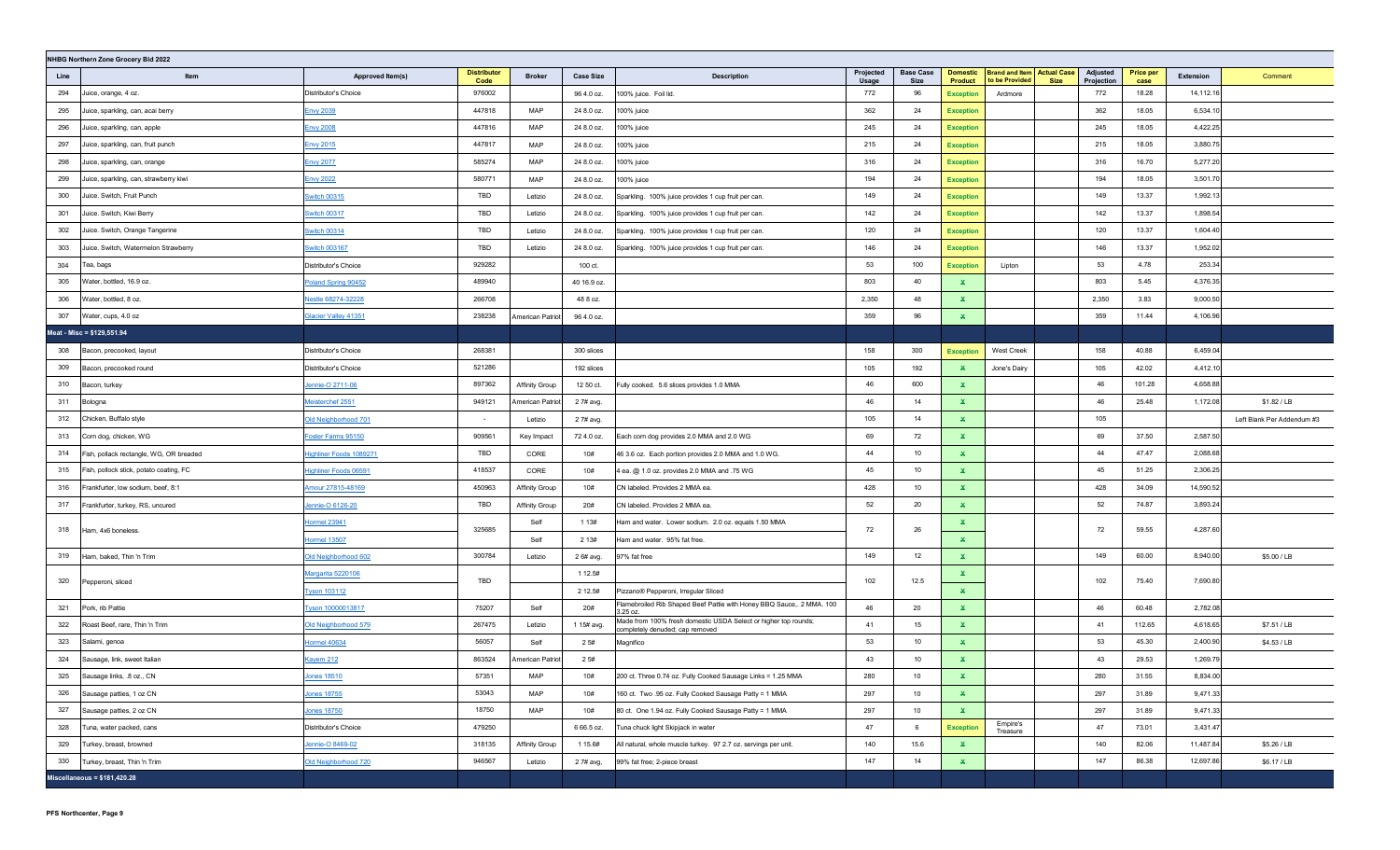|      | NHBG Northern Zone Grocery Bid 2022        |                                     |                            |                       |                       |                                                                                                                                                        |                    |                          |                                   |                                                     |             |                        |                          |            |                                                    |
|------|--------------------------------------------|-------------------------------------|----------------------------|-----------------------|-----------------------|--------------------------------------------------------------------------------------------------------------------------------------------------------|--------------------|--------------------------|-----------------------------------|-----------------------------------------------------|-------------|------------------------|--------------------------|------------|----------------------------------------------------|
| Line | Item                                       | Approved Item(s)                    | <b>Distributor</b><br>Code | <b>Broker</b>         | <b>Case Size</b>      | <b>Description</b>                                                                                                                                     | Projected<br>Usage | <b>Base Case</b><br>Size | <b>Domestic</b><br><b>Product</b> | <b>Brand and Item Actual Case</b><br>to be Provided | <b>Size</b> | Adjusted<br>Projection | <b>Price per</b><br>case | Extension  | Comment                                            |
| 331  | Bacon bits, real                           | <b>Cudahy 12254</b>                 | 442325                     | Affinity Group        | 10#                   | 1/4 inch                                                                                                                                               | 44                 | 10                       | $\mathbf{x}$                      | Armour                                              |             | 44                     | 76.77                    | 3,377.88   | 12254 No Longer Available<br>Dist. Choice Approved |
| 332  | Bread crumbs, seasoned                     | Distributor's Choice                | 334491                     |                       | 4 5#                  |                                                                                                                                                        | 51                 | 20                       | ×.                                | Imperia                                             |             | 51                     | 18.27                    | 931.77     |                                                    |
| 333  | Burger, black bean                         | Morningstar Farms 28989-49938       | 276607                     | <b>Affinity Group</b> | 48 2.9 oz.            | Provides 2.0 MMA                                                                                                                                       | 49                 | 48                       | $\mathbf{x}$                      |                                                     |             | 49                     | 41.18                    | 2,017.82   |                                                    |
|      |                                            | <b>Nestle Professional 11250190</b> | TBD                        | CORE                  | 8 16 oz.              | Trio.                                                                                                                                                  | 49                 | 128                      | <b>Exception</b>                  |                                                     | 96.0        | 65                     | 38.62                    | 2,510.30   |                                                    |
| 334  | Cheese sauce, Alfredo dry mix              | <u>Pioneer 94341</u>                |                            | Key Impact            | 6 16 oz.              |                                                                                                                                                        |                    |                          | $\mathbf{x}$                      | Pioneer                                             |             |                        |                          |            |                                                    |
| 335  |                                            | Nestle Professional 11250763        | TBD                        | CORE                  | 8 32 oz.              | Trio.                                                                                                                                                  | 43                 |                          | <b>Exception</b>                  |                                                     |             | 43                     |                          | 2,115.60   |                                                    |
|      | Cheese sauce, dry mix                      | Pioneer 94335                       |                            | Key Impact            | 8 32 oz.              |                                                                                                                                                        |                    | 256                      | $\mathbf x$                       | Pioneer                                             |             |                        | 49.20                    |            |                                                    |
| 336  | Cheese sauce, nacho, canned                | Distributor's Choice                | 911781                     |                       | 6#10                  |                                                                                                                                                        | 43                 | 6                        | $\mathbf{x}$                      | Trenton                                             |             | 43                     | 51.69                    | 2,222.67   |                                                    |
| 337  | Cranberry sauce                            | Distributor's Choice                | 57039                      |                       | 6#10                  |                                                                                                                                                        | 52                 | 6                        | $\mathbf{x}$                      | Ocean Spray                                         |             | 52                     | 41.38                    | 2,151.76   |                                                    |
| 338  | Croutons, bulk, WG                         | Distributor's Choice                | 424456                     |                       | 10#                   | Whole Grain only.                                                                                                                                      | 72                 | 10                       | ×.                                | Fresh Gourmet                                       |             | 72                     | 26.22                    | 1,887.84   |                                                    |
| 339  | Croutons, PC, WG                           | Distributor's Choice                | 432884                     |                       | 250 .25 oz.           | Whole Grain only.                                                                                                                                      | 149                | 250                      | $\mathbf{x}$                      | Fresh Gourme                                        |             | 149                    | 28.31                    | 4,218.19   |                                                    |
| 340  | Dumpling, Chicken and vegetable, WG        | Schwan's 60585                      | 635178                     |                       | 64 4.76 oz (6<br>ea.) | Chef One. Whole wheat flour dumpling wrapper filled with a traditional filling of<br>chicken, cabbage, and green onion. 6 ea. Provides 2 MMA and 2 WG. | 70                 | 64                       | ×                                 |                                                     |             | 70                     | 75.91                    | 5,313.70   |                                                    |
| 341  | Food release spray                         | <u>Par way Tryson 17021</u>         | 694592                     | Key Impact            | 6 16.5 oz.            | Vegaline, trans fat free                                                                                                                               | 76                 | 99                       | $\mathbf x$                       |                                                     |             | 76                     | 29.58                    | 2,248.08   | Par Way #17021 Disco'd<br>Replacement Bid          |
| 342  | Food release spray, butter                 | Butter Mist 56217                   | 428831                     |                       | 6 17.0 oz.            | Trans fat free                                                                                                                                         | 54                 | 102                      | $\mathbf{x}$                      |                                                     |             | 54                     | 25.38                    | 1,370.52   |                                                    |
|      |                                            | Major 81501                         |                            | American Patriot      | 8 16 oz.              |                                                                                                                                                        |                    |                          | $\mathbf{x}$                      |                                                     |             |                        |                          |            |                                                    |
| 343  | Gravy mix, brown, RS                       | <u>Conestoga 99486</u>              | TBD                        | Key Impact            | 12 7.5 oz.            |                                                                                                                                                        | 50                 | 128                      | $\mathbf{x}$                      | Major                                               |             | 50                     | 29.16                    | 1,458.00   |                                                    |
|      |                                            | <u>Major 81901</u>                  |                            | American Patriot      | 8 16 oz.              |                                                                                                                                                        |                    |                          | ×                                 |                                                     |             |                        |                          |            |                                                    |
| 344  | Gravy mix, poultry, RS                     | Conestoga 99488                     | TBD                        | Key Impact            | 12 6.5 oz.            |                                                                                                                                                        | 102                | 128                      | $\mathbf{x}$                      | Major                                               |             | 102                    | 35.32                    | 3,602.64   |                                                    |
|      |                                            | Major 83241                         |                            | American Patriot      | 8 16 oz.              |                                                                                                                                                        |                    |                          | ×                                 |                                                     |             |                        |                          |            |                                                    |
| 345  | Gravy mix, turkey, RS                      | Conestoga 212644                    | TBD                        | Key Impact            | 8 11.3 oz.            |                                                                                                                                                        | 47                 | 128                      | $\mathbf{x}$                      | Major                                               |             | 47                     | 38.33                    | 1,801.51   |                                                    |
| 346  | Juice, lemon                               | Distributor's Choice                | 274455                     |                       | 148 oz.               |                                                                                                                                                        | 51                 | 48                       | ×.                                | Real Lemon                                          |             | 51                     | 3.41                     | 173.91     |                                                    |
| 347  | Juice, lime                                | Distributor's Choice                | 476696                     |                       | 1 gallon              |                                                                                                                                                        | 54                 | $\overline{1}$           | <b>Exception</b>                  | Badia                                               | 4.0         | 14                     | 27.75                    | 388.50     | 4/1 GA                                             |
| 348  | Marshmallow fluff                          | Durkee Mower                        | 581469                     |                       | 4.5#                  |                                                                                                                                                        | 49                 | 4.5                      | ×.                                |                                                     |             | 49                     | 7.54                     | 369.46     |                                                    |
| 349  | Noodles, chow mein                         | Distributor's Choice                | 49712                      |                       | 6#10                  |                                                                                                                                                        | 40                 | 6                        | $\mathbf{x}$                      | La Choy                                             |             | 40                     | 34.69                    | 1,387.60   |                                                    |
| 350  | Oats, quick                                | Distributor's Choice                | 975860                     |                       | 12 42 oz.             |                                                                                                                                                        | 43                 | 12                       | ×.                                | Malt-o-Meal                                         |             | 43                     | 34.36                    | 1,477.48   |                                                    |
| 351  | Oil, canola                                | Distributor's Choice                | 861372                     |                       | 6 1 gal.              |                                                                                                                                                        | 46                 | 6                        | <b>Exception</b>                  | Catania                                             |             | 46                     | 75.28                    | 3,462.88   |                                                    |
| 352  | Oil, olive                                 | Distributor's Choice                | 648216                     |                       | 6 1 ltr.              |                                                                                                                                                        | 53                 | 6                        | <b>Exception</b>                  | Assoluti                                            | 3.0         | 106                    | 42.95                    | 4,552.70   |                                                    |
| 353  | Oil, vegetable                             | Distributor's Choice                | 263008                     |                       | 6 1 gal.              |                                                                                                                                                        | 48                 | 6                        | <b>Exception</b>                  | Catania                                             |             | 48                     | 73.08                    | 3,507.84   |                                                    |
| 354  | Peanut butter, smooth                      | Distributor's Choice                | 308156                     |                       | 64-5#                 |                                                                                                                                                        | 50                 | 27                       | ×.                                | West Creek                                          | 30.0        | 45                     | 57.40                    | 2,583.00   | 6/5 LB                                             |
| 355  | Pudding, RTS, chocolate, TFF               | Distributor's Choice                | 533540                     |                       | 6#10                  | RTS. Trans fat free                                                                                                                                    | 53                 | 6                        | ×.                                | West Creek                                          |             | 53                     | 38.24                    | 2,026.72   |                                                    |
| 356  | Pudding, RTS, vanilla, TFF                 | Distributor's Choice                | 533541                     |                       | 6#10                  | RTS. Trans fat free                                                                                                                                    | 40                 | 6                        | ×.                                | West Creek                                          |             | 40                     | 35.64                    | 1,425.60   |                                                    |
| 357  | Sandwich, turkey and cheese, WG, IW        | Bakecrafter 6648                    | 610159                     | At Your Service       | 80.4.50 oz.           | Each 4.50 oz. sandwich provides 2.0 MMA and 2.0 WG.                                                                                                    | 63                 | 80                       | $\mathbf{x}$                      |                                                     |             | 63                     | 122.42                   | 7,712.46   |                                                    |
| 358  | Sandwich, turkey ham and cheese, WG, IW    | <u>Bakecrafter 6654</u>             | 624411                     | At Your Service       | 80.5.0 oz.            | Each 5.0 oz. sandwich provides 2.0 MMA and 2.0 WG.                                                                                                     | 91                 | 80                       | ×.                                |                                                     |             | 91                     | 107.98                   | 9,826.18   |                                                    |
| 359  | Sandwich, Grilled cheese, WG, IW           | BakeCrafter 6659                    | 610158                     | At Your Service       | 108.4.15 oz.          | Each 4.15 oz. sandwich provides 2.0 MMA and 2.0 WG.                                                                                                    | 204                | 108                      | ×.                                |                                                     |             | 204                    | 118.37                   | 24, 147.48 |                                                    |
|      |                                            | tegrated 134000                     |                            | CORE                  | 72 4.19 oz.           | Each 4.19 oz. sandwich provides 2.0 MMA and 2.0 WG.                                                                                                    |                    |                          | $\mathbf{x}$                      | Bakecrafter                                         |             |                        |                          |            |                                                    |
| 360  | Sandwich, PBJ strawberry, crustless, IW    | Smucker's 5150006961                | 381503                     | CORE                  | 72 2.6 oz.            | Peanut Butter and strawberry sandwich on wheat bread. 1 MMA and 1 WG.                                                                                  | 81                 | 72                       | $\mathbf{x}$                      |                                                     |             | 81                     | 47.90                    | 3,879.90   |                                                    |
| 361  | Sandwich, PBJ, grape, crustless, IW        | Smucker's 5150006960                | 381518                     | CORE                  | 72 2.6 oz.            | Peanut butter and grape sandwich on wheat bread. 1 MMA and 1 WG.                                                                                       | 302                | 72                       | $\mathbf{x}$                      |                                                     |             | 302                    | 45.88                    | 13,855.76  |                                                    |
| 362  | Sandwich, PBJ, grape, crustless, IW, large | Smucker's 5150021027                | 459388                     | CORE                  | 72 5.3 oz.            | Peanut butter and grape sandwich on wheat bread. 2 MMA and 2 WG.                                                                                       | 81                 | 72                       | $\mathbf{x}$                      |                                                     |             | 81                     | 83.24                    | 6,742.44   |                                                    |
| 363  | Sauce, marinara                            | Red Gold RPKNA99                    | TBD                        | Key Impact            | 6#10                  | Red Pack. 3.0 oz = 1/2 cup serving of Red/Orange Vegetable.                                                                                            | 70                 | $6\phantom{.}6$          | $\mathbf{x}$                      |                                                     |             | 70                     | 42.21                    | 2,954.70   |                                                    |
| 364  | Sauce, pizza                               | <b>Red Gold RPKIL9R</b>             | TBD                        | Key Impact            | 6#10                  | Red Pack. 3.0 oz = 1/2 cup serving of Red/Orange Vegetable.                                                                                            | 99                 | 6                        | $\mathbf{x}$                      |                                                     |             | 99                     | 40.26                    | 3,985.74   |                                                    |
| 365  | Sauce, Siracha hot chili                   | <b>Huy Fong Foods 60010</b>         | 454351                     |                       | 12 28 oz.             |                                                                                                                                                        | 52                 | 12                       | $\mathbf{x}$                      |                                                     |             | 52                     | 47.90                    | 2,490.80   |                                                    |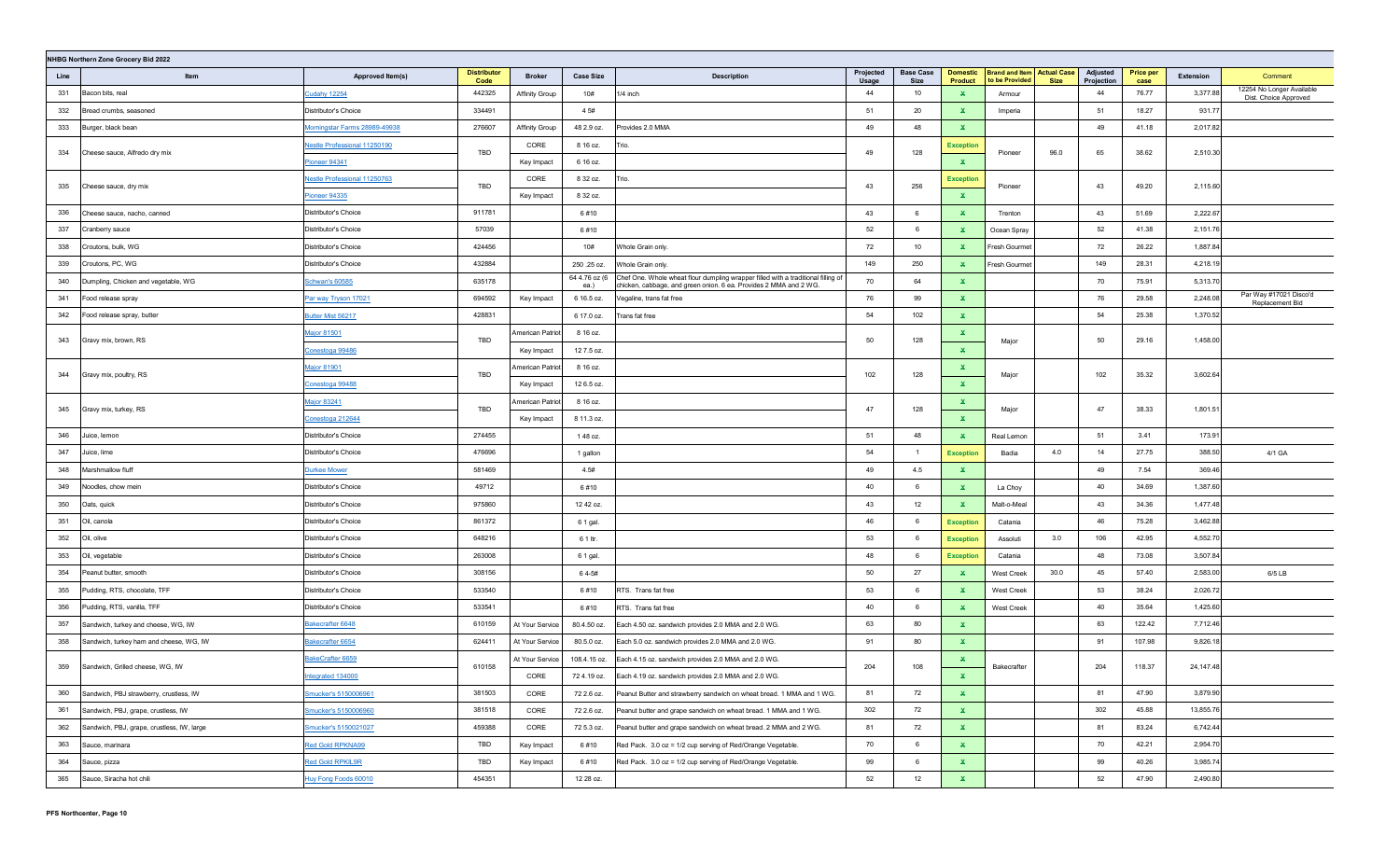|      | NHBG Northern Zone Grocery Bid 2022                |                               |                            |                  |                  |                                                                                                                                                |                    |                          |                                   |                                                                    |                        |                          |           |                                                       |
|------|----------------------------------------------------|-------------------------------|----------------------------|------------------|------------------|------------------------------------------------------------------------------------------------------------------------------------------------|--------------------|--------------------------|-----------------------------------|--------------------------------------------------------------------|------------------------|--------------------------|-----------|-------------------------------------------------------|
| Line | Item                                               | Approved Item(s)              | <b>Distributor</b><br>Code | <b>Broker</b>    | <b>Case Size</b> | <b>Description</b>                                                                                                                             | Projected<br>Usage | <b>Base Case</b><br>Size | <b>Domestic</b><br><b>Product</b> | <b>Brand and Item Actual Case</b><br>to be Provided<br><b>Size</b> | Adjusted<br>Projection | <b>Price per</b><br>case | Extension | Comment                                               |
| 366  | Sauce, soy                                         | Distributor's Choice          | 57615                      |                  | 1 gal.           |                                                                                                                                                | 52                 | $\overline{1}$           | $\mathbf{x}$                      | Kikkoman                                                           | 52                     | 10.74                    | 558.48    |                                                       |
| 367  | Sauce, Worcestershire                              | Distributor's Choice          | 924962                     |                  | 1 gal.           |                                                                                                                                                | 51                 | $\overline{1}$           | ×.                                | French's                                                           | 51                     | 7.67                     | 391.17    |                                                       |
| 368  | Seasoning, taco, RS                                | Foothill V413-05190           | 315525                     | CORE             | 5#               |                                                                                                                                                | 83                 | 5                        | $\mathbf{x}$                      |                                                                    | 83                     | 16.76                    | 1,391.08  |                                                       |
| 369  | Soup base, beef LS                                 | Major 90416                   | TBD                        | American Patriot | 6 1#             | Low sodium, no MSG                                                                                                                             | 52                 | 6                        | $\mathbf{x}$                      | Major                                                              | 52                     | 34.64                    | 1,801.28  | 6/1 LB                                                |
|      |                                                    | Major 90410                   |                            |                  | 2 2.5#           | Low sodium, no MSG                                                                                                                             |                    |                          | $\mathbf{x}$                      |                                                                    |                        |                          |           | (2/2.5 LB No Longer Available)                        |
| 370  | Soup base, chicken, LS                             | Major 90366                   | TBD                        | American Patriot | 6 1#             | Low sodium, no MSG                                                                                                                             | 45                 | 6                        | ×.                                | Major                                                              | 45                     | 27.75                    | 1,248.75  | 6/1 LB                                                |
|      |                                                    | Major 90360                   |                            |                  | 2 2.5#           | Low sodium, no MSG                                                                                                                             |                    |                          | $\mathbf{x}$                      |                                                                    |                        |                          |           | (2/2.5 LB No Longer Available)                        |
| 371  | Soup base, vegetable, LS                           | Major 90546                   | TBD                        | American Patriot | 6 1#             | Low sodium, no MSG                                                                                                                             | 47                 | 6                        | $\mathbf{x}$                      |                                                                    | 47                     | 36.19                    | 1,700.93  |                                                       |
| 372  | Soup, chicken noodle, Healthy Request              | Campbell's 04142              | 80183                      | CORE             | 12 50 oz.        |                                                                                                                                                | 49                 | 12                       | $\mathbf{x}$                      |                                                                    | 49                     | 42.43                    | 2,079.07  |                                                       |
| 373  | Soup, tomato, Healthy Request                      | Campbell's 04145              | 339753                     | CORE             | 12 50 oz.        | cup provides 5/8 cup R/O veg.                                                                                                                  | 111                | 12                       | $\mathbf{x}$                      |                                                                    | 111                    | 39.21                    | 4,352.31  |                                                       |
| 374  | Soybean butter                                     | Nowbutter 70770               | TBD                        | Letizio          | 22#              | .12 oz provides 1.0 MMA                                                                                                                        | 45                 | 22                       | <b>Exception</b>                  |                                                                    | 45                     | 54.55                    | 2,454.75  |                                                       |
| 375  | Splenda, pc                                        | Splenda 19098-20004           | 395209                     |                  | 2000 ct.         |                                                                                                                                                | 47                 | 2000                     | ×.                                |                                                                    | 47                     | 32.64                    | 1,534.08  |                                                       |
| 376  | Spread, creamy chickpea, chocolate, 1.25 oz. cups. | The Amazing Chickpea F9030    | TBD                        | American Patriot | 72 1.25 oz.      | Each 1.25 oz. cup provides 1.0 MMA.                                                                                                            | 97                 | 72                       | ×.                                |                                                                    | 97                     | 33.69                    | 3,267.93  |                                                       |
| 377  | Stevia, pc                                         | <u>Purevia 91031</u>          | 276423                     |                  | 1000 ct.         |                                                                                                                                                | 43                 | 1000                     | <b>Exception</b>                  |                                                                    | 43                     | 20.22                    | 869.46    |                                                       |
| 378  | Stuffing mix, chicken flavor                       | <u> Kraft 80705</u>           | 26797                      | Kraft/Heinz      | 648 oz.          | Stove Top. No substitute                                                                                                                       | 50                 | 288                      | ×.                                |                                                                    | 50                     | 62.70                    | 3,135.00  |                                                       |
| 379  | Sugar, brown                                       | Distributor's Choice          | 994414                     |                  | 12 2#            |                                                                                                                                                | 53                 | 24                       | ×.                                | Domino                                                             | 53                     | 32.08                    | 1,700.24  |                                                       |
| 380  | Sugar, white PC                                    | Distributor's Choice          | 413339                     |                  | 2000 ct.         |                                                                                                                                                | 52                 | 2000                     | <b>Exception</b>                  | 3000.0<br>Delectables                                              | 35                     | 24.10                    | 843.50    |                                                       |
| 381  | Sugar, white granulated bulk                       | Distributor's Choice          | 452739                     |                  | 85#              |                                                                                                                                                | 54                 | 40                       | <b>Exception</b>                  | <b>West Creek</b>                                                  | 54                     | 37.91                    | 2,047.14  |                                                       |
| 382  | Sunflower butter                                   | Sunbutter 19212               | 339768                     |                  | 2 5#             | ? Tbsp. provides 1.0 MMA                                                                                                                       | 50                 | 10                       | X.                                |                                                                    | 50                     | 39.00                    | 1,950.00  |                                                       |
| 383  | Taco shell, 5 inch                                 | Distributor's Choice          | 571326                     |                  | 200 ct.          |                                                                                                                                                | 104                | 200                      | ×.                                | Ortega                                                             | 104                    | 20.10                    | 2,090.40  |                                                       |
| 384  | Taquito, Chicken and cheese, WG                    | <b>Ruiz 40818</b>             | 578140                     | Key Impact       | 140 2.75 oz.     | El Monterey. Provides 1.0 MMA and 1.0 WG                                                                                                       | 114                | 140                      | ×.                                |                                                                    | 114                    | 86.82                    | 9,897.48  |                                                       |
| 385  | Tomato paste                                       | Distributor's Choice          | 231869                     |                  | 6#10             |                                                                                                                                                | 49                 | 6                        | $\mathbf{x}$                      | Roma                                                               | 49                     | 44.66                    | 2,188.34  |                                                       |
| 386  | Vinegar, balsamic                                  | Distributor's Choice          | 288489                     |                  | 5 liters         |                                                                                                                                                | 43                 | 5                        | <b>Exception</b>                  | 10.0<br>Roma                                                       | 22                     | 30.07                    | 661.54    | $2/5$ LT                                              |
| 387  | Vinegar, red wine                                  | Distributor's Choice          | 301741                     |                  | 4 1 gal.         |                                                                                                                                                | 45                 | $\overline{4}$           | ×.                                | West Creek                                                         | 45                     | 12.28                    | 552.60    |                                                       |
| 388  | Vinegar, white                                     | Distributor's Choice          | 941855                     |                  | 4 1 gal.         |                                                                                                                                                | 46                 | $\overline{4}$           | $\mathbf x$                       | Packer                                                             | 46                     | 11.42                    | 525.32    |                                                       |
|      | Pasta, Rice = \$91,463.08                          |                               |                            |                  |                  |                                                                                                                                                |                    |                          |                                   |                                                                    |                        |                          |           |                                                       |
| 389  | Lasagna roll up, cheese, WG                        | <b>Tasty Brands 00801WG</b>   | 590357                     | American Patriot | 110 4.3 oz.      | ea. provides 2.0 MMA and 1.0 WG                                                                                                                | 132                | 110                      | ×.                                |                                                                    | 132                    | 93.56                    | 12,349.92 |                                                       |
| 390  | Macaroni, elbow, white WG                          | Dakota Growers 92109          | 921091                     | Waypoint         | 20#              | Whole Lot Better™                                                                                                                              | 93                 | 20                       | ×.                                |                                                                    | 93                     | 21.45                    | 1,994.85  |                                                       |
| 391  | Macaroni, elbow, white                             | Distributor's Choice          | 539921                     |                  | 20#              |                                                                                                                                                | 91                 | 20                       | $\mathbf x$                       | Zerega                                                             | 91                     | 21.05                    | 1,915.55  |                                                       |
| 392  | Macaroni, whole grain                              | Barilla 1000-013342           | 468695                     | CORE             | 20#              |                                                                                                                                                | 48                 | 20                       | $\mathbf{x}$                      |                                                                    | 48                     | 29.56                    | 1,418.88  |                                                       |
| 393  | Macaroni and cheese bowls                          | <u>JTM 5782</u>               | 634137                     | American Patrio  | 30 6.0 oz.       | Each 6.0 oz. bowl provides 2.0 MMA and 1.0 WG.                                                                                                 | 51                 | 30                       | $\mathbf x$                       |                                                                    | 51                     | 40.17                    | 2,048.67  |                                                       |
| 394  | Noodles, chow mein, WG                             | Yang's 5th Taste 00301-6      | TBD                        | Letizio          | 10#              | cup noodles provides 2.0 WG. 80 servings per case.                                                                                             | 53                 | 10                       | ×.                                |                                                                    | 53                     | 35.96                    | 1,905.88  |                                                       |
| 395  | Pasta Roll, Double Stuffed, WG                     | <u>Tasty Brands 00825WG</u>   | TBD                        | American Patriot | 130 4.30 oz.     | Each serving (one 4 30 oz unit) of Whole Grain Double Stuffed Pasta Rolls<br>provides 2.00 oz equivalent meat alternate and 1 25 oz eq grains. | 89                 | 130                      | $\mathbf{x}$                      |                                                                    | 89                     | 91.45                    | 8,139.05  |                                                       |
| 396  | Penne rigate, white WG                             | <u>Dakota Growers 92010</u>   | 388686                     | Waypoint         | 20#              | Whole Lot Better™                                                                                                                              | 77                 | 20                       | $\mathbf{x}$                      |                                                                    | 77                     | 21.45                    | 1,651.65  |                                                       |
| 397  | Penne rigate, white                                | Distributor's Choice          | 235758                     |                  | 20#              |                                                                                                                                                | 114                | 20                       |                                   | Luigi                                                              | 114                    | 21.03                    | 2,397.42  |                                                       |
| 398  | Penne rigate, whole grain                          | Barilla 1000-013339           | 468690                     | CORE             | 20#              |                                                                                                                                                | 72                 | 20                       | $\mathbf{x}$                      |                                                                    | 72                     | 29.56                    | 2,128.32  |                                                       |
| 399  | Quinoa, white                                      | Schreiber 34415               | 553558                     |                  | 2 5#             | Ambrosia                                                                                                                                       | 48                 | 10                       | <b>Exception</b>                  |                                                                    | 48                     | 28.66                    | 1,375.68  | Ambrosia Discontinued by MFG<br>Bid PFG Brand Per Tim |
| 400  | Ravioli, cheese, mini WG                           | Tasty Brands 00837WG          | TBD                        | American Patriot | 221 2.17 oz.     | Each 2.17 oz serving (5 pieces) of Whole Grain Mini Cheese Ravioli provides<br>1.00 oz equivalent meat alternate and 0.50 oz eq grains.        | 201                | 221                      | $\mathbf{x}$                      |                                                                    | 201                    | 93.47                    | 18,787.47 |                                                       |
| 401  | Ravioli, breaded, mini WG                          | <b>Tasty Brands 41837</b>     | TBD                        | American Patriot | 151 3.17 oz.     | Each 3.17 oz. serving (5 pieces) of Breaded Mini Cheese Ravioli provides 1.00<br>oz equivalent meat alternate and 1.50 oz-eq grains.           | 114                | 151                      | $\mathbf{x}$                      |                                                                    | 114                    | 107.13                   | 12,212.82 |                                                       |
| 402  | Rice, Spanish style                                | Ben's Original 10054800424198 | TBD                        | Waypoint         | 6 36 oz.         | NOT Whole Grain                                                                                                                                | 54                 | 216                      | $\mathbf{x}$                      |                                                                    | 54                     | 43.05                    | 2,324.70  |                                                       |
| 403  | Rice, white, parboiled                             | Distributor's Choice          | 194607                     |                  | 50#              |                                                                                                                                                | 42                 | 50                       | $\mathbf{x}$                      | West Creek                                                         | 42                     | 32.95                    | 1,383.90  |                                                       |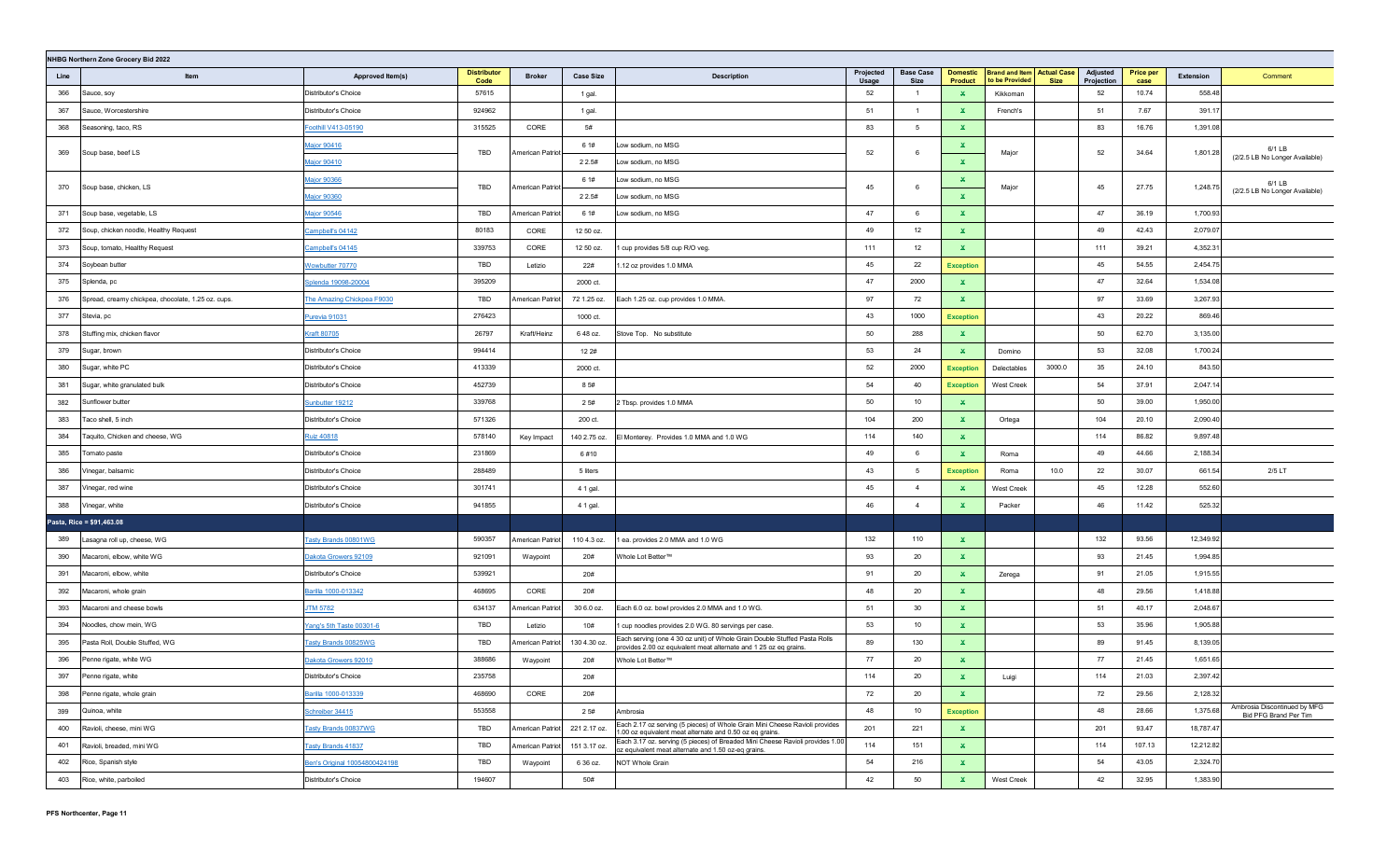|      | NHBG Northern Zone Grocery Bid 2022                             |                               |                            |                       |                  |                                                          |                    |                                 |                                   |                                                     |             |                        |                          |           |                   |
|------|-----------------------------------------------------------------|-------------------------------|----------------------------|-----------------------|------------------|----------------------------------------------------------|--------------------|---------------------------------|-----------------------------------|-----------------------------------------------------|-------------|------------------------|--------------------------|-----------|-------------------|
| Line | Item                                                            | Approved Item(s)              | <b>Distributor</b><br>Code | <b>Broker</b>         | <b>Case Size</b> | <b>Description</b>                                       | Projected<br>Usage | <b>Base Case</b><br><b>Size</b> | <b>Domestic</b><br><b>Product</b> | <b>Brand and Item Actual Case</b><br>to be Provided | <b>Size</b> | Adjusted<br>Projection | <b>Price per</b><br>case | Extension | Comment           |
| 404  | Rice, WG, brown                                                 | Ben's Original 054800423682   | 43257                      | Waypoint              | 1 2 5 #          | 1/2 cup cooked provides 1.0 WG                           | 130                | 25                              | $\mathbf x$                       |                                                     |             | 130                    | 26.95                    | 3,503.50  |                   |
| 405  | Rice, WG, chicken flavor                                        | Ben's Original 10054800424211 | TBD                        | Waypoint              | 6 24.4 oz.       | 1/2 cup cooked provides .75 WG                           | 57                 | 146.4                           | ¥.                                |                                                     |             | 57                     | 35.99                    | 2,051.43  |                   |
| 406  | Rotini, white WG                                                | Dakota Growers 92021          | 388687                     | Waypoint              | 20#              | Whole Lot Better™                                        | 77                 | 20                              | $\mathbf x$                       |                                                     |             | 77                     | 21.45                    | 1,651.65  |                   |
| 407  | Rotini, white                                                   | Distributor's Choice          | 233339                     |                       | 20#              |                                                          | 44                 | 20                              | $\mathbf{x}$                      | Assoluti                                            |             | 44                     | 24.51                    | 1,078.44  |                   |
| 408  | Rotini, whole grain                                             | Barilla 1000-013341           | 468694                     | CORE                  | 20#              |                                                          | 51                 | 20                              | ×.                                |                                                     |             | 51                     | 29.56                    | 1,507.56  |                   |
| 409  | Spaghetti, white WG                                             | Dakota Growers 91322          | 388684                     | Waypoint              | 20#              | Whole Lot Better™                                        | 41                 | 20                              | $\mathbf{x}$                      |                                                     |             | 41                     | 21.45                    | 879.45    |                   |
| 410  | Spaghetti, white                                                | Distributor's Choice          | 233386                     |                       | 20#              |                                                          | 39                 | 20                              | $\mathbf{x}$                      | Assoluti                                            |             | 39                     | 24.22                    | 944.58    |                   |
| 411  | Spaghetti, whole grain                                          | Barilla 1000-013340           | 468693                     | CORE                  | 20#              |                                                          | 47                 | 20                              | $\mathbf x$                       |                                                     |             | 47                     | 29.57                    | 1,389.79  |                   |
| 412  | Tortellini, WG, 4 cheese                                        | <b>Fasty Brands 00830WG</b>   | 608959                     | American Patrio       | 30#              | 14 pieces provides 1.0 MMA and 1.0 WG. 211 svgs per case | 68                 | 30                              | x                                 |                                                     |             | 68                     | 94.44                    | 6,421.92  |                   |
|      | Pizza = \$263,398.89                                            |                               |                            |                       |                  |                                                          |                    |                                 |                                   |                                                     |             |                        |                          |           |                   |
| 413  | Breadstick, cheese filled, MaxStix, WG                          | Con Agra 77387-12685          | 872368                     | Waypoint              | 192 1.93 oz.     | One stick provides 1.0 MMA and .75 WG.                   | 229                | 192                             | ×.                                |                                                     |             | 229                    | 57.38                    | 13,140.02 |                   |
| 414  | Breadstick, mozzarella filled, twisted, topped                  | <b>Tasty Brands 62001</b>     | 475239                     | American Patriot      | 144 2.0 oz.      | Provides 1.0 MMA and 1.0 WG                              | 86                 | 144                             | $\mathbf{x}$                      |                                                     |             | 86                     | 69.52                    | 5,978.72  |                   |
| 415  | Cheese bites, WG                                                | SA Piazza 11003               | 522319                     | American Patriot      | 240 1.0 oz.      | Wild Mike's. Provides .50 MMA and .50 WG.                | 325                | 240                             | $\mathbf{x}$                      |                                                     |             | 325                    | 71.18                    | 23,133.50 |                   |
| 416  | Cheese bites, jalapeno, WG                                      | SA Piazza 11008               | 749875                     | American Patriot      | 240 1.0 oz.      | Wild Mike's. Provides .50 MMA and .50 WG.                | 297                | 240                             | $\mathbf{x}$                      |                                                     |             | 297                    | 72.50                    | 21,532.50 |                   |
| 417  | Dough, pizza, 16 oven rising, WG                                | Rich's 17015                  | 557543                     | <b>Affinity Group</b> | 20 ct.           | 1/8 shell provides 2.0 WG.                               | 139                | 20                              | $\mathbf{x}$                      |                                                     |             | 139                    | 51.74                    | 7,191.86  |                   |
| 418  | Dough, pizza, 7 inch, white, presheeted                         | Rich's 16387                  | 51881                      | <b>Affinity Group</b> | 96 ct.           | NOT Whole Grain                                          | 48                 | 96                              | $\mathbf{x}$                      |                                                     |             | 48                     | 52.16                    | 2,503.68  |                   |
| 419  | Pizza Boli, WG, IW                                              | <b>Tasty Brands 53206</b>     | 635201                     | American Patrio       | 96 5.0 oz.       | Each 5.0 oz. serving provides 2.0 MMA and 2.0 WG.        | 199                | 96                              | $\mathbf{x}$                      |                                                     |             | 199                    | 97.39                    | 19,380.61 |                   |
| 420  | Pizza, 4 cheese, Big Daddy Primo, rising crust, WG              | <u>Schwan's 78637</u>         | 406775                     |                       | 9 16"            | Provides 2.0 MMA, 2.0 WG and 1/8 cup RO per slice        | 52                 | 9                               | $\mathbf{x}$                      |                                                     |             | 52                     | 86.14                    | 4,479.28  |                   |
| 421  | Pizza, Cheese Crunchers, WG                                     | Rich's 65225                  | 254399                     | <b>Affinity Group</b> | 73 5.48 oz.      | 4 ea. (5.48 oz.) provides 2.25 MMA and 2.0 WG            | 122                | 73                              | $\mathbf{x}$                      |                                                     |             | 122                    | 76.03                    | 9,275.66  |                   |
| 422  | Pizza, cheese, Big Daddy Bold, rolled edge, WG                  | Schwan's 78985                | 344207                     |                       | 9 16"            | Provides 2.0 MMA, 3.0 WG and 1/8 cup RO per slice        | 336                | 9                               | $\mathbf{x}$                      |                                                     |             | 336                    | 83.53                    | 28,066.08 |                   |
| 423  | Pizza, cheese, Deep Dish, 5" round WG bulk                      | SA Piazza 80550               | 524041                     | American Patriot      | 80 5.49 oz.      | Provides 2.0 MMA, 2.0 WG and 1/8 cup RO per slice.       | 78                 | 80                              | $\mathbf{x}$                      |                                                     |             | 78                     | 84.07                    | 6,557.46  |                   |
| 424  | Pizza, cheese, The Max Stuffed Crust, WG                        | Con Agra 77387-12671          | 868673                     | Waypoint              | 72 4.84 oz.      | Provides 2.0 MMA, 2.0 WG and 1/8 cup RO per slice.       | 351                | 72                              | $\mathbf{x}$                      |                                                     |             | 351                    | 50.81                    | 17,834.31 |                   |
| 425  | Pizza, cheese, Tony's 5" Round, Deep Dish, 100% Mozz., WG       | <b>Schwan's 78368</b>         | 333678                     |                       | 60 4.98 oz.      | Provides 2.0 MMA, 2.0 WG and 1/8 cup RO per slice.       | 769                | 60                              | $\mathbf{x}$                      |                                                     |             | 769                    | 68.57                    | 52,730.33 |                   |
| 426  | Pizza, cheese\cheese sub, French Bread, 6", WG                  | Schwan's 78356                | 349291                     |                       | 60 4.94 oz.      | Provides 2.0 MMA, 2.0 WG and 1/8 cup RO per slice.       | 502                | 60                              | $\mathbf{x}$                      |                                                     |             | 502                    | 59.06                    | 29,648.12 |                   |
| 427  | Pizza, MultiCheese garlic, cheese\cheese sub FB, 6", WG         | Schwan's 78359                | 368525                     |                       | 60 4.29 oz.      | Provides 2.0 MMA and 2.0 WG per slice                    | 86                 | 60                              | $\mathbf{x}$                      |                                                     |             | 86                     | 62.31                    | 5,358.66  |                   |
| 428  | Pizza, Tony's, cheese\cheese sub 50/50 blend, 4x6, WG           | Schwan's 78673                | 869643                     |                       | 96 4.60 oz.      | Provides 2.0 MMA, 2.0 WG and 1/8 cup RO per slice        | 52                 | 96                              | $\mathbf{x}$                      |                                                     |             | 52                     | 60.65                    | 3,153.80  |                   |
| 429  | Pizza, Wild Mike's, cheesy bottom, 10 cut, precut, 4 cheese, WG | <b>SA Piazza 20211</b>        | TBD                        | American Patriot      | 90 5.49 oz.      | Provides 2.0 MMA, 2.0 WG and 1/8 cup RO per slice.       | 52                 | 90                              | $\mathbf x$                       |                                                     |             | 52                     | 85.37                    | 4,439.24  |                   |
| 430  | Pizza, Wild Mike's, cheesy bottom, 8 cut, precut, 4 cheese, WG  | <b>SA Piazza 20311</b>        | 522727                     | American Patriot      | 72 5.49 oz.      | Provides 2.0 MMA, 2.0 WG and 1/8 cup RO per slice.       | 122                | 72                              | $\mathbf x$                       |                                                     |             | 122                    | 73.73                    | 8,995.06  |                   |
|      | Potato = \$200,342.08                                           |                               |                            |                       |                  |                                                          |                    |                                 |                                   |                                                     |             |                        |                          |           |                   |
| 431  | French fries, 3/8", KK, bakeable                                | AcCain MCF03761               | 64965                      | Key Impact            | 6 5#             | One 2.06 oz. serving provides .5 cup starchy vegetable.  | 1,302              | 30                              | ×.                                | McCain SNO63                                        |             | 1,302                  | 39.79                    | 51,806.58 | Alt Item Approved |
| 432  | French fries, deep groove, bakeable                             | AcCain 1000007470             | 602150                     | Key Impact            | 65#              | One 2.10 oz. serving provides .5 cup starchy vegetable.  | 108                | 30                              | $\mathbf{x}$                      |                                                     |             | 108                    | 48.90                    | 5,281.20  |                   |
| 433  | French fries, RS, straight cut, bakeableble                     | McCain MCF03762               | TBD                        | Key Impact            | 6 5#             | One 2.37 oz. serving provides .5 cup starchy vegetable.  | 138                | 30                              | $\mathbf{x}$                      |                                                     |             | 138                    | 43.94                    | 6,063.72  |                   |
| 434  | rench fries, seasoned spiral, RS, bakeable                      | McCain 1000004108             | TBD                        | Key Impact            | 24#              | One 2.06 oz. serving provides .5 cup starchy vegetable.  | 389                | 24                              | $\mathbf x$                       |                                                     |             | 389                    | 39.30                    | 15,287.70 |                   |
| 435  | French fries, seasoned, bakeable                                | McCain MCX04717               | 237598                     | Key Impact            | 6 5#             | One 2.40 oz. serving provides .5 cup starchy vegetable.  | 351                | 30                              | $\mathbf x$                       |                                                     |             | 351                    | 48.06                    | 16,869.06 |                   |
| 436  | French fries, Sidewinder                                        | implot 10071179032168         | 451295                     |                       | 64#              | One 3.17 oz. serving provides .5 cup starchy vegetable.  | 61                 | 24                              | x                                 |                                                     |             | 61                     | 30.65                    | 1,869.65  |                   |
| 437  | French fries, Sidewinder, Smokey BBQ                            | Simplot 10071179032182        | TBD                        |                       | 64#              | One 3.32 oz. serving provides .5 cup starchy vegetable.  | 46                 | 24                              | $\mathbf{x}$                      |                                                     |             | 46                     | 38.89                    | 1,788.94  |                   |
| 438  | French fries, sweet potato, 5/16, straight cut                  | McCain 1000004309             | TBD                        | Key Impact            | 6 2.5#           | One 3.09 oz. serving provides .5 cup starchy vegetable.  | 263                | 15                              | $\mathbf{x}$                      |                                                     |             | 263                    | 34.89                    | 9,176.07  |                   |
| 439  | French fries, sweet potato, Cross Trax                          | McCain MCF05074               | 312034                     | Key Impact            | 6 2.5#           | One 3.02 oz. serving provides .5 cup RO vegetable.       | 131                | 15                              | $\mathbf{x}$                      |                                                     |             | 131                    | 35.63                    | 4,667.53  |                   |
| 440  | French fries, sweet potato, thin ridge, 10 cut                  | McCain MCF04712               | 241419                     | Key Impact            | 6 2.5#           | One 3.78 oz. serving provides .5 cup RO vegetable.       | 54                 | 15                              | $\mathbf{x}$                      |                                                     |             | 54                     | 34.38                    | 1,856.52  |                   |
| 441  | Potato SMILES, RS                                               | McCain OIF03456               | 384399                     | Key Impact            | 64#              | One 2.41 oz. serving provides .5 cup RO vegetable.       | 303                | 24                              | $\mathbf{x}$                      |                                                     |             | 303                    | 41.69                    | 12,632.07 |                   |
| 442  | Potato, chopped, seasoned skin on                               | McCain MCF03927               | 874822                     | Key Impact            | 6 5#             | One 3.05 oz. serving provides .5 cup starchy egetable.   | 107                | 30                              | $\mathbf{x}$                      |                                                     |             | 107                    | 45.59                    | 4,878.13  |                   |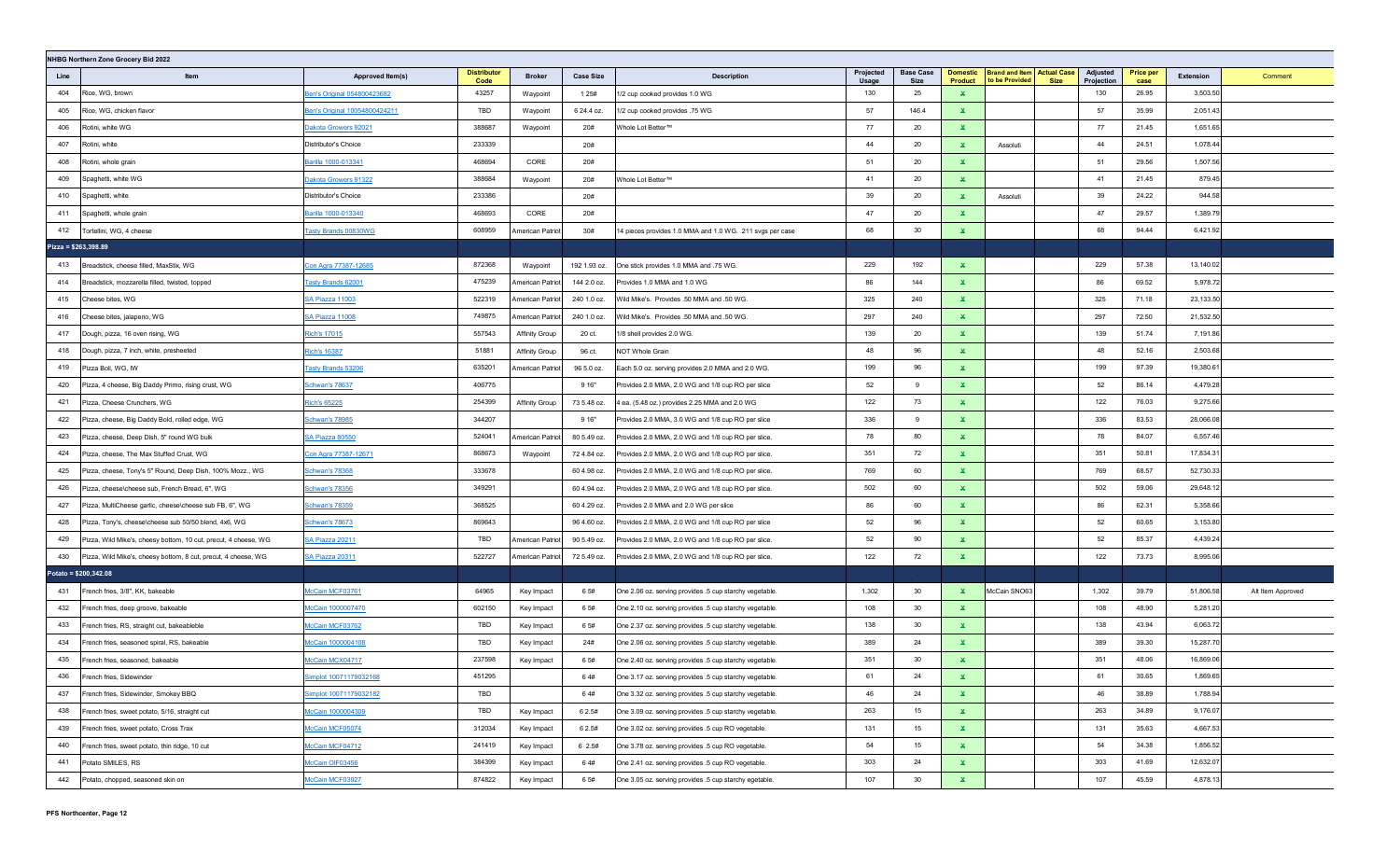| NHBG Northern Zone Grocery Bid 2022 |                                                   |                        |                            |                |                  |                                                              |                    |                          |                            |                                                                    |                        |                          |           |                            |
|-------------------------------------|---------------------------------------------------|------------------------|----------------------------|----------------|------------------|--------------------------------------------------------------|--------------------|--------------------------|----------------------------|--------------------------------------------------------------------|------------------------|--------------------------|-----------|----------------------------|
| Line                                | Item                                              | Approved Item(s)       | <b>Distributor</b><br>Code | <b>Broker</b>  | <b>Case Size</b> | <b>Description</b>                                           | Projected<br>Usage | <b>Base Case</b><br>Size | <b>Domestic</b><br>Product | <b>Brand and Item Actual Case</b><br>to be Provided<br><b>Size</b> | Adjusted<br>Projection | <b>Price per</b><br>case | Extension | Comment                    |
| 443                                 | Potato, instant                                   | dahoan 29700 00313     | 32810                      | Key Impact     | 12 26 oz.        | One .681 oz. serving provides .5 cup starchy egetable.       | 253                | 312                      | $\mathbf{x}$               |                                                                    | 253                    | 48.47                    | 12,262.9  |                            |
| 444                                 | Potatoes, hash brown patty                        | Simplot 10071179280224 | TBD                        |                | 240 2 oz.        | One 4.50 oz. serving provides 1/2 cup starchy vegetable.     | 181                | 240                      | $\mathbf x$                |                                                                    | 181                    | 34.66                    | 6,273.46  |                            |
| 445                                 | Potatoes, hash brown rounds                       | McCain 1000006188      | 571808                     | Key Impact     | 6 5#             | One 2.54 oz. serving provides 1/2 cup starchy vegetable.     | 165                | 30                       | $\mathbf x$                |                                                                    | 165                    | 51.81                    | 8,548.65  |                            |
| 446                                 | Potatoes, Spudsters, mashed potato bites          | Simplot 10071179299028 | 64937                      |                | 4 5#             | One 3.78 oz. serving provides .5 cup starchy vegetable.      | 53                 | 20                       | $\mathbf{x}$               |                                                                    | 53                     | 28.85                    | 1,529.05  |                            |
| 447                                 | Potatoes, sweet puffs, bakeable                   | Simplot 10071179024361 | 329065                     |                | 6 2.5#           | One 2.52 oz. serving provides .5 cup RO vegetable.           | 94                 | 15 <sub>1</sub>          | $\mathbf{x}$               |                                                                    | 94                     | 28.39                    | 2,668.66  |                            |
| 448                                 | Potatoes, tater tots, bakeable                    | McCain OIF00215A       | 284787                     | Key Impact     | 6 5#             | One 2.52 oz. serving provides .5 cup starchy vegetable.      | 432                | 30                       | $\mathbf{x}$               |                                                                    | 432                    | 44.55                    | 19,245.60 |                            |
| 449                                 | Potatoes, wedge, bakeable, 8 cut                  | McCain OIF00024A       | 536698                     | Key Impact     | 6 5#             | One 2.69 oz. serving provides .5 cup starchy vegetable.      | 141                | 30                       | $\mathbf x$                |                                                                    | 141                    | 41.66                    | 5,874.06  |                            |
| 450                                 | Potatoes, wedge, seasoned, bakeable 8 cut         | McCain 1000000496      | 427959                     | Key Impact     | 65#              | One 2.89 oz. serving provides .5 cup starchy vegetable.      | 231                | 30 <sup>°</sup>          | $\mathbf x$                |                                                                    | 231                    | 50.92                    | 11,762.52 |                            |
|                                     | Snacks, Frito Lay = \$109,530.20                  |                        |                            |                |                  |                                                              |                    |                          |                            |                                                                    |                        |                          |           |                            |
| 451                                 | Cheetos, Baked Hot and Spicy                      | Frito Lay 62984        |                            | Pepsico        | 104 .875 oz.     | BakedCheetos® WGR - Flamin' Hot. 1.25 WG.                    | 50                 | 104                      | $\mathbf{x}$               |                                                                    | 50                     |                          |           | Left Blank Per Addendum #3 |
|                                     |                                                   | Frito Lay 43578        |                            |                | 104 1.0 oz.      | Cheetos® Fantastix® Flamin' Hot Snacks. 1.25 WG              |                    |                          | $\mathbf x$                |                                                                    |                        |                          |           |                            |
| 452                                 | Cheetos, Fantastix, Chili Cheese                  | Frito Lay 36098        | 888962                     | Pepsico        | 104 1.0 oz.      | Provides 1.25 WG                                             | 43                 | 104                      | $\mathbf{x}$               |                                                                    | 43                     | 34.02                    | 1,462.86  |                            |
| 453                                 | Cheetos, Baked, Flamin' Hot                       | Frito Lay 62984        | 521986                     | Pepsico        | 104 .875 oz.     | Provides 1.25 WG.                                            | 93                 | 104                      | $\mathbf x$                |                                                                    | 93                     | 34.02                    | 3,163.86  |                            |
| 454                                 | Cheetos, Baked, Crunchy Cheese                    | Frito Lay 62933        | 518261                     | Pepsico        | 104 .875 oz.     | Provides 1.25 WG.                                            | 162                | 104                      | $\mathbf x$                |                                                                    | 162                    | 34.02                    | 5,511.24  |                            |
| 455                                 | Chips, RF, kettle cooked, smoky BBQ, LSS          | Frito Lay 09598        | 335917                     | Pepsico        | 64 1.375 oz.     |                                                              | 104                | 64                       | $\mathbf{x}$               |                                                                    | 104                    | 31.23                    | 3,247.92  |                            |
| 456                                 | Chips, RF, kettle cooked, jalapeno cheddar, LSS   | <u>Frito Lay 25111</u> | 411284                     | Pepsico        | 64 1.375 oz.     |                                                              | 53                 | 64                       | $\mathbf x$                |                                                                    | 53                     | 31.23                    | 1,655.19  |                            |
| 457                                 | Chips, RF, kettle cooked, original, LSS           | Frito Lay 25115        | 411274                     | Pepsico        | 64 1.375 oz.     |                                                              | 150                | 64                       | ×.                         |                                                                    | 150                    | 31.23                    | 4,684.50  |                            |
| 458                                 | Chips, RF, kettle cooked, sea salt & vinegar, LSS | Frito Lay 25113        | 411275                     | Pepsico        | 64 1.375 oz.     |                                                              | 43                 | 64                       | $\mathbf x$                |                                                                    | 43                     | 31.23                    | 1,342.89  |                            |
| 459                                 | Chips, SS, Baked Lays, BBQ                        | Frito Lay 32078        | 931850                     | Pepsico        | 60 0.875 oz.     |                                                              | 234                | 60                       | $\mathbf x$                |                                                                    | 234                    | 19.63                    | 4,593.42  |                            |
| 460                                 | Chips, SS, Baked Lays, original                   | Frito Lay 33625        | 912552                     | Pepsico        | 60 0.875 oz.     |                                                              | 645                | 60                       | $\mathbf{x}$               |                                                                    | 645                    | 19.63                    | 12,661.35 |                            |
| 461                                 | Chips, SS, Baked Lays, SCO                        | Frito Lay 33627        | 898146                     | Pepsico        | 60 0.875 oz.     |                                                              | 143                | 60                       | ×.                         |                                                                    | 143                    | 19.63                    | 2,807.09  |                            |
| 462                                 | Chips, SS, baked, Ruffles, cheddar & sour cream   | Frito Lay 56882        | 448540                     | Pepsico        | 60.80 oz.        |                                                              | 106                | 60                       | $\mathbf x$                |                                                                    | 106                    | 19.63                    | 2,080.78  |                            |
| 463                                 | Chips, Sunchips, garden salsa, WG                 | Frito Lay 36445        | 892295                     | Pepsico        | 104 1.0 oz.      | Provides 1.25 WG.                                            | 98                 | 104                      | $\mathbf x$                |                                                                    | 98                     | 34.02                    | 3,333.96  |                            |
| 464                                 | Chips, Sunchips, harvest cheddar, WG              | Frito Lay 11152        | 985665                     | Pepsico        | 104 1.0 oz.      | Provides 1.25 WG.                                            | 217                | 104                      | $\mathbf x$                |                                                                    | 217                    | 34.02                    | 7,382.34  |                            |
| 465                                 | Chips, tortilla, round, whole grain, bulk         | Frito Lay 62339        | 519491                     | Pepsico        | 8 16 oz.         | Whole grain rich Crispy Rounds. 1.0 oz. (13 chips) = 1.25 WG | 417                | 128                      | $\mathbf x$                |                                                                    | 417                    | 15.61                    | 6,509.37  |                            |
| 466                                 | Cookies Grandmas, chocolate chip mini, WG         | Frito Lay 66154        | 552024                     | Pepsico        | 80 1.22 oz       | Provides 1.0 WG                                              | 127                | 80                       | $\mathbf{x}$               |                                                                    | 127                    | 25.43                    | 3,229.61  |                            |
| 467                                 | Cookies, Grandmas, blueberry vanilla bites, WG    | Frito Lay 22642        | 619149                     | Pepsico        | 80 1.0 oz.       | Provides 1.0 WG                                              | 51                 | 80                       | $\mathbf x$                |                                                                    | 51                     | 25.43                    | 1,296.93  |                            |
| 468                                 | Doritos, Cool Ranch, RF                           | <u>Frito Lay 36096</u> | 890635                     | Pepsico        | 72 1.0 oz.       | Provides 1.5 WG                                              | 382                | 72                       | $\mathbf x$                |                                                                    | 382                    | 23.55                    | 8,996.10  |                            |
| 469                                 | Doritos, Flamas, RF                               | Frito Lay 62829        | 522304                     | Pepsico        | 72 1.0 oz.       | Provides 1.5 WG                                              | 59                 | 72                       | $\mathbf x$                |                                                                    | 59                     | 23.55                    | 1,389.45  |                            |
| 470                                 | Doritos, Nacho, RF                                | Frito Lay 31748        | 965539                     | Pepsico        | 72 1.0 oz.       | Provides 1.5 WG                                              | 267                | 72                       | $\mathbf x$                |                                                                    | 267                    | 23.55                    | 6,287.85  |                            |
| 471                                 | Doritos, Sweet & Spicy Chili, RF                  | Frito Lay 49093        | 251546                     | Pepsico        | 72 1.0 oz.       | Provides 1.5 WG                                              | 171                | 72                       | $\mathbf{x}$               |                                                                    | 171                    | 23.55                    | 4,027.05  |                            |
| 472                                 | Doritos, Wild White, RF                           | Frito Lay 67609        | 552026                     | Pepsico        | 72 1.0 oz.       | Provides 1.5 WG                                              | 48                 | 72                       | $\mathbf x$                |                                                                    | 48                     | 23.91                    | 1,147.68  |                            |
| 473                                 | Funyuns, baked not fried                          | Frito Lay 66689        | 552023                     | Pepsico        | 104 .75 oz.      | Provides 1.0 WG                                              | 70                 | 104                      | $\mathbf x$                |                                                                    | 70                     | 34.02                    | 2,381.40  |                            |
| 474                                 | Munchies, Flamin' Hot sweet snack mix             | Frito Lay 30921        | N/A                        | Pepsico        | 104 .874 oz      | Provides .75 WG                                              | 43                 | 104                      | $\mathbf{x}$               |                                                                    | 43                     |                          |           | Discontinued by MFG        |
| 475                                 | Popcorn, Smartfood White Cheddar RF               | Frito Lay 30900        | 611460                     | Pepsico        | 72 0.5 oz.       | Provides .25 WG                                              | 135                | 72                       | ×.                         |                                                                    | 135                    | 23.55                    | 3,179.25  |                            |
| 476                                 | Pretzels, Heartzels, WG                           | Frito Lay 15940        | 353994                     | Pepsico        | 104 0.7 oz.      | Provides 1.0 WG                                              | 102                | 104                      | $\mathbf x$                |                                                                    | 102                    | 34.02                    | 3,470.04  |                            |
| 477                                 | Pretzels, Tiny Twist, NOT WG, Peanut free         | Frito Lay 19132        | 144369                     | Pepsico        | 120 0.5 oz.      | NOT WG                                                       | 87                 | 120                      | $\mathbf{x}$               |                                                                    | 87                     | 20.30                    | 1,766.10  |                            |
| 478                                 | Snack mix, Munch Mix, WG                          | Frito Lay 36308        | 892553                     | Pepsico        | 104 .875 oz.     | Provides 1.0 WG                                              | 131                | 104                      | $\mathbf x$                |                                                                    | 131                    | 34.02                    | 4,456.62  |                            |
| 479                                 | Tortilla chips, Tostitos scoops, individual, WG   | Frito Lay 42537        | 858983                     | Pepsico        | 72 0.875 oz.     | Provides 1.25 WG.                                            | 317                | 72                       | $\mathbf x$                |                                                                    | 317                    | 23.55                    | 7,465.35  |                            |
|                                     | Snacks, Misc = \$222,443.53                       |                        |                            |                |                  |                                                              |                    |                          |                            |                                                                    |                        |                          |           |                            |
|                                     | 480 Beef Jerky, original                          | Jack Links 10000007721 | 460269                     | Affinity Group | 48.85 oz.        |                                                              | 44                 | 48                       | $\mathbf{x}$               |                                                                    | 44                     | 60.43                    | 2,658.92  |                            |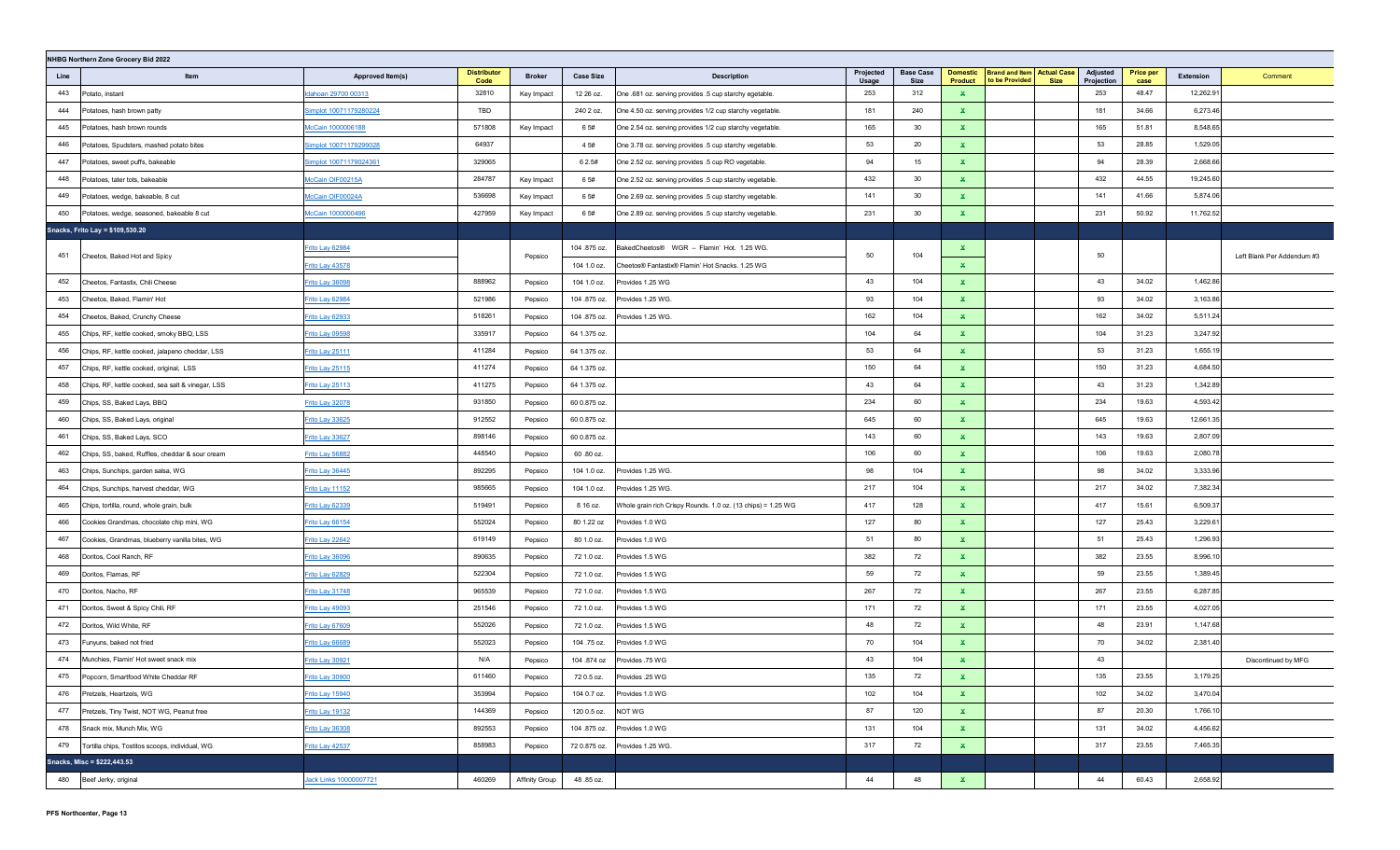| NHBG Northern Zone Grocery Bid 2022 |                                               |                                    |                            |                       |                  |                                    |                    |                          |                                   |                                                     |             |                        |                          |           |                     |
|-------------------------------------|-----------------------------------------------|------------------------------------|----------------------------|-----------------------|------------------|------------------------------------|--------------------|--------------------------|-----------------------------------|-----------------------------------------------------|-------------|------------------------|--------------------------|-----------|---------------------|
| Line                                | Item                                          | Approved Item(s)                   | <b>Distributor</b><br>Code | <b>Broker</b>         | <b>Case Size</b> | <b>Description</b>                 | Projected<br>Usage | <b>Base Case</b><br>Size | <b>Domestic</b><br><b>Product</b> | <b>Brand and Item Actual Case</b><br>to be Provided | <b>Size</b> | Adjusted<br>Projection | <b>Price per</b><br>case | Extension | Comment             |
| 481                                 | Beef Jerky, teriyaki                          | lack Links 10000007717             | 447913                     | Affinity Group        | 48.85 oz.        |                                    | 69                 | 48                       | $\mathbf x$                       |                                                     |             | 69                     | 60.43                    | 4,169.67  |                     |
| 482                                 | Cereal Bar, Cinnamon Toast Crunch             | GM 455760000                       | 370859                     | GM                    | 96 1.42 oz.      | Provides 1 WG                      | 177                | 96                       | $\mathbf{x}$                      |                                                     |             | 177                    | 31.64                    | 5,600.28  |                     |
| 483                                 | Cereal Bars, Golden Graham                    | 3M 31913000                        | 370886                     | GM                    | 96 1.42 oz.      | Provides 1 WG                      | 116                | 96                       | $\mathbf x$                       |                                                     |             | 116                    | 31.64                    | 3,670.24  |                     |
| 484                                 | Cereal Bars, Trix                             | GM 31915000                        | 370910                     | GM                    | 96 1.42 oz.      | Provides 1 WG                      | 174                | 96                       | $\mathbf x$                       |                                                     |             | 174                    | 31.64                    | 5,505.36  |                     |
| 485                                 | Cheez It, Baked, WG, Original                 | Sunshine 24100-79263               | 369584                     | Affinity Group        | 175.75 oz.       | Provides 1.0 WG                    | 267                | 175                      | $\mathbf{x}$                      |                                                     |             | 267                    | 35.73                    | 9,539.91  |                     |
| 486                                 | Cheez-its, Cheddar, WG bulk                   | Kellogg's 24100 10971              | N/A                        | Affinity Group        | 4 3# bags        | 29 crackers = $1.5$ WG.            | 49                 | 12                       | $\mathbf x$                       |                                                     |             | 49                     |                          |           | Discontinued by MFG |
| 487                                 | Chex, Simply Chex, cheddar, WG                | GM 31932000                        | 370911                     | GM                    | 60 0.92 oz.      | Provides 1.0 WG                    | 46                 | 60                       | $\mathbf x$                       |                                                     |             | 46                     | 22.71                    | 1,044.66  |                     |
| 488                                 | Chex, Simply Chex, chocolate & caramel, WG    | GM 31933000                        | TBD                        | GM                    | 60 1.03 oz.      | Provides 1.0 WG                    | 49                 | 60                       | $\mathbf x$                       |                                                     |             | 49                     | 24.90                    | 1,220.10  |                     |
| 489                                 | Cookies, Fortune                              | Distributor's Choice               | 921744                     |                       | 300 ct.          |                                    | 85                 | 300                      | $\mathbf{x}$                      | Packer                                              | 350.0       | 73                     | 18.83                    | 1,374.59  |                     |
| 490                                 | Crackers, animal, WG, IW                      | Ceebler 98375                      | 54090                      | Affinity Group        | 150 1.0 oz.      | <b>TFF</b>                         | 162                | 150                      | $\mathbf{x}$                      |                                                     |             | 162                    | 33.16                    | 5,371.92  |                     |
| 491                                 | Crackers, cinnamon, Bug Bites                 | Cellogg's 55644                    | 298113                     | <b>Affinity Group</b> | 210 1.0 oz.      | Provides 1.0 WG.                   | 142                | 210                      | $\mathbf{x}$                      |                                                     |             | 142                    | 46.79                    | 6,644.18  |                     |
| 492                                 | Crackers, graham PC, WG, 2 pk.                | Kellogg's 3010030074               | 29744                      | <b>Affinity Group</b> | 200 .50 oz.      | <b>Keebler Original Grahams</b>    | 213                | 200                      | ×.                                | Kellogg's                                           |             | 213                    | 17.98                    | 3,829.74  |                     |
|                                     |                                               | Cellogg's 3010038406               |                            |                       |                  | Keebler Honey Grahams              |                    |                          | $\mathbf{x}$                      | 3010030074                                          |             |                        |                          |           |                     |
| 493                                 | Crackers, Ritz, WG, bulk                      | Mondelez 00142                     | 318268                     |                       | 20 3.8 ounce     |                                    | 68                 | 20                       | $\mathbf{x}$                      |                                                     |             | 68                     | 18.62                    | 1,266.16  |                     |
| 494                                 | Craisins, cherry                              | Ocean Spray 23444                  | 409247                     | CORE                  | 200 1.16 oz.     | 1 pouch provides 1/2 cup fruit.    | 43                 | 200                      | $\mathbf{x}$                      |                                                     |             | 43                     | 51.25                    | 2,203.75  |                     |
| 495                                 | Craisins, strawberry                          | Ocean Spray 23445                  | 395505                     | CORE                  | 200 1.16 oz.     | 1 pouch provides 1/2 cup fruit.    | 179                | 200                      | $\mathbf{x}$                      |                                                     |             | 179                    | 51.25                    | 9,173.75  |                     |
| 496                                 | Cranberries, dried, bulk                      | Ocean Spray 21992                  | 568713                     | CORE                  | 2 48 oz.         |                                    | 51                 | 96                       | $\mathbf{x}$                      |                                                     |             | 51                     | 17.76                    | 905.76    |                     |
| 497                                 | Fruit Rollup, Blastin' Berry, Hot Colors, RS  | Betty Crocker, GM 11566000         | 4733                       | GM                    | 96.50 oz.        | Smart Snack compliant              | 86                 | 96                       | $\mathbf{x}$                      |                                                     |             | 86                     | 23.75                    | 2,042.50  |                     |
| 498                                 | Fruit Rollup, strawberry, RS                  | Betty Crocker, GM 29162000         | 915653                     | GM                    | 96.50 oz.        | Smart Snack compliant              | 85                 | 96                       | $\mathbf{x}$                      |                                                     |             | 85                     | 23.75                    | 2,018.75  |                     |
| 499                                 | Fruit snacks                                  | <b>Welch's 14498</b>               | 462815                     | CORE                  | 144 1.55 oz.     | Mixed Fruit. Smart Snack Compliant | 117                | 144                      | $\mathbf{x}$                      |                                                     |             | 117                    | 52.61                    | 6,155.37  |                     |
| 500                                 | Goldfish, bulk, cheddar, WG                   | Pepperidge Farm - Campbell's 20648 | 429694                     | CORE                  | 6 31 oz.         | 30 g provides 1.5 WG.              | 50                 | 186                      | $\mathbf{x}$                      |                                                     |             | 50                     | 48.13                    | 2,406.50  |                     |
| 501                                 | Graham sticks, Scooby-Doo                     | Kellogg's 50689                    | 270909                     | Affinity Group        | 210 1.0 oz.      | Provides 1.0 WG                    | 173                | 210                      | $\mathbf{x}$                      |                                                     |             | 173                    | 39.68                    | 6,864.64  |                     |
| 502                                 | Granola Bar, chewy, chocolate chunk           | GM 11590                           | 43586                      | GM                    | 120.89 oz.       | Provides .50 WG                    | 58                 | 120                      | $\mathbf{x}$                      |                                                     |             | 58                     | 43.28                    | 2,510.24  |                     |
| 503                                 | Nutrigrain bar, apple cinnamon, WG            | Cellogg's 38000-59779              | 339342                     | Affinity Group        | 96 1.55 oz.      | Provides 1.0 WG                    | 132                | 96                       | $\mathbf{x}$                      |                                                     |             | 132                    | 31.41                    | 4,146.12  |                     |
| 504                                 | Nutrigrain bar, blueberry, WG                 | Cellogg's 38000-90819              | 369566                     | Affinity Group        | 96 1.55 oz.      | Provides 1.0 WG                    | 109                | 96                       | $\mathbf{x}$                      |                                                     |             | 109                    | 31.06                    | 3,385.54  |                     |
| 505                                 | Nutrigrain bar, strawberry, WG                | Cellogg's 38000-59772              | 342451                     | Affinity Group        | 96 1.55 oz.      | Provides 1.0 WG                    | 125                | 96                       | $\mathbf{x}$                      |                                                     |             | 125                    | 31.06                    | 3,882.50  |                     |
| 506                                 | Goldfish, PC Crackers - WG                    | Campbell's 18105                   | 233969                     | CORE                  | 300 .75 oz.      |                                    | 293                | 300                      | $\mathbf x$                       |                                                     |             | 293                    | 66.82                    | 19,578.26 |                     |
| 507                                 | Goldfish, PC, Pretzels, WG                    | Campbell's 14396                   | 976031                     | CORE                  | 300 .75 oz.      |                                    | 173                | 300                      | $\mathbf x$                       |                                                     |             | 173                    | 56.48                    | 9,771.04  |                     |
| 508                                 | Goldfish, PC, WG, colors                      | Campbell's 4788                    | 553609                     | CORE                  | 300 .75 oz.      |                                    | 41                 | 300                      | $\mathbf x$                       |                                                     |             | 41                     | 67.38                    | 2,762.58  |                     |
| 509                                 | Pirate Booty, Aged white Cheddar              | Amplify 01566562407 2              | TBD                        | Waypoint              | 24 .75 oz.       |                                    | 73                 | 24                       | $\mathbf{x}$                      |                                                     |             | 73                     | 35.33                    | 2,579.09  |                     |
| 510                                 | Popchips, BBQ                                 | Popchips 72200                     | 604581                     | Waypoint              | 24 0.8 oz.       |                                    | 50                 | 24                       | $\mathbf{x}$                      |                                                     |             | 50                     | 14.38                    | 719.00    |                     |
| 511                                 | Popchips, original sea salt                   | Popchips 71100                     | 604580                     | Waypoint              | 24 0.8 oz.       |                                    | 46                 | 24                       | $\mathbf{x}$                      |                                                     |             | 46                     | 14.38                    | 661.48    |                     |
| 512                                 | Popchips, sea salt & vinegar                  | Popchips 75500                     | 604583                     | Waypoint              | 24 0.8 oz.       |                                    | 52                 | 24                       | $\mathbf{x}$                      |                                                     |             | 52                     | 14.38                    | 747.76    |                     |
| 513                                 | Popchips, sour cream and onion                | Popchips 77700                     | 334338                     | Waypoint              | 24 0.8 oz.       |                                    | 43                 | 24                       | $\mathbf{x}$                      |                                                     |             | 43                     | 14.38                    | 618.34    |                     |
| 514                                 | Poptarts, single pack, WG, frosted blueberry  | Cellogg's 38000-17196              | 554420                     | <b>Affinity Group</b> | 120 1.76 oz.     |                                    | 158                | 120                      | $\mathbf x$                       |                                                     |             | 158                    | 41.85                    | 6,612.30  |                     |
| 515                                 | Poptarts, single pack, WG, frosted cinnamon   | Kellogg's 38000-55122              | 298096                     | <b>Affinity Group</b> | 120 1.76 oz.     | Provides 1.25 WG.                  | 260                | 120                      | $\mathbf{x}$                      |                                                     |             | 260                    | 41.85                    | 10,881.00 |                     |
| 516                                 | Poptarts, single pack, WG, frosted fudge      | Kellogg's 38000-12070              | 453080                     | Affinity Group        | 120 1.76 oz.     | Provides 1.25 WG.                  | 116                | 120                      | $\mathbf{x}$                      |                                                     |             | 116                    | 41.85                    | 4,854.60  |                     |
| 517                                 | Poptarts, single pack, WG, frosted strawberry | Kellogg's 38000-55130              | 298097                     | Affinity Group        | 120 1.76 oz.     | Provides 1.0 WG                    | 291                | 120                      | $\mathbf{x}$                      |                                                     |             | 291                    | 41.85                    | 12,178.35 |                     |
| 518                                 | Poptarts, 2 pk, WG, frosted blueberry         | Kellogg's 38000-17199              | 554424                     | Affinity Group        | 72 3.52 oz.      |                                    | 41                 | 72                       | $\mathbf{x}$                      |                                                     |             | 41                     | 37.04                    | 1,518.64  |                     |
| 519                                 | Poptarts, 2 pk, WG, frosted cinnamon          | Kellogg's 38000-55125              | 298098                     | Affinity Group        | 72 3.52 oz.      |                                    | 43                 | 72                       | $\mathbf{x}$                      |                                                     |             | 43                     | 37.04                    | 1,592.72  |                     |
| 520                                 | Poptarts, 2 pk, WG, frosted strawberry        | Cellogg's 38000-55133              | 326466                     | Affinity Group        | 72 3.52 oz.      |                                    | 46                 | 72                       | $\mathbf{x}$                      |                                                     |             | 46                     | 37.04                    | 1,703.84  |                     |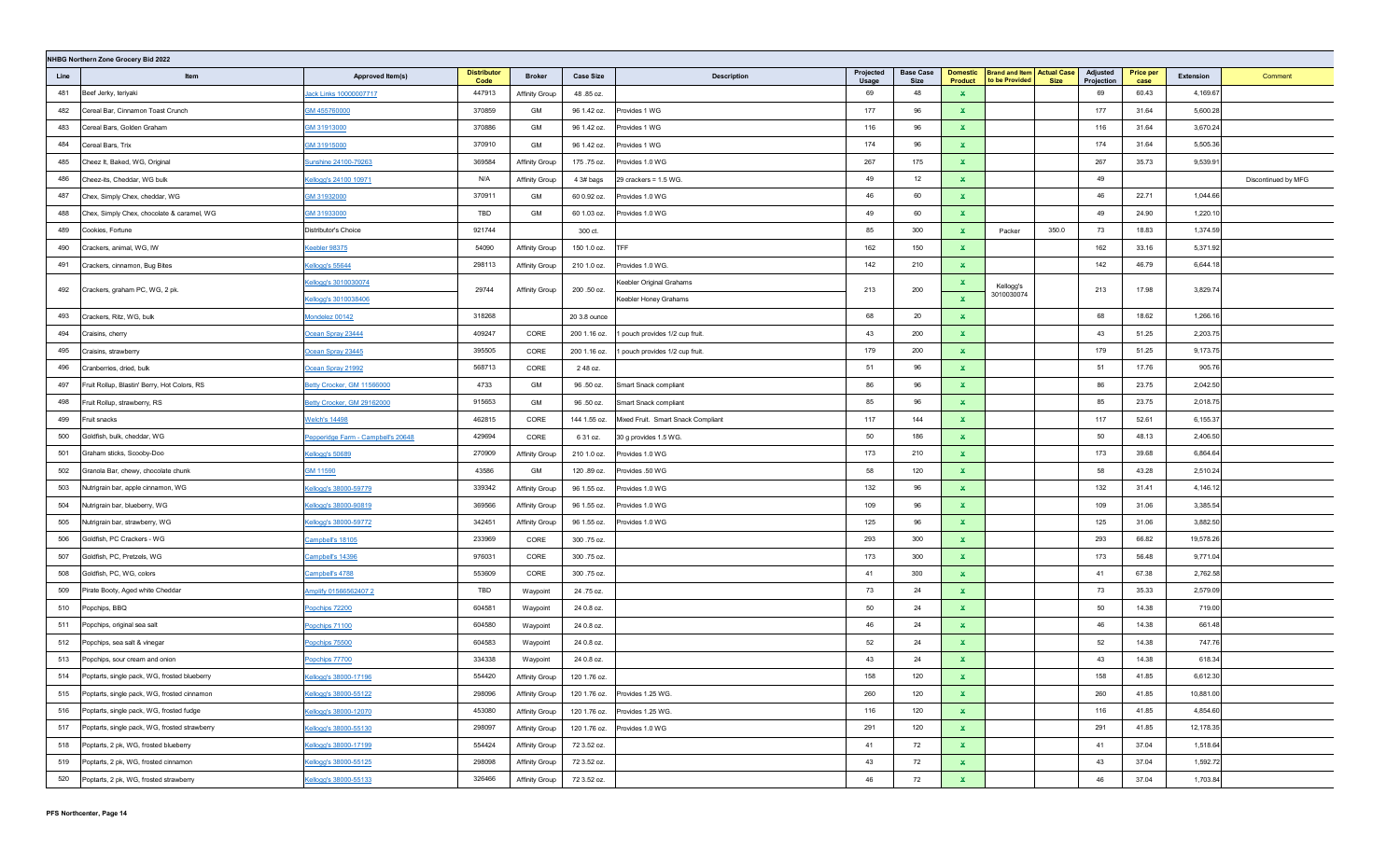| NHBG Northern Zone Grocery Bid 2022 |                                                 |                       |                            |                       |                  |                                             |                    |                          |                            |                                                     |             |                        |                          |              |                                                       |
|-------------------------------------|-------------------------------------------------|-----------------------|----------------------------|-----------------------|------------------|---------------------------------------------|--------------------|--------------------------|----------------------------|-----------------------------------------------------|-------------|------------------------|--------------------------|--------------|-------------------------------------------------------|
| Line                                | Item                                            | Approved Item(s)      | <b>Distributor</b><br>Code | <b>Broker</b>         | <b>Case Size</b> | <b>Description</b>                          | Projected<br>Usage | <b>Base Case</b><br>Size | <b>Domestic</b><br>Product | <b>Brand and Item Actual Case</b><br>to be Provided | <b>Size</b> | Adjusted<br>Projection | <b>Price per</b><br>case | Extension    | Comment                                               |
| 521                                 | Poptarts, 2 pk, WG, frosted fudge               | Kellogg's 38000-12073 | 453042                     | <b>Affinity Group</b> | 72 3.52 oz.      |                                             | 53                 | 72                       | $\mathbf x$                |                                                     |             | 53                     | 37.04                    | 1,963.12     |                                                       |
| 522                                 | Pretzel, soft, 2.2 oz., WG                      | J&J 30120             | TBD                        | CORE                  | 120 2.2 oz.      | Sleeve pack.                                | 242                | 120                      | $\mathbf{x}$               |                                                     |             | 242                    | 31.42                    | 7,603.64     |                                                       |
| 523                                 | Pretzels, sticks, gluten free, 100 calorie pack | Snyders 87840         | N/A                        |                       | 88.92 oz.        |                                             | 41                 | 88                       | $\mathbf{x}$               |                                                     |             | 41                     |                          |              | Discontinued by MFG                                   |
| 524                                 | Rice krispie treats, mini, WG                   | Cellogg's 38000-14540 | 472201                     | Affinity Group        | 600 .42 oz.      |                                             | 131                | 600                      | $\mathbf{x}$               |                                                     |             | 131                    | 89.42                    | 11,714.02    |                                                       |
| 525                                 | Rice krispie treats, WG                         | Cellogg's 38000-11052 | 417937                     | <b>Affinity Group</b> | 80 1.41 oz.      | Individually wrapped. Smart Snack Compliant | 281                | 80                       | $\mathbf{x}$               |                                                     |             | 281                    | 36.91                    | 10,371.71    |                                                       |
| 526                                 | Rice krispie treats, WG, chocolatey chip        | Kellogg's 38000-14567 | 492009                     | Affinity Group        | 80 1.60 oz.      | Individually wrapped. Smart Snack Compliant | 118                | 80                       | $\mathbf{x}$               |                                                     |             | 118                    | 36.91                    | 4,355.38     |                                                       |
| 527                                 | Sunflower seeds, honey roasted, peanut free     | unOpta 1231780        | 594749                     |                       | 150 1.2 oz.      | MMA. Not A list approved                    | 194                | 150                      | $\mathbf{x}$               |                                                     |             | 194                    | 40.99                    | 7,952.06     |                                                       |
| 528                                 | Teddy Graham, cinnamon, WG                      | Mondelez 00093        | N/A                        |                       | 48 1.0 oz.       | Nabisco. Provides 1.0 WG                    | 186                | 48                       | $\mathbf{x}$               |                                                     |             | 186                    |                          |              | Discontinued by MFG                                   |
| 529                                 | Tortilla chips, tri-color triangle, WG          | Mission 08613         | 74691                      | Key Impact            | 6 2#             | Red, white and blue                         | 99                 | 12                       | $\mathbf{x}$               |                                                     |             | 99                     | 41.55                    | 4,113.45     |                                                       |
| Spices = \$14,672.03                |                                                 |                       |                            |                       |                  |                                             |                    |                          |                            |                                                     |             |                        |                          |              |                                                       |
| 530                                 | <b>Basil leaves</b>                             | Distributor's Choice  | 615755                     |                       | 20 oz EA         |                                             | 44                 | 20                       | <b>Exception</b>           | Magellan                                            | 30.0        | 29                     | 40.21                    | 1,166.09     |                                                       |
| 531                                 | Chili powder                                    | Distributor's Choice  | 628151                     |                       | 16 oz EA         |                                             | 52                 | 16                       | <b>Exception</b>           | Magellan                                            | 20.0        | 42                     | 11.61                    | 487.62       |                                                       |
| 532                                 | Cinnamon, ground                                | Distributor's Choice  | 628207                     |                       | 16 oz EA         |                                             | 52                 | 16                       | <b>Exception</b>           | Roma                                                | 18.0        | 46                     | 6.33                     | 291.18       |                                                       |
| 533                                 | Cumin, ground                                   | Distributor's Choice  | 628208                     |                       | 14 oz EA         |                                             | 50                 | 14                       | <b>Exception</b>           | Roma                                                | 14.0        | 50                     | 4.94                     | 247.00       |                                                       |
| 534                                 | Garlic, chopped in oil                          | Distributor's Choice  | 474048                     |                       | 6 32 oz.         |                                             | 48                 | 6                        | $\mathbf{x}$               | Roma                                                |             | 48                     | 35.22                    | 1,690.56     |                                                       |
| 535                                 | Garlic, granulated                              | Distributor's Choice  | 982602                     |                       | 25 oz EA         |                                             | 39                 | 25                       | <b>Exception</b>           | <b>Spice Classics</b>                               |             | 39                     | 8.52                     | 332.28       |                                                       |
| 536                                 | Garlic, powder                                  | Distributor's Choice  | 628209                     |                       | 19 oz EA         |                                             | 46                 | 19                       | <b>Exception</b>           | Roma                                                | 16.0        | 55                     | 5.95                     | 327.25       |                                                       |
| 537                                 | Italian seasoning                               | Distributor's Choice  | 628213                     |                       | 24 oz EA         |                                             | 47                 | 24                       | <b>Exception</b>           | Roma                                                | 36.0        | 31                     | 27.92                    | 865.52       |                                                       |
| 538                                 | Mustard, dry                                    | Distributor's Choice  | 985848                     |                       | 16 oz EA         |                                             | 47                 | 16                       | <b>Exception</b>           | McCormick                                           |             | 47                     | 8.29                     | 389.63       |                                                       |
| 539                                 | Nutmeg, ground                                  | Distributor's Choice  | 628165                     |                       | 16 oz EA         |                                             | 50                 | 16                       | <b>Exception</b>           | Magellan                                            |             | 50                     | 19.06                    | 953.00       |                                                       |
| 540                                 | Onion powder                                    | Distributor's Choice  | 628167                     |                       | 20 oz EA         |                                             | 42                 | 20                       |                            | Magellan                                            |             | 42                     | 8.53                     | 358.26       | Domestic Prod. Cell Locked<br>Exception on this line. |
| 541                                 | Onions, dehydrated                              | Distributor's Choice  | 56456                      |                       | 3# (48 oz.) EA   |                                             | 45                 | 48                       | <b>Exception</b>           | McCormick                                           |             | 45                     | 14.33                    | 644.85       |                                                       |
| 542                                 | Oregano, leaves                                 | Distributor's Choice  | 628168                     |                       | 24 oz EA         |                                             | 45                 | 24                       | <b>Exception</b>           | Magellan                                            |             | 45                     | 25.16                    | 1,132.20     |                                                       |
| 543                                 | Paprika                                         | Distributor's Choice  | 628217                     |                       | 16 oz EA         |                                             | 46                 | 16                       | <b>Exception</b>           | Roma                                                |             | 46                     | 4.74                     | 218.04       |                                                       |
| 544                                 | Parsley, flakes                                 | Distributor's Choice  | 264703                     |                       | 10 oz EA         |                                             | 49                 | 10                       | <b>Exception</b>           | Roma                                                | 16.0        | 31                     | 10.97                    | 340.07       |                                                       |
| 545                                 | Pepper, black                                   | Distributor's Choice  | 981692                     |                       | 16 oz EA         |                                             | 49                 | 16                       | <b>Exception</b>           | McCormick                                           |             | 49                     | 14.64                    | 717.36       |                                                       |
| 546                                 | Pepper, red crushed                             | Distributor's Choice  | 628220                     |                       | 12 oz EA         |                                             | 52                 | 12                       | <b>Exception</b>           | Roma                                                |             | 52                     | 3.47                     | 180.44       |                                                       |
| 547                                 | Pepper, white                                   | Distributor's Choice  | 649869                     |                       | 16 oz EA         |                                             | 44                 | 16                       | <b>Exception</b>           | Packer                                              |             | 44                     | 11.39                    | 501.16       |                                                       |
| 548                                 | Poultry seasoning                               | Distributor's Choice  | 56527                      |                       | 12 oz EA         |                                             | 54                 | 12                       | <b>Exception</b>           | McCormick                                           |             | 54                     | 12.75                    | 688.50       |                                                       |
| 549                                 | Salt, kosher                                    | Distributor's Choice  | 56281                      |                       | 12 3 lb.         |                                             | 48                 | 36                       | <b>Exception</b>           | Morton                                              |             | 48                     | 31.81                    | 1,526.88     |                                                       |
| 550                                 | Salt, table                                     | Distributor's Choice  | 150837                     |                       | 24 26 oz.        |                                             | 44                 | 24                       | $\mathbf{x}$               | Morton                                              |             | 44                     | 25.26                    | 1,111.44     |                                                       |
| 551                                 | Thyme, leaves                                   | Distributor's Choice  | 628184                     |                       | 7 oz EA          |                                             | 47                 | $\overline{7}$           | <b>Exception</b>           | Magellan                                            | 6.0         | 55                     | 9.14                     | 502.70       |                                                       |
|                                     |                                                 |                       |                            |                       |                  |                                             |                    |                          |                            |                                                     |             |                        |                          | 2,674,675.80 |                                                       |